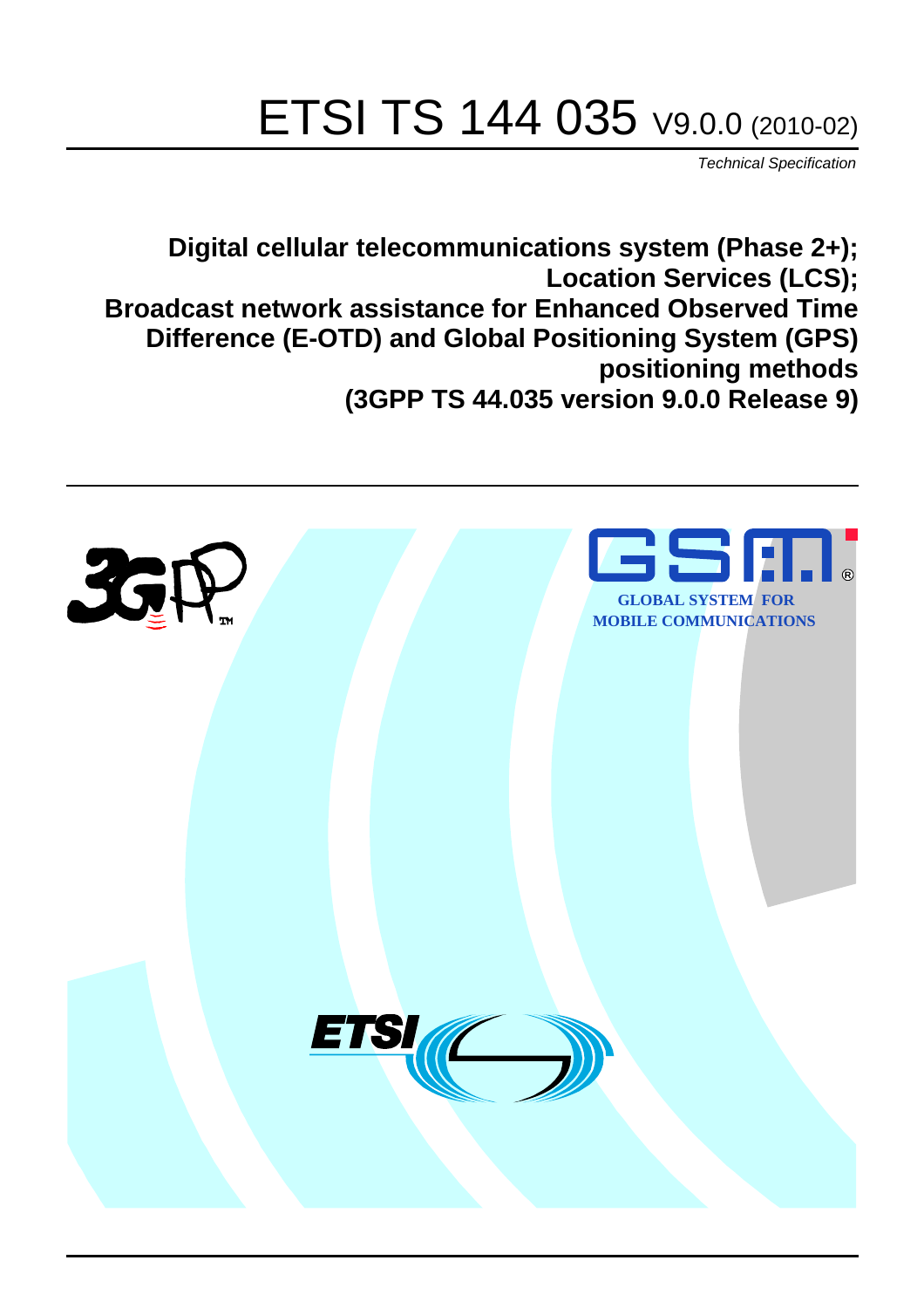Reference RTS/TSGG-0244035v900

> Keywords GSM

### *ETSI*

#### 650 Route des Lucioles F-06921 Sophia Antipolis Cedex - FRANCE

Tel.: +33 4 92 94 42 00 Fax: +33 4 93 65 47 16

Siret N° 348 623 562 00017 - NAF 742 C Association à but non lucratif enregistrée à la Sous-Préfecture de Grasse (06) N° 7803/88

#### *Important notice*

Individual copies of the present document can be downloaded from: [http://www.etsi.org](http://www.etsi.org/)

The present document may be made available in more than one electronic version or in print. In any case of existing or perceived difference in contents between such versions, the reference version is the Portable Document Format (PDF). In case of dispute, the reference shall be the printing on ETSI printers of the PDF version kept on a specific network drive within ETSI Secretariat.

Users of the present document should be aware that the document may be subject to revision or change of status. Information on the current status of this and other ETSI documents is available at <http://portal.etsi.org/tb/status/status.asp>

If you find errors in the present document, please send your comment to one of the following services: [http://portal.etsi.org/chaircor/ETSI\\_support.asp](http://portal.etsi.org/chaircor/ETSI_support.asp)

#### *Copyright Notification*

No part may be reproduced except as authorized by written permission. The copyright and the foregoing restriction extend to reproduction in all media.

> © European Telecommunications Standards Institute 2010. All rights reserved.

**DECT**TM, **PLUGTESTS**TM, **UMTS**TM, **TIPHON**TM, the TIPHON logo and the ETSI logo are Trade Marks of ETSI registered for the benefit of its Members.

**3GPP**TM is a Trade Mark of ETSI registered for the benefit of its Members and of the 3GPP Organizational Partners. **LTE**™ is a Trade Mark of ETSI currently being registered

for the benefit of its Members and of the 3GPP Organizational Partners.

**GSM**® and the GSM logo are Trade Marks registered and owned by the GSM Association.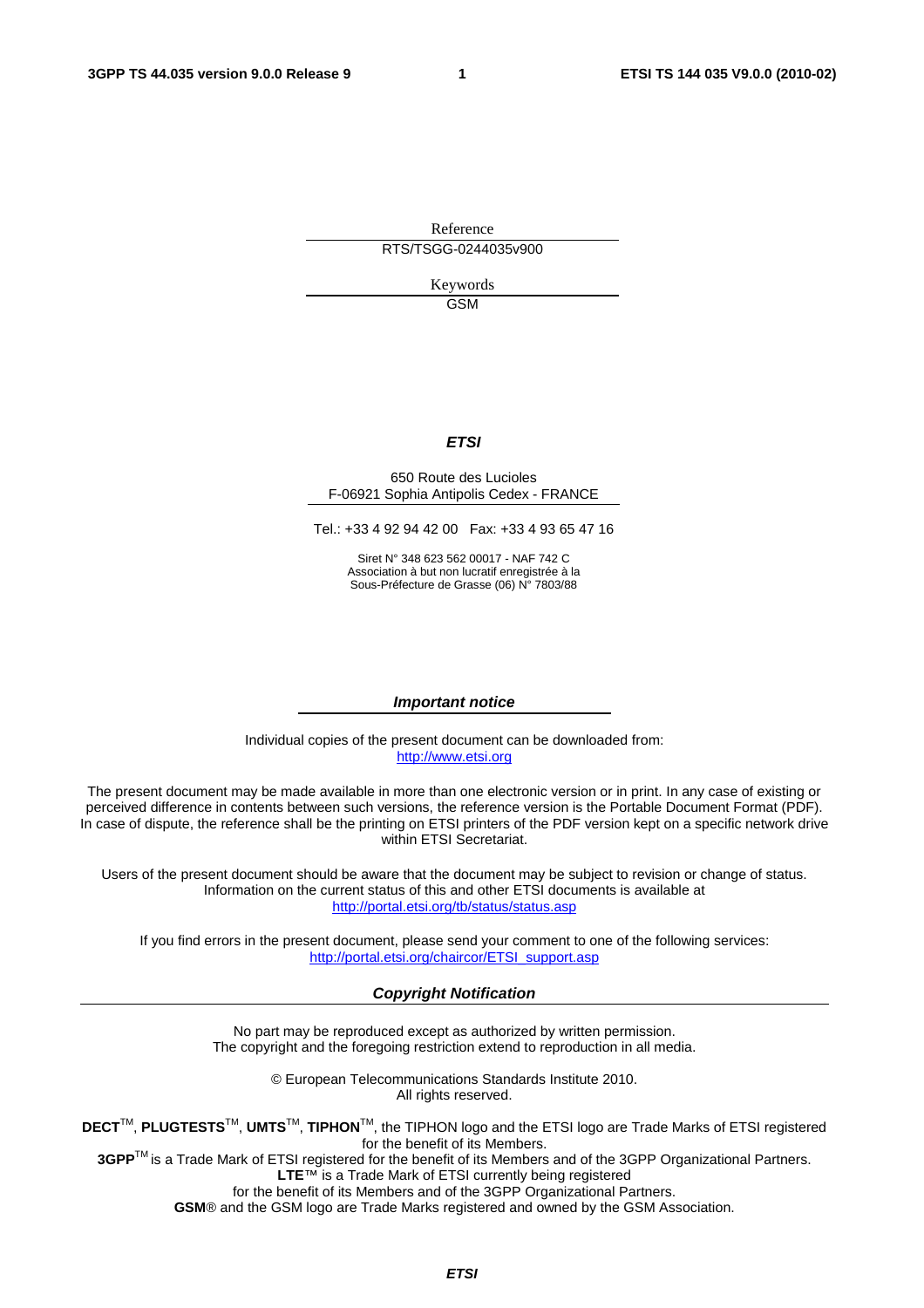# Intellectual Property Rights

IPRs essential or potentially essential to the present document may have been declared to ETSI. The information pertaining to these essential IPRs, if any, is publicly available for **ETSI members and non-members**, and can be found in ETSI SR 000 314: *"Intellectual Property Rights (IPRs); Essential, or potentially Essential, IPRs notified to ETSI in respect of ETSI standards"*, which is available from the ETSI Secretariat. Latest updates are available on the ETSI Web server [\(http://webapp.etsi.org/IPR/home.asp](http://webapp.etsi.org/IPR/home.asp)).

Pursuant to the ETSI IPR Policy, no investigation, including IPR searches, has been carried out by ETSI. No guarantee can be given as to the existence of other IPRs not referenced in ETSI SR 000 314 (or the updates on the ETSI Web server) which are, or may be, or may become, essential to the present document.

# Foreword

This Technical Specification (TS) has been produced by ETSI 3rd Generation Partnership Project (3GPP).

The present document may refer to technical specifications or reports using their 3GPP identities, UMTS identities or GSM identities. These should be interpreted as being references to the corresponding ETSI deliverables.

The cross reference between GSM, UMTS, 3GPP and ETSI identities can be found under [http://webapp.etsi.org/key/queryform.asp.](http://webapp.etsi.org/key/queryform.asp)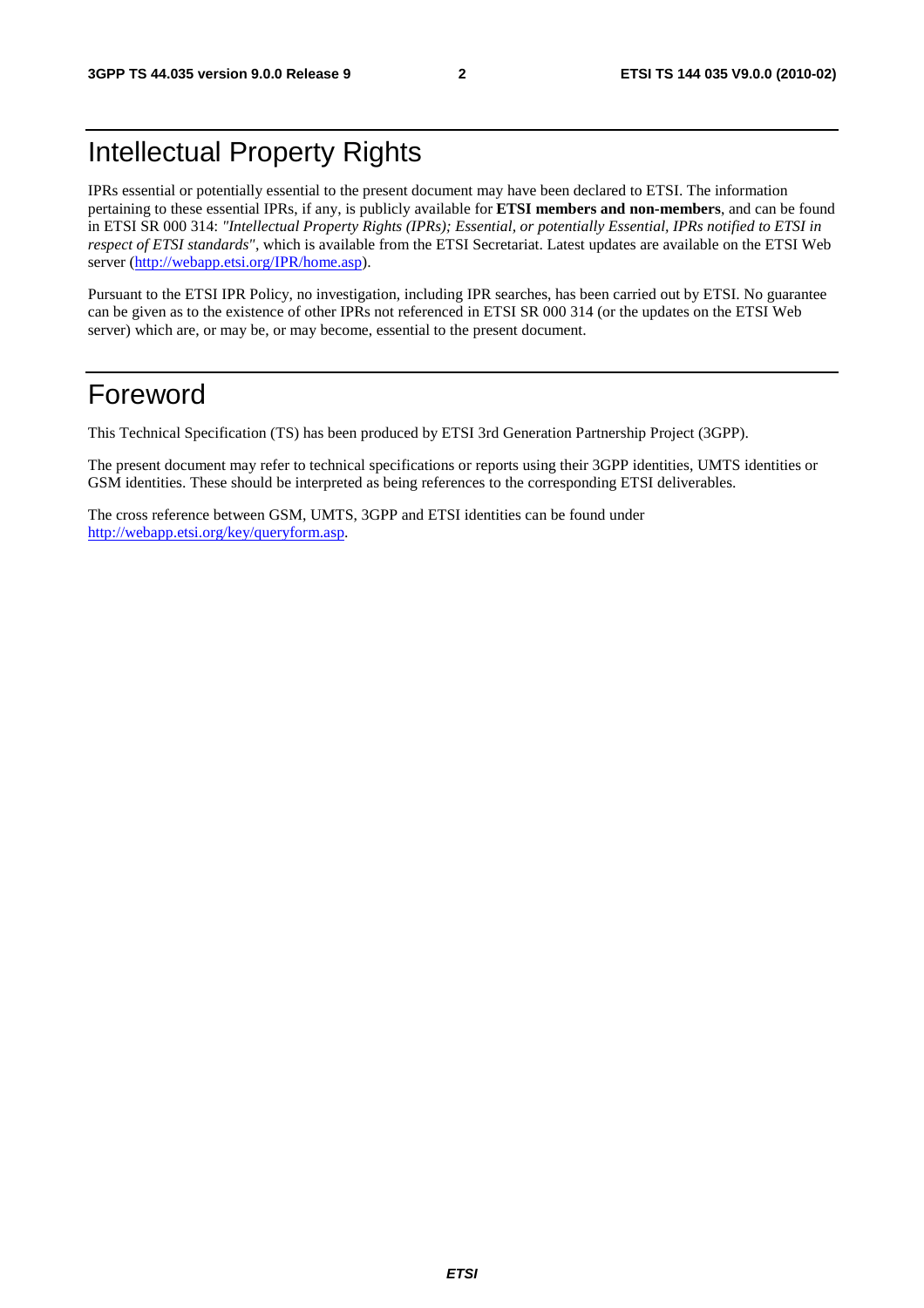$\mathbf{3}$ 

# Contents

| 1                             |                                                             |  |
|-------------------------------|-------------------------------------------------------------|--|
| 2                             |                                                             |  |
|                               |                                                             |  |
| 3<br>3.1                      |                                                             |  |
| 3.2                           |                                                             |  |
| 4                             |                                                             |  |
| 4.1                           |                                                             |  |
| 4.1.1                         |                                                             |  |
| 4.1.1.1                       |                                                             |  |
| 4.1.1.2                       |                                                             |  |
| 4.1.1.3                       |                                                             |  |
| 4.1.1.4                       |                                                             |  |
| 4.1.1.5                       |                                                             |  |
| 4.1.1.6                       |                                                             |  |
| 4.1.1.7                       |                                                             |  |
| 4.1.1.8                       |                                                             |  |
| 4.1.1.9                       |                                                             |  |
| 4.1.1.10                      |                                                             |  |
| 4.1.1.11                      |                                                             |  |
| 4.1.1.12                      |                                                             |  |
| 4.1.1.13                      |                                                             |  |
| 4.1.1.14                      |                                                             |  |
| 4.2                           |                                                             |  |
| 4.2.1                         |                                                             |  |
| 4.2.1.1                       |                                                             |  |
| 4.2.1.1.1                     |                                                             |  |
| 4.2.1.1.2                     |                                                             |  |
| 4.2.1.1.3                     |                                                             |  |
| 4.2.1.1.4                     |                                                             |  |
| 4.2.1.1.5                     |                                                             |  |
| 4.2.1.1.6                     |                                                             |  |
| 4.2.1.1.7                     |                                                             |  |
| 4.2.1.1.8                     |                                                             |  |
| 4.2.1.2                       |                                                             |  |
| 4.2.1.3                       |                                                             |  |
| <b>Annex A (informative):</b> | Overview of Broadcast Assistance for E-OTD and GPS26        |  |
| A.1                           |                                                             |  |
| A.2                           |                                                             |  |
| A.3                           |                                                             |  |
| A.4                           |                                                             |  |
| <b>Annex B</b> (informative): | <b>Example of E-OTD Assistance Data Broadcast Message29</b> |  |
| <b>Annex C</b> (informative): | <b>Example of GPS Assistance Data Broadcast Message33</b>   |  |
| <b>Annex D</b> (informative): |                                                             |  |
|                               |                                                             |  |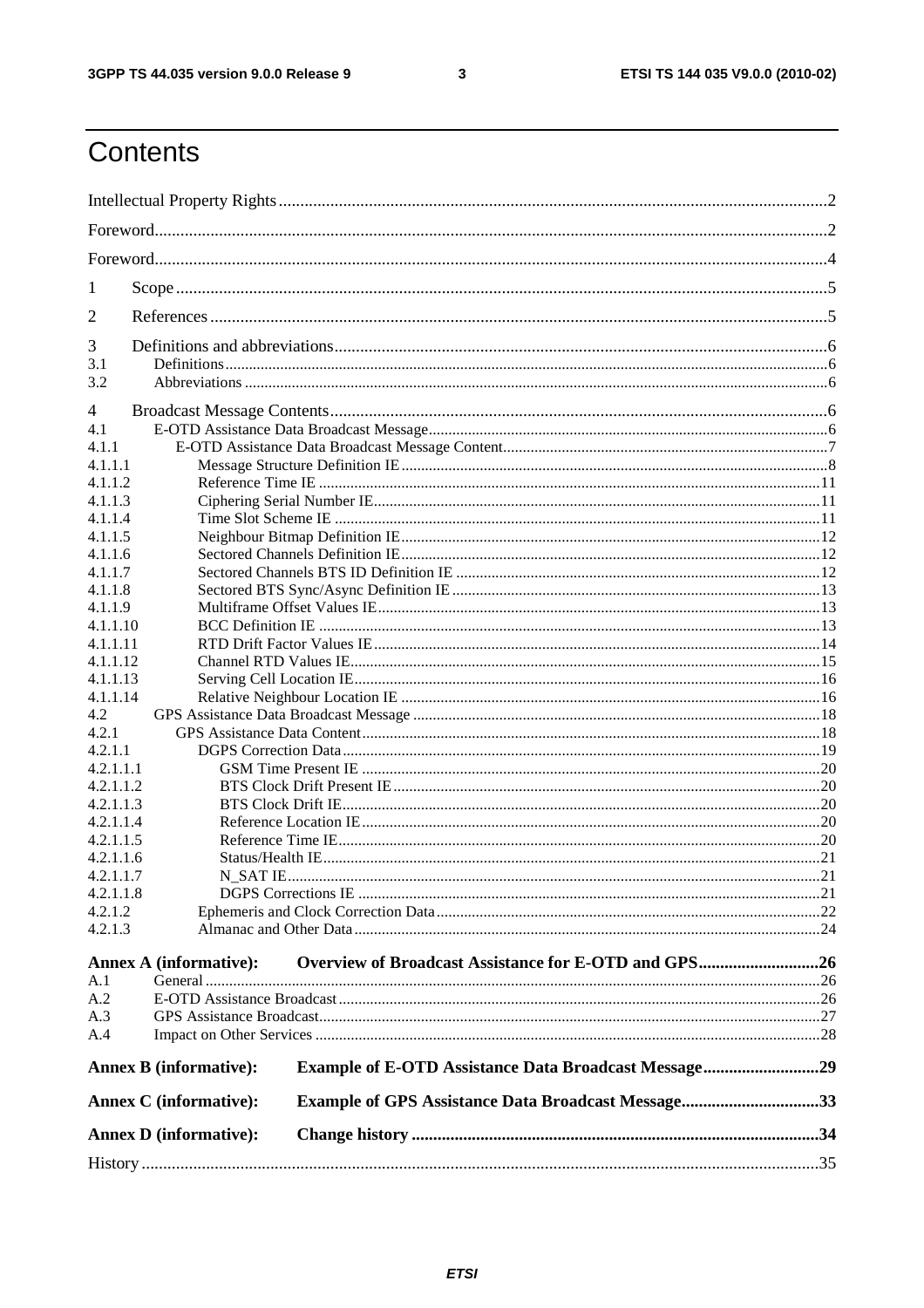# Foreword

This Technical Specification has been produced by the 3<sup>rd</sup> Generation Partnership Project (3GPP).

The present document defines the contents of LCS assistance data broadcast messages from the Serving Mobile Location Centre (SMLC) and the Mobile Station (MS).

The contents of the present document are subject to continuing work within the TSG and may change following formal TSG approval. Should the TSG modify the contents of the present document, it will be re-released by the TSG with an identifying change of release date and an increase in version number as follows:

Version x.y.z

where:

- x the first digit:
	- 1 presented to TSG for information;
	- 2 presented to TSG for approval;
	- 3 or greater indicates TSG approved document under change control.
- y the second digit is incremented for all changes of substance, i.e. technical enhancements, corrections, updates, etc.
- z the third digit is incremented when editorial only changes have been incorporated in the document.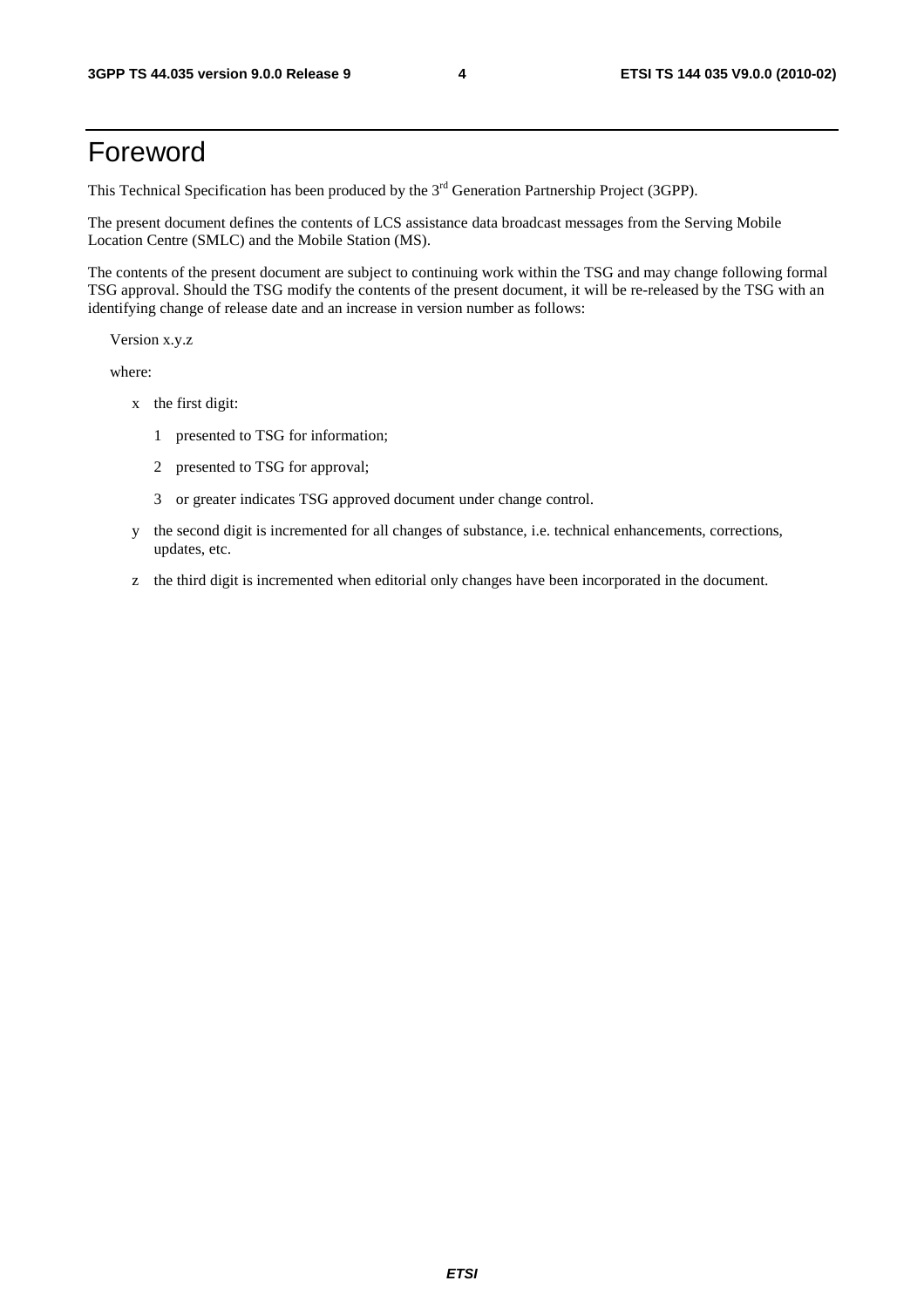# 1 Scope

The present document contains the content of messages necessary for support of MS Based location service operation on the mobile radio interface layer 3.

# 2 References

The following documents contain provisions which, through reference in this text, constitute provisions of the present document.

- References are either specific (identified by date of publication, edition number, version number, etc.) or non-specific.
- For a specific reference, subsequent revisions do not apply.
- For a non-specific reference, the latest version applies. In the case of a reference to a 3GPP document (including a GSM document), a non-specific reference implicitly refers to the latest version of that document *in the same Release as the present document*.

| $[1]$  | 3GPP TR 21.905: "Vocabulary for 3GPP Specifications".                           |
|--------|---------------------------------------------------------------------------------|
| $[2]$  | Void.                                                                           |
| $[3]$  | Void.                                                                           |
| $[4]$  | Void.                                                                           |
| $[5]$  | Void"                                                                           |
| [6]    | 3GPP TS 23.041: "Technical realization of Cell Broadcast Service (CBS)".        |
| $[7]$  | Void.                                                                           |
| [8]    | Void.                                                                           |
| [9]    | Void.                                                                           |
| $[10]$ | Void.                                                                           |
| $[11]$ | Void.                                                                           |
| $[12]$ | Void.                                                                           |
| $[13]$ | Void.                                                                           |
| $[14]$ | Void.                                                                           |
| $[15]$ | RTCM-SC104: "RTCM Recommended Standards for Differential GNSS Service (v.2.2)". |
| $[16]$ | ICD-GPS-200: "Navstar GPS Space Segment / Navigation User Interfaces".          |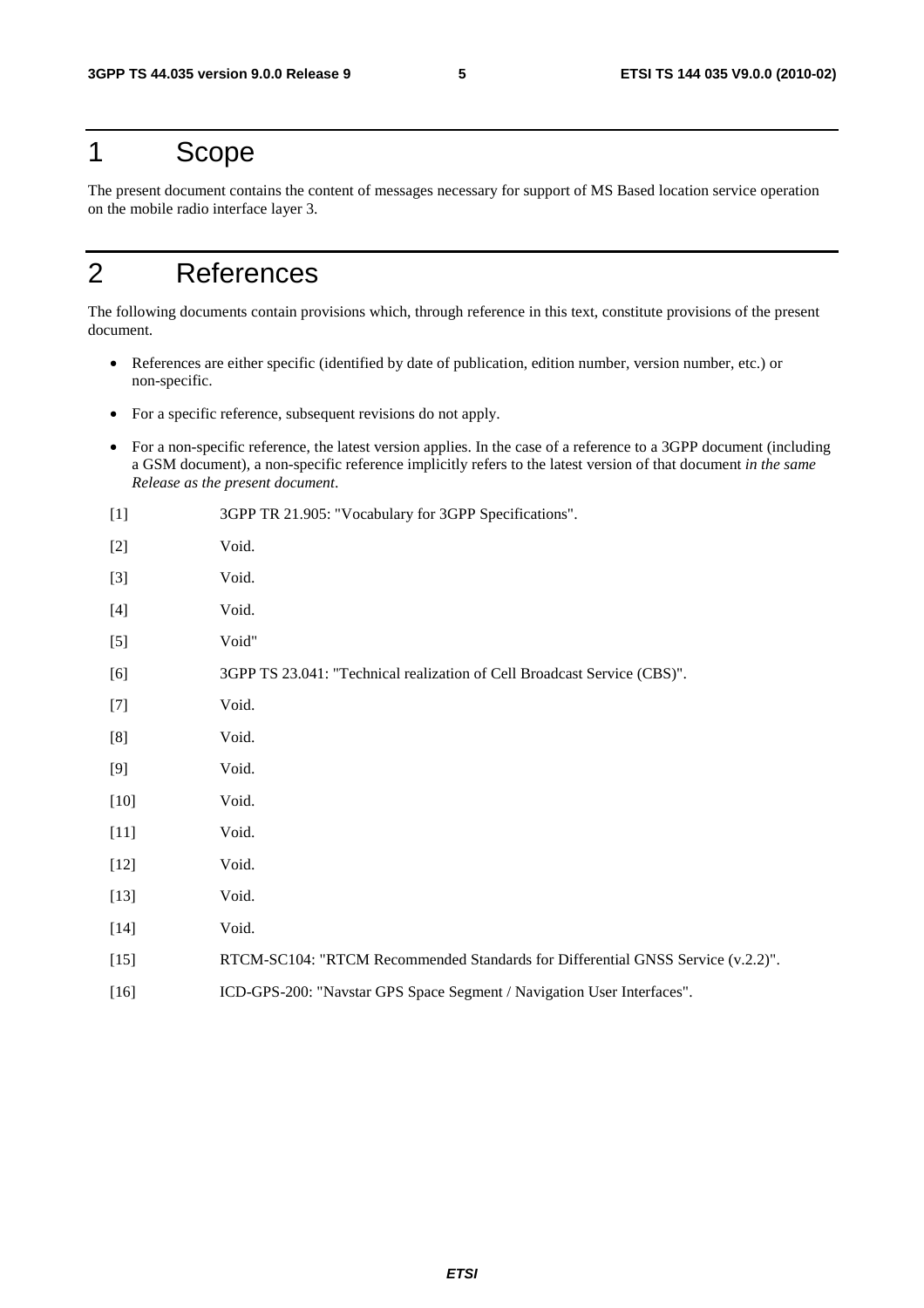# 3 Definitions and abbreviations

# 3.1 Definitions

For the purposes of the present document, the following terms and definitions apply:

**E-OTD Assistance Data Message:** contains the RTD and BTS coordinates of the neighbours that should be used in E-OTD measurements. This E-OTD Assistance Data is broadcasted using CBCH channel using SMSCB DRX service. The reception of this broadcast message enables MS to calculate its own location.

**GPS Assistance Data Message:** contains GPS differential corrections. The reception of this broadcast message enables MS to have calculate more accurate location estimate.

# 3.2 Abbreviations

For the purposes of the present document, the abbreviations given in 3GPP TR 21.905 apply.

# 4 Broadcast Message Contents

This clause describes the LCS Assistance Data messages to be broadcasted in SMSCB message's content part over CBCH channel using SMSCB DRX service. The rules and contets are described so that SMLC is able to construct the message as well as MS is able to process the received message. The E-OTD Assistance Data message contains RTD and BTS coordinate information and GPS Assistance Data contains GPS Differential Correction data, Emphemeris and Clock Correction Data and Almanac and Other Data.

# 4.1 E-OTD Assistance Data Broadcast Message

The E-OTD Assistance Data message contents are defined in this clause. The E-OTD Assistance Data message is built so that it has always a fixed length and some of the information elements are scalable according to the amount of neighbours and the amount of sectored channels. The information elements are in the order which is described in subclause 4.1.1 and no spare bits are allowed between elements. The MSB bits of the information elements are presented always first and if boundary of the octet divides the information element then the LSB part of the information element continues in the LSB part of the next octet (figure 1). Example of E-OTD Assistance Data Broadcast Message is in annex B. The channel to broadcast the E-OTD Assistance Data message is CBCH over which the SMSCB DRX service is used. One SMSCB message has fixed information data length of 82 octets and the purpose is always to use the whole fixed length message capacity for the message. MS can identify the LCS SMSCB message with E-OTD Message Identifier declared in 3GPP TS 23.041.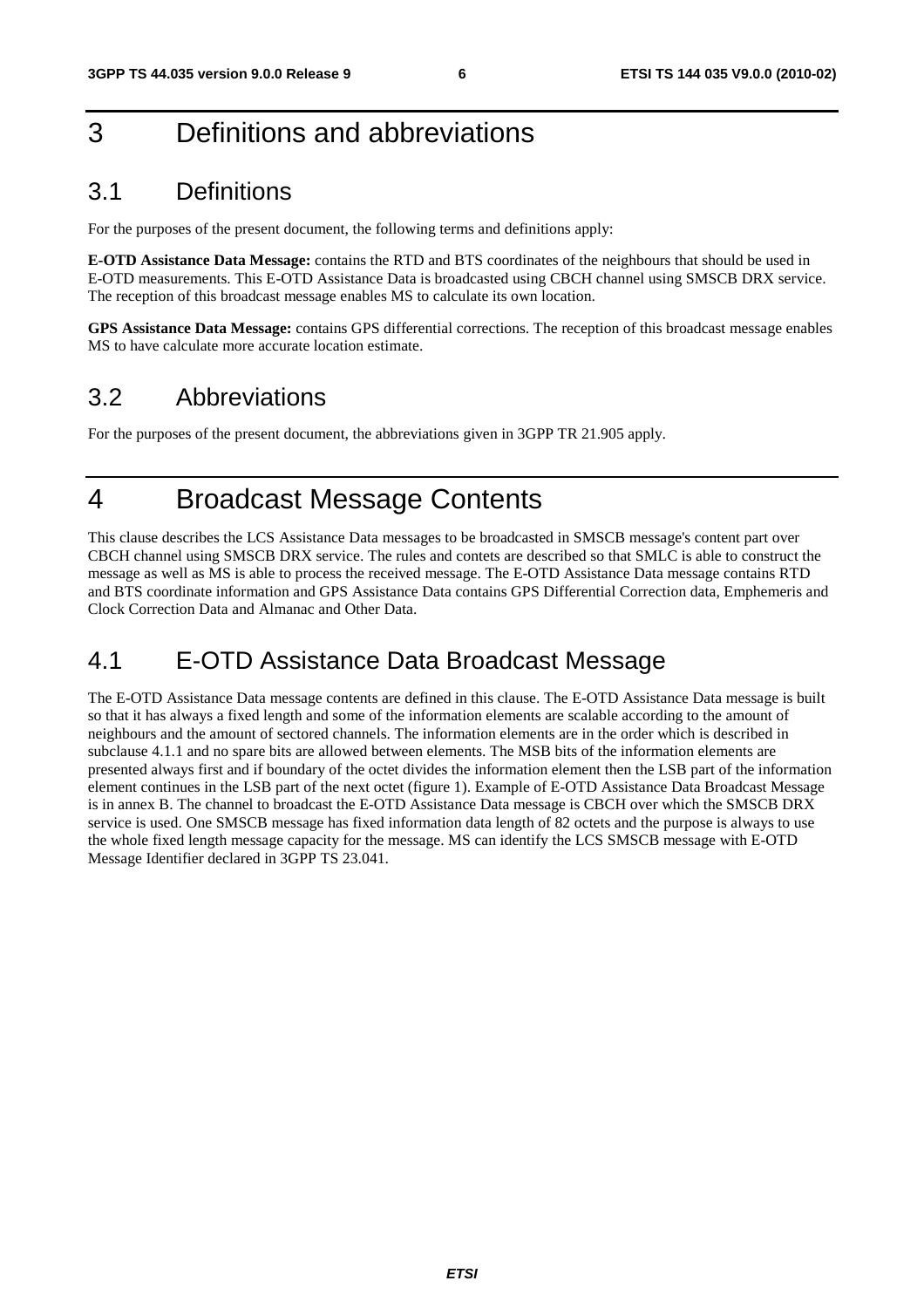

**Figure 1: Information element bit mapping to the broadcast message** 

# 4.1.1 E-OTD Assistance Data Broadcast Message Content

The Broadcast Assistance Data is a point-to-multipoint message from the GSM Network to the MSs. This message gives assistance data to the MS for performing E-OTD measurements and calculating its own position. It contains the following information elements. The information elements are always in the order described in table 1. The ciphered part of message is end of message and indicated with grey shading in table 1.

| <b>Information element</b>             | <b>Type/Reference</b>                            | <b>Presence</b> |
|----------------------------------------|--------------------------------------------------|-----------------|
| Message Structure Definition           | Message Structure<br>Definition 4.1.1.1          | M               |
| Reference Time                         | Reference Time 4.1.1.2                           | м               |
| <b>Ciphering Serial Number</b>         | <b>Ciphering Serial</b><br>Number 4.1.1.3        | C               |
| <b>Time Slot Scheme</b>                | <b>Time Slot</b><br>Scheme 4.1.1.4               | М               |
| Neighbour Bitmap Definition            | Neighbour<br>BitmapDefinition 4.1.1.5            | C               |
| <b>Sectored Channels Definition</b>    | <b>Sectored Channels</b><br>Definition 4.1.1.6   | C               |
| Sectored Channels BTS ID<br>Definition | Sectored Channel's BTS<br>ID Definition 4.1.1.7  | C               |
| Sectored BTS Sync/Async<br>Definition  | Sectored BTS<br>Sync/Async<br>Definition 4.1.1.8 | C               |
| 51 Multiframe Offset Values            | 51 Multiframe Offset<br>Values 4.1.1.9           | M               |
| <b>BCC Definition</b>                  | BCC Definition 4.1.1.10                          | М               |
| <b>RTD Drift Factor Values</b>         | <b>RTD Drift Factor</b><br>Values 4.1.1.11       | C               |
| <b>Channel RTD Values</b>              | Channel RTD<br>Values 4.1.1.12                   | C               |
| Serving Cell Location                  | Serving Cell<br>Location 4.1.1.13                | M               |
| Relative Neighbour Location Values     | Relative Neighbour<br>Location Values 4.1.1.14   | М               |

**Table 1: E-OTD Assistance Data Broadcast Message Content**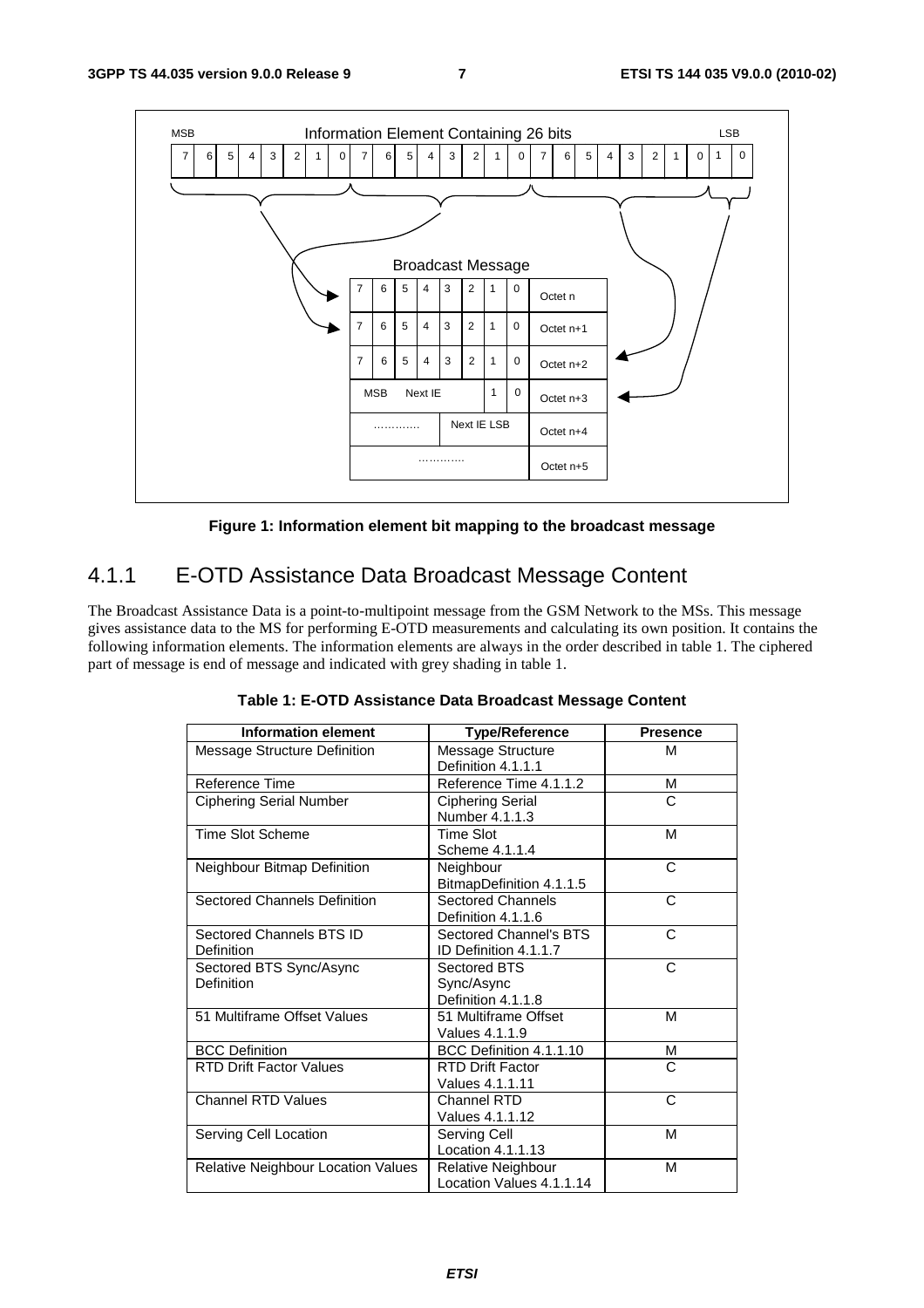# 4.1.1.1 Message Structure Definition IE

This IE contains the definition of this broadcast message. The length of this IE is 19 bits and it is mandatory. This IE contains the following bits.

| <b>Bit</b>     | <b>Bit order</b><br>in field | <b>Definition</b>                |  |  |  |
|----------------|------------------------------|----------------------------------|--|--|--|
| 1              | <b>LSB</b>                   |                                  |  |  |  |
| $\overline{2}$ |                              | Neighbour List Map (bits 2-0)    |  |  |  |
| 3              | <b>MSB</b>                   |                                  |  |  |  |
| $\overline{4}$ | <b>LSB</b>                   |                                  |  |  |  |
| 5              |                              | Accuracy Range (bits 2-0)        |  |  |  |
| 6              | MSB                          |                                  |  |  |  |
| $\overline{7}$ |                              | Ciphering Key Flag               |  |  |  |
| 8              |                              | Cipher On/Off                    |  |  |  |
| 9              |                              | Sector Ind                       |  |  |  |
| 10             |                              | RTD Range                        |  |  |  |
| 11             | <b>LSB</b>                   |                                  |  |  |  |
| 12             | <b>MSB</b>                   | RTD Accuracy (bits 1-0)          |  |  |  |
| 13             |                              | <b>RTD Drift Factors Present</b> |  |  |  |
| 14             |                              | <b>RTDs Present</b>              |  |  |  |
| 15             | <b>LSB</b>                   |                                  |  |  |  |
| 16             |                              |                                  |  |  |  |
| 17             |                              |                                  |  |  |  |
| 18             |                              | Number of Neighbours (bits 4-0)  |  |  |  |
| 19             | MSB                          |                                  |  |  |  |

#### **Table 2: Message Structure Definition**

The first three octets upto bit 3 in octet 3 in the broadcast message's content part containing the Message Structure Definition IE look always as follows.

| <b>Cipher</b><br>On/Off | Cipher-<br>ing Key<br>Flag              |                        | <b>Accuracy Range</b><br>$(bits 2-0)$     |                                     | <b>Neighbour List Map</b><br>(bits 2-0) |               | Octet1             |
|-------------------------|-----------------------------------------|------------------------|-------------------------------------------|-------------------------------------|-----------------------------------------|---------------|--------------------|
|                         | Number of<br>Neighbours<br>$(bits 4-3)$ | <b>RTDs</b><br>Present | <b>RTD</b><br>Drift<br>Factors<br>Present | <b>RTD Accuracy</b><br>$(bits 1-0)$ | <b>RTD</b><br>Range                     | Sector<br>Ind | Octet <sub>2</sub> |
|                         |                                         | (Next IE)              |                                           |                                     | Number of Neighbours (bits 2-0)         |               | Octet <sub>3</sub> |

The definitions of each structure item is declared below:

#### **Neighbour List Map**

These bits define in which order the neighbours in the System Information Neighbour List (max 32 neighbours) are reported with the broadcast message.

- The Neighbour List Map will also affect the amount of bits that can be used for Relative Neighbour Location Value definitions.
- This Broadcast Assistance Data message is always referring to the neighbour BTSs included in the System Information Neighbour List which is received in idle state from BCCH. The E-OTD broadcast message does not allow the possibility for delivering assistance data for other BTSs (outside the the System Information Neighbour List.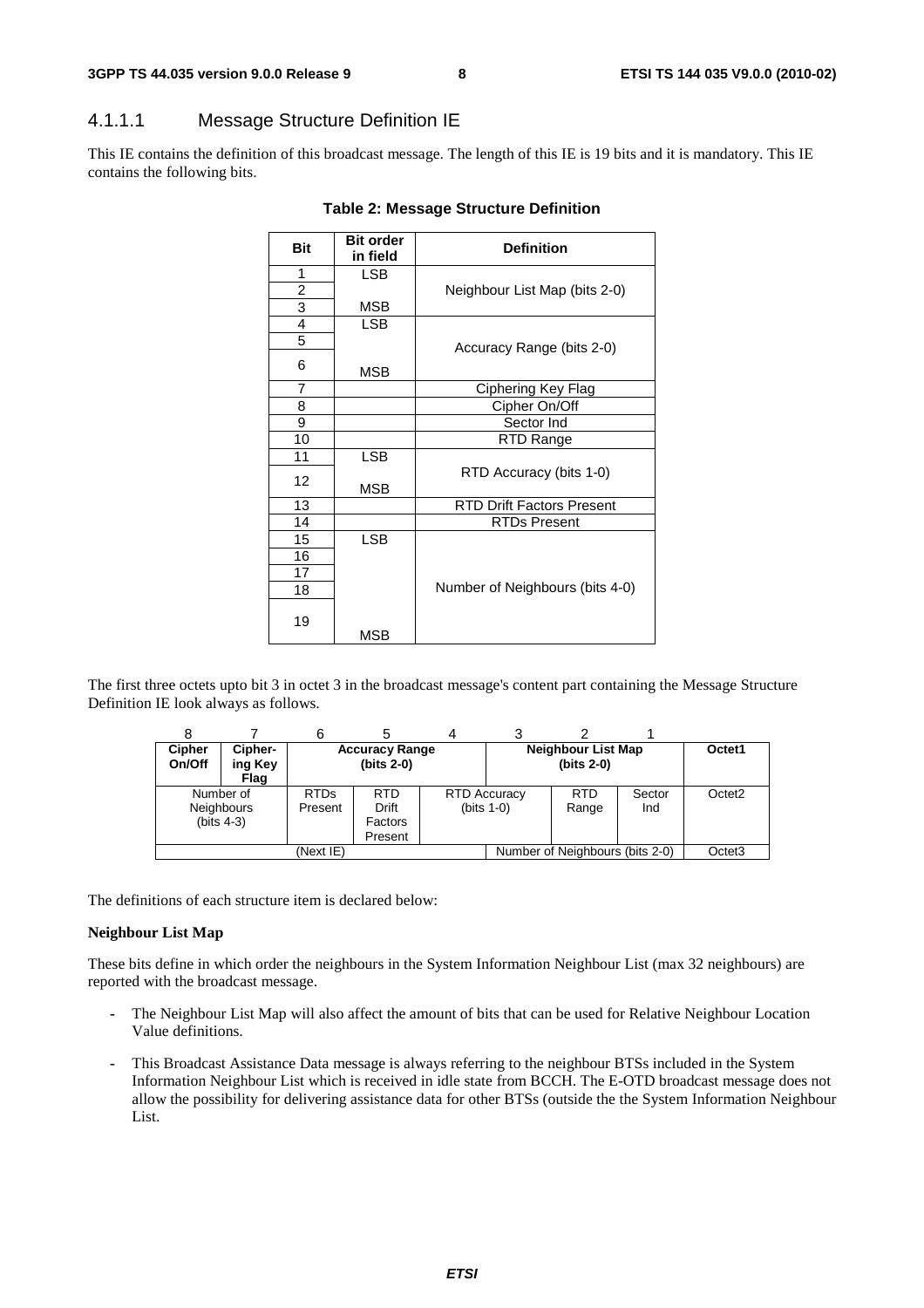|  | <b>Definition</b>                      |  |  |  |
|--|----------------------------------------|--|--|--|
|  | All Neigbours from neighbour list      |  |  |  |
|  | Even Neighbours from neighbour list    |  |  |  |
|  | Odd Neighbours from neighbour list     |  |  |  |
|  | $1^{\text{st}}$ & $1^{\text{st}}$ +n*3 |  |  |  |
|  | $2^{nd}$ & $2^{nd}$ +n*3               |  |  |  |
|  | $3^{rd}$ & $3^{rd}$ +n*3               |  |  |  |
|  | Neighbour Bitmap Definition            |  |  |  |
|  | Spare                                  |  |  |  |

**Table 3: Neighbour List Map** 

- All Neighbours means all the neighbours from System Information Neighbour list (max 32 neighbours) are reported in this broadcast message (1 broadcast message).
- Even/Odd neighbours from neighbour list means the even/odd list entries in the System Information Neighbour List are reported in this broadcast message (two broadcast messages needed).
- $1^{st}$  &  $1^{st}$  + n\*3 means that  $1^{st}$ ,  $4^{th}$ ,  $7^{th}$ ,  $10^{th}$ , ...,  $31^{st}$  (max 11 neighbours) will be reported in this broadcast message (1/3 of total broadcast).
- $2^{nd}$  &  $2^{nd}$ +n\*3 means that  $2^{nd}$ ,  $5^{th}$ ,  $8^{th}$ ,  $11^{th}$ , …,  $32^{nd}$  (max 11 neighbours) will be reported in this broadcast message (2/3 of total broadcast).
- $3^{\text{rd}}$  &  $3^{\text{rd}}+n*3$  means that  $3^{\text{rd}}, 6^{\text{th}}, 9^{\text{th}}, 12^{\text{th}}, ..., 30^{\text{th}}$  (max 10 neighbours) will be reported in this broadcast message (3/3 of total broadcast).
- The 1<sup>st</sup> & 1<sup>st</sup>+n\*3, 2<sup>nd</sup> & 2<sup>nd</sup>+n\*3 and 3<sup>rd</sup> & 3<sup>rd</sup>+n\*3 means total 3 broadcast messages.
- Neighbour Bitmap Definition will define which neighbours are included into this broadcast message, see subclause 4.1.1.5.

#### **Accuracy Range**

The accuracy range declares the accuracy of the values in the Relative Neigbour Location Value IE. The accuracy range has the following information.

| 2 |  | <b>Definition</b> |  |  |  |  |  |
|---|--|-------------------|--|--|--|--|--|
|   |  | 5 km              |  |  |  |  |  |
|   |  | 10 km             |  |  |  |  |  |
|   |  | 15 km             |  |  |  |  |  |
|   |  | 20 km             |  |  |  |  |  |
|   |  | 30 km             |  |  |  |  |  |
|   |  | 45 km             |  |  |  |  |  |
|   |  | 60 km             |  |  |  |  |  |
|   |  | 120 km            |  |  |  |  |  |

#### **Table 4: Accuracy Range**

For example if there are 15 bits (1 sign bit and 14 value bits) reserved for Relative Neighbour North or East Value and the accuracy range is defined to be 20 km, then resolution of Relative Neighbour North or East Value is 0.6 m.

#### **Ciphering Key Flag**

The MS gets two (2) deciphering keys always with location update, a deciphering key that is time stamped to be current one and deciphering key that time stamped to be next one. Thus the MS has always two deciphering keys in memory. With this Ciphering Key Flag in this broadcast message the MS knows whether to use current/next deciphering key for deciphering the received broadcast message. The MS shall interpret this IE as follows:

- **Ciphering Key Flag**(previous message) = **Ciphering Key Flag**(this message) => Deciphering Key not changed.
- **Ciphering Key Flag**(previous message) <> **Cipher Key Flag**(this message) => Deciphering Key changed.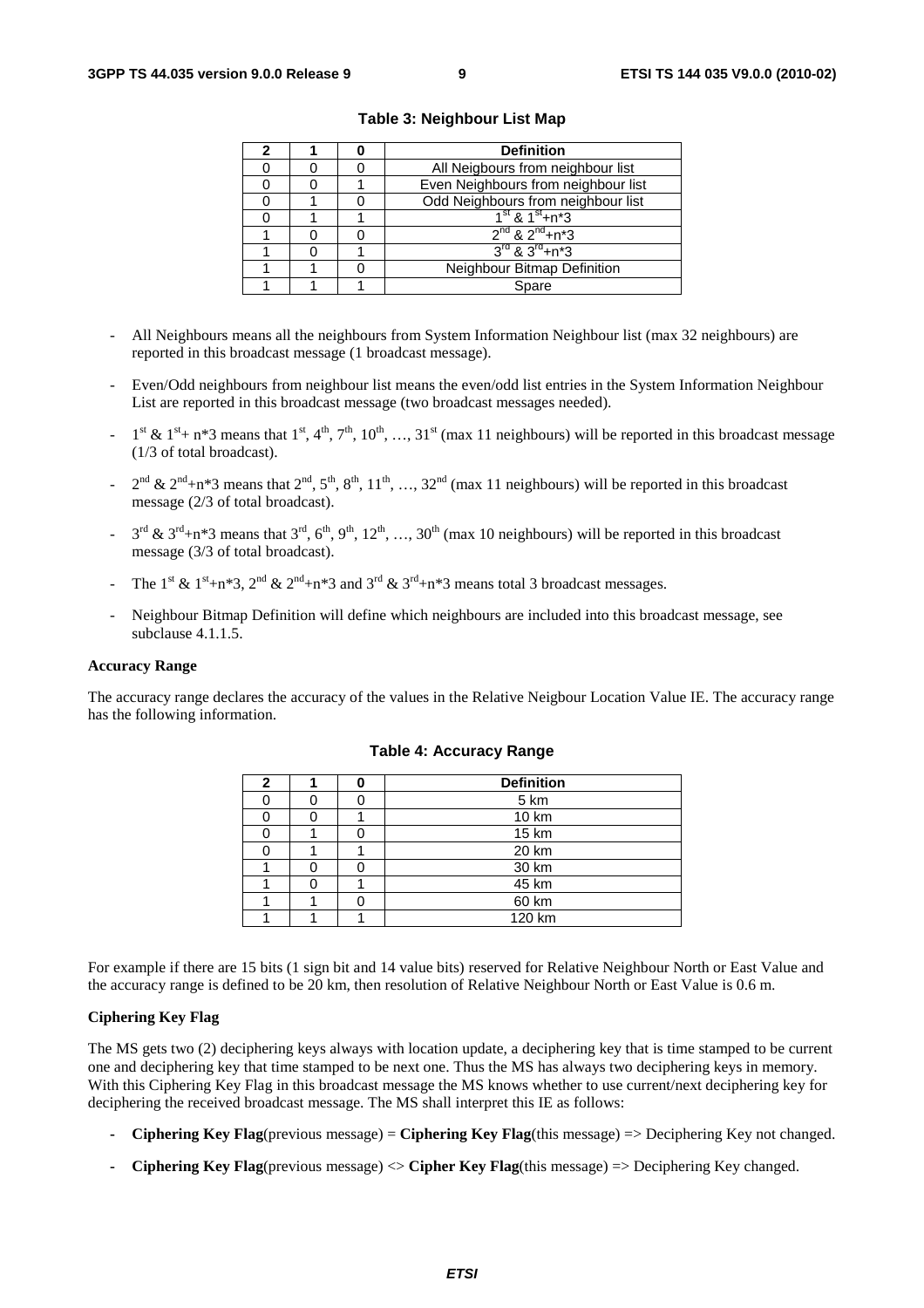#### **Cipher On/Off**

This bit indicates whether this broadcast message has been ciphered or not. The RTD Drift Factor Values IE, Channel RTD Values IE, Serving Cell Location IE and Relative Neighbour Location Values IE will be ciphered if ciphering is active.

- '0' Ciphering Off.
- '1' Ciphering On.

#### **Sector Ind**

This bit indicates whether this broadcast message contains BTS Sectored Cell information or not.

- '0' No Sector Information included.
- '1' Sector Information included.

#### **RTD Range**

This bit indicates whether the RTD value covers only one time slot period or 8 time slot period. This bit will affect the RTD field so that there will be need for 3 bits more for RTD if whole 8 time slot period need to be indicated with RTD value.

- '0' RTD value covers 1 time slot period.
- '1' RTD value covers 8 time slots period.

#### **RTD Accuracy**

This contains two bits, which define what will be the accuracy of RTD value in this broadcast message. The accuracy will be coded as follows.

#### **Table 5: Accuracy Range**

|  | <b>Definition</b>  |
|--|--------------------|
|  | 1/16 bit accuracy  |
|  | 1/32 bit accuracy  |
|  | 1/64 bit accuracy  |
|  | 1/128 bit accuracy |

The RTD accuracy will affect the amount of bits needed to indicate the RTD value. The following table describes the accuracy related to needed bits.

| <b>Time Slots</b> | Accuracy | <b>Amount of Bits Needed</b> |  |  |
|-------------------|----------|------------------------------|--|--|
|                   | 1/16     | 12 bits                      |  |  |
|                   | 1/32     | 13 bits                      |  |  |
|                   | 1/64     | 14 bits                      |  |  |
|                   | 1/128    | 15 bits                      |  |  |
| 8                 | 1/16     | 15 bits                      |  |  |
|                   | 1/32     | 16 bits                      |  |  |
|                   | 1/64     | 17 bits                      |  |  |
|                   | 1/128    | 18 bits                      |  |  |

### **Table 6: Amount of RTD bits needed**

#### **RTD Drift Factors Present**

This bit indicates whether the RTD Drift Factors are present in this broadcast message. If RTDs Present bit indicates that the RTD Values are not included into this broadcast message, the state of this bit should be ignored and the RTD Drift Factors are not present in this broadcast message.

- '0' RTD Drift Factors are not present in the message.
- '1' RTD Drift Factors are present in the message.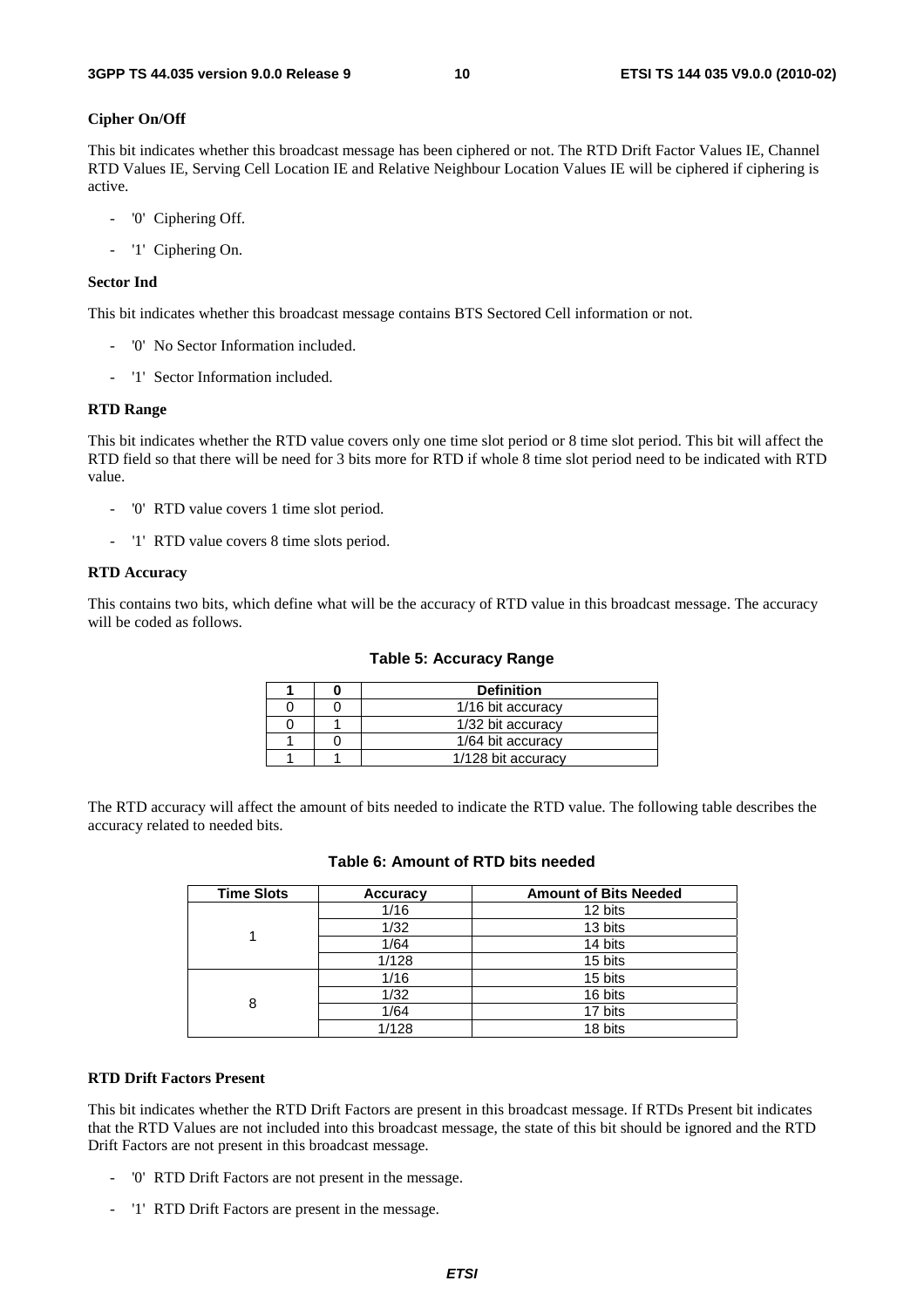#### **RTDs Present**

This bit indicates whether RTD Values IE is present in this broadcast or not.

- '0' RTD Values IE not present.
- '1' RTD Values IE present.

#### **Number of Neighbours**

These 5 bits are indicating the amount of neighbours are in System Information Neighbour List according to which this broadcast message was created. The number of neigbours indicated here makes sure that MS can decode back this broadcast message IEs as they were originally sended. If the MS has received different amount of neighbours in System Information Neighbour List than indicated in this field in broadcast message, the MS should ignore this broadcast message.

Range: 1 - 32 Neighbours.

### 4.1.1.2 Reference Time IE

The Reference Time IE gives information about the time when the RTD values in the broadcast message are calculated. The Reference Time IE contains the serving cell frame number modulo 131072 with 7 LSB bits omitted. The resolution of this Reference Time IE is thus 0.59 s. The Reference Time IE has 10 minutes periodicy. This IE is mandatory.

Range: 0 - 1023.

### 4.1.1.3 Ciphering Serial Number IE

The Ciphering Serial Number IE contains the serial number used in ciphering process of the broadcast message. The IE contains two octets, MSB part and LSB part. The serial number range is 0 - 65535. This IE is conditional and it is present only if the ciphering flag is active in Message Structure Definition IE.

| <b>MSB</b>                       |                                  |
|----------------------------------|----------------------------------|
| Ciphering Serial Number (8 bits) | Ciphering Serial Number (8 bits) |

### 4.1.1.4 Time Slot Scheme IE

This information element contains information about the serving cell channel and neighbour channel time slot scheme. The list starts with Serving Cell Channel and the rest of the list is in the same order as the neighbours in the System Information Neighbour List. For each list member there is one bit reserved to indicate whether the channel has 156.25 bits time slot duration or 156/157 bits time slot duration. This field is varying length depending on amount of neighbours of System Information Neighbour List (max 32) and maximum length of this IE is 33 bits (1+32 bits). The Serving Cell Channel time slot scheme is always indicated as the first (MSB) element of this field. This IE is mandatory.

- '0' 156.25 bits time slot duration.
- '1' 156/157 bits time slot duration.

#### **Table 8: Time Slot Scheme**

| <b>Serving Cell Ch (MSB)</b> | <b>Neigh Chlast</b> |   | Neigh $Ch3$ | Neigh Ch <sub>2</sub> | Neigh $Ch_1(LSB)$ |
|------------------------------|---------------------|---|-------------|-----------------------|-------------------|
| 0/1                          | 1′                  | . | 0/'         | 0/1                   | 0/1               |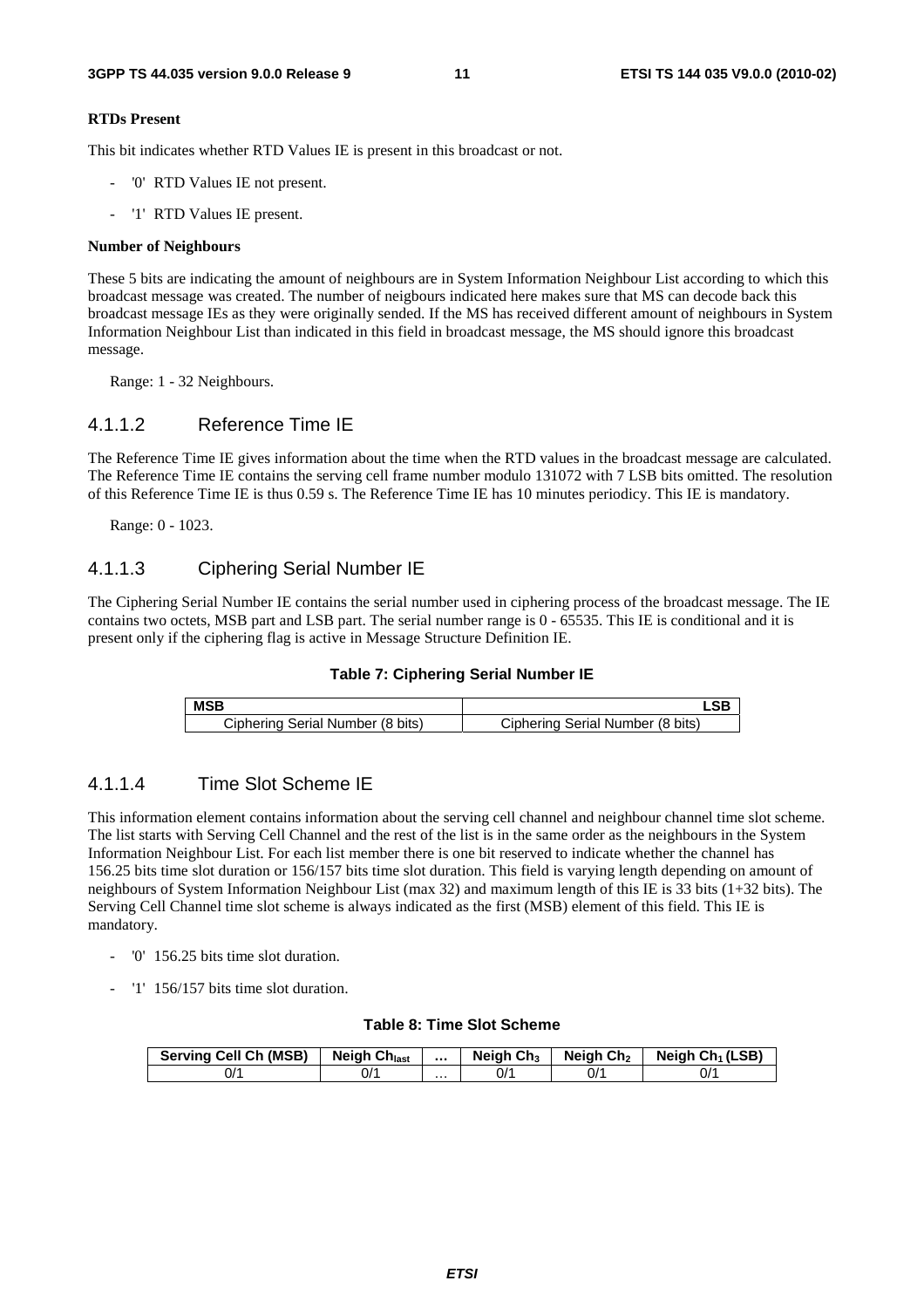# 4.1.1.5 Neighbour Bitmap Definition IE

This IE defines which neighbours from System Information Neighbour List are included in this message. The IE is conditional and included only if Message Structure Definition IE's Neighbour List Map indicates the use of this Neighbour Bitmap Definition. The list is in the same order as the neighbours in the System Information Neighbour List, the last member of the list presented as the MSB element of this field. For each Neighbour List channel number there is one bit reserved to indicate whether the neighbour is included into this broadcast message. This field is varying length depending on the amount of neighbours of System Information Neighbour List (max 32) and maximum length of this IE is 32 bits.

- '0' Neighbour not included into this broadcast message.
- '1' Neighbour included into this broadcast message.

#### **Table 9: Neighbour Bitmap Definition**

| Neigh Ch <sub>last</sub> (MSB) |   | Neigh $Ch3$ | Neiah Ch2 | Neigh $Ch_1(LSB)$ |
|--------------------------------|---|-------------|-----------|-------------------|
| $J^{\prime}$                   | . |             |           |                   |

### 4.1.1.6 Sectored Channels Definition IE

This information element defines which neighbours in System Information Neighbour List that are included in this broadcast message are belonging to sectored BTSs. This IE is conditional and included only if Message Structure Definition IE's Sector Indicator is active. This field is varying length depending on amount of neighbours included into this broadcast message (max 32) and the maximum length of this IE is 33 bits (1+32 bits). The Serving Cell Channel sector indication is always indicated in MSB of this field and the neighbours are in same order as the neighbours in the System Information Neighbour List.

- '0' Channel not included to sectored BTS.
- '1' Channel included to sectored BTS.

#### **Table 10: Sectored Channels Definition**

| <b>Serving Ch (MSB)</b> | <b>Neigh Chlast</b> |   | Neigh $Ch_3$ | Neiah Ch2 | Neigh $Ch_1(LSB)$ |
|-------------------------|---------------------|---|--------------|-----------|-------------------|
| 0/'                     | 0/1                 | . |              | ^/0       | 0/1               |

### 4.1.1.7 Sectored Channels BTS ID Definition IE

This information element defines what sectored channels are at the same BTS. The indication is done with three bits for each neighbour channel that is indicated to belong to sectored BTS (definition in Sectored Channels Definition IE). Belonging to the same BTS site is indicated with the same three bit binary ID, maximum 8 sectored BTS groups can be identified. This field is varying length depending on amount of sectored BTS in this broadcast message (max 33\*3 bits = 99 bits when all 32 neighbours and the serving cell channel are belonging to some sector). This field follows the order of channels that have indicated to be belonging to sectored BTS in Sectored Channels Definition starting from the MSB. This IE is conditional and included only if Message Structure Definition IE's Sector Ind is active.

#### **Table 11: Sectored Channels BTS ID Definition**

| 2 |  | <b>Definition</b> |  |
|---|--|-------------------|--|
|   |  | Sectored BTS ID1  |  |
|   |  | Sectored BTS ID2  |  |
|   |  | Sectored BTS ID3  |  |
|   |  | Sectored BTS ID4  |  |
|   |  | Sectored BTS ID5  |  |
|   |  | Sectored BTS ID6  |  |
|   |  | Sectored BTS ID7  |  |
|   |  | Sectored BTS ID8  |  |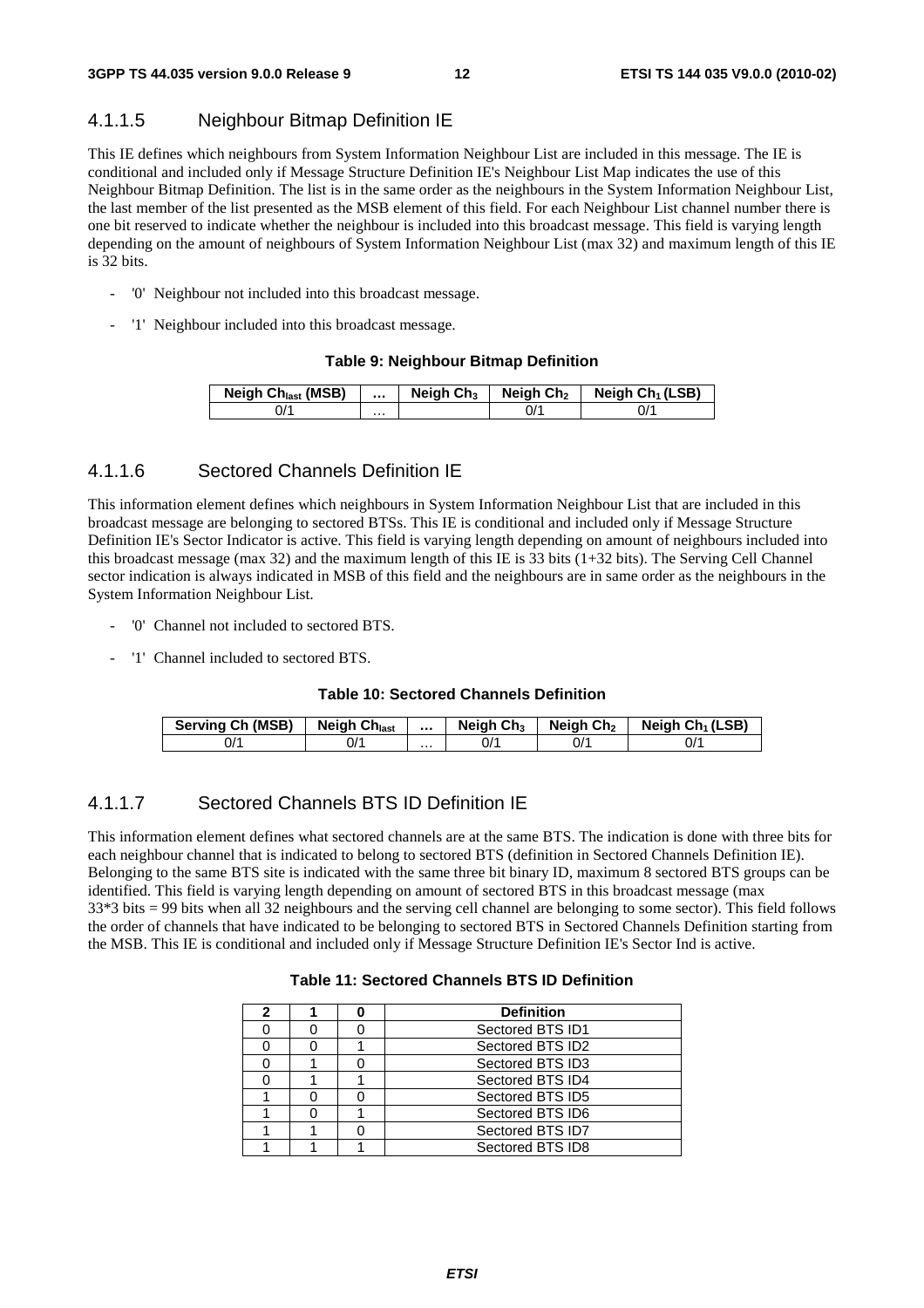| Indicated<br><b>Sectored</b><br><b>Serving</b><br><b>Channel (MSB)</b> | <b>Indicated</b><br><b>Sectored</b><br>Neighbour <sub>last</sub> |          | <b>Indicated</b><br><b>Sectored</b><br>Neighbour <sub>3</sub> | Indicated<br><b>Sectored</b><br>Neighbour <sub>2</sub> | Indicated<br><b>Sectored</b><br>Neighbour $_1$<br>(LSB) |
|------------------------------------------------------------------------|------------------------------------------------------------------|----------|---------------------------------------------------------------|--------------------------------------------------------|---------------------------------------------------------|
| Sec. BTS ID X                                                          | Sec. BTS ID X                                                    |          | Sec. BTS ID X                                                 | Sec. BTS ID X                                          | Sec. BTS ID X                                           |
| (3 bits)                                                               | (3 bits)                                                         | $\cdots$ | $(3 \text{ bits})$                                            | (3 bits)                                               | $(3 \text{ bits})$                                      |

**Table 12: Sectored Channels BTS ID Definition** 

### 4.1.1.8 Sectored BTS Sync/Async Definition IE

This information element defines whether the indicated sectored BTS site contains synchronized or asynchronized channels. The sync/async is informed with one bit per sectored BTS ID. This field follows the order of IDs in Sectored Channels BTS ID Definition. This field is varying length depending on amount of sectored BTS ID in this broadcast message (max 8 bits). This IE is conditional and is included only if Message Structure Definition IE's Sector Ind is active.

- '0' Sectored BTS contains async channels.
- '1' Sectored BTS contains sync channels.

#### **Table 13: Sectored BTS Sync/Async Definition**

| Sec BTS <sub>Last</sub> (MSB) |   | Sec $BTS1D3$ | Sec $BTSID2$ | Sec BTS <sub>ID1</sub> (LSB) |
|-------------------------------|---|--------------|--------------|------------------------------|
| $J^{\prime}$                  | . |              | IJΓ          | J/'                          |

### 4.1.1.9 Multiframe Offset Values IE

This information element defines the neighbour channel's 51 Multiframe Values. The 51 Multiframe Offset Values are describing the offset value related to the Serving Cell 51 Multiframe Value. This field is needed when co-channels must be identified from the real neighbour channels (included into System Information Neighbour List). Each 51 Multiframe Offset Value is 6 bits long denoting the offset value to the Serving Cell 51 Multiframe number. The 51 Multiframe Offset Values must be declared to all neighbours in this broadcast message and the values are in the same order as the neighbours in the System Information Neighbour List. The maximum length of this IE is 192 bits (32\*6 bits). This IE is mandatory.

Range: 0 - 50 Frames

#### **Table 14: 51 Multiframe Offset Values IE**

| <b>I MF Offset<sub>NbLast</sub> (MSB)</b> |   | <b>MF Offset <math>_{Nb3}</math></b> | $MF$ Offset $_{Nb2}$  | (LSB)<br>$^{\circ}$ MF Offset $_{\sf Nb1}$ |
|-------------------------------------------|---|--------------------------------------|-----------------------|--------------------------------------------|
| Offset Value (6 bits)                     | . | Value (6 bits)<br>)ttset             | Offset Value (6 bits) | Offset<br>Value (6 bits)                   |

### 4.1.1.10 BCC Definition IE

This information element defines the BBC (Base Station Color Code) values. The BCC is needed to know what training sequence is in use in the bursts in BCCH frequency. Each BCC is 3 bits long denoting the one of the 8 possible TSCs (Training Sequence Codes) possible to be used in bursts. BCC values must be declared to all neighbours in this message and the values are in the same order as the neighbours in the System Information Neighbour List. The maximum length of this IE is 96 bits (32\*3 bits). This IE is mandatory.

#### **Table 15: BCC Definition IE**

| <b>BCC<sub>NbLast</sub></b> (MSB) |   | BCC <sub>Nb3</sub>     | BCC <sub>Nh2</sub>         | $BCCNb1$ (LSB)     |
|-----------------------------------|---|------------------------|----------------------------|--------------------|
| BCC Value (3 bits)                | . | Value (3 bits)<br>BCC. | ` Value (3 bits) ·<br>BCC. | BCC Value (3 bits) |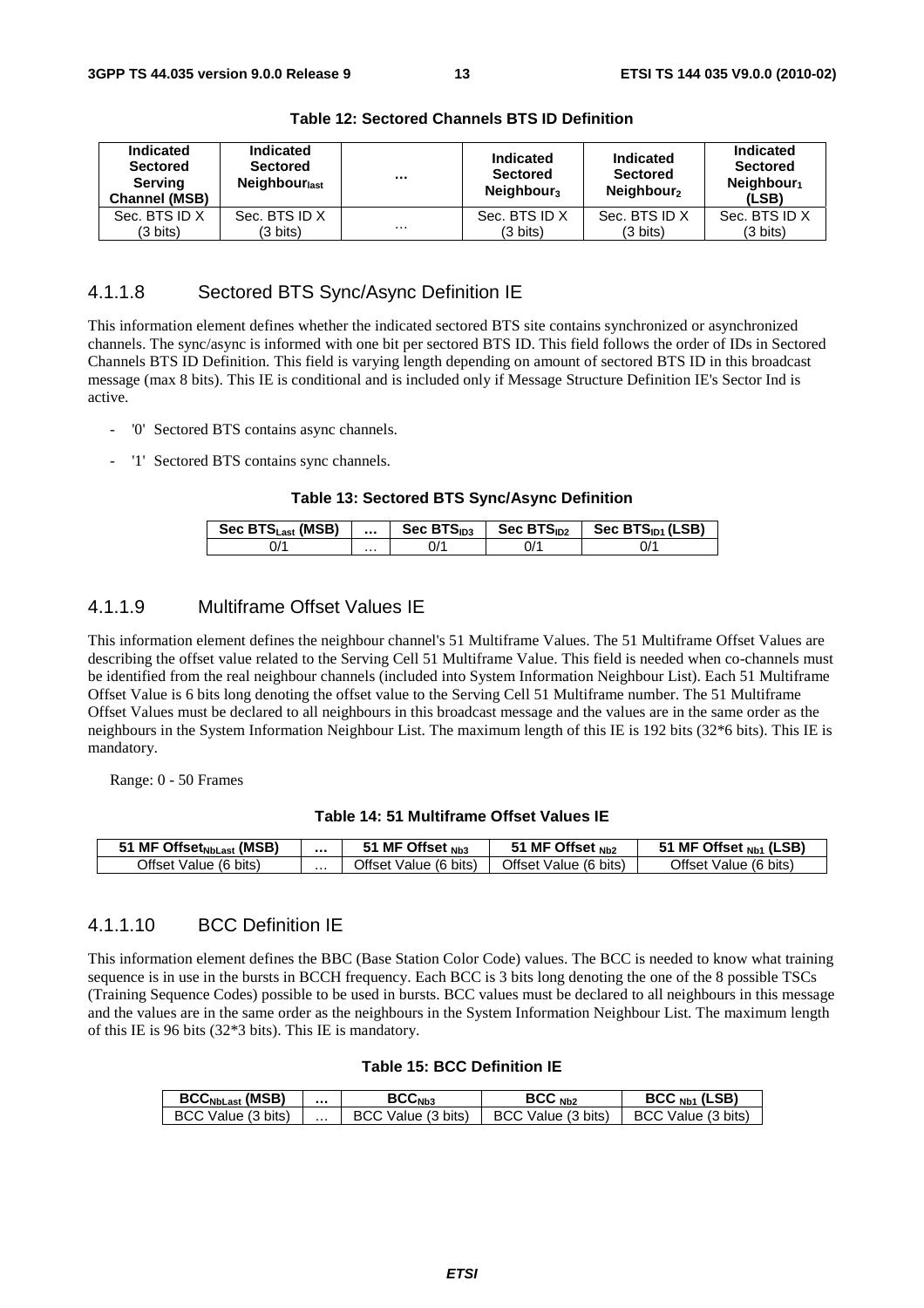## 4.1.1.11 RTD Drift Factor Values IE

This IE contains the drift factor values for the Channel RTD Values included into this broadcast message. The RTD Drift Factor Values indicate the RTD drift in meters per second. Positive and negative RTD Drift Factors can be indicated as well as no drift value. This information element is conditional and included if the RTD Drift Factors Present bit in the Message Structure Definition IE is active and the RTDs Present bit is active. The RTD Drift Factors are included into the broadcast message with same conditions and in same order than the Channel RTD Values which are described in Channel RTD Values IE section (subclause 4.1.1.12). This IE should be ciphered if the ciphering is active. Each RTD Drift Factor Value is 5 bits long and the coding is as follows:

| <b>Positive/Negative</b> |             |                | <b>Coding Bits</b> |              | <b>Definition</b>   |
|--------------------------|-------------|----------------|--------------------|--------------|---------------------|
| <b>MSB</b>               | <b>MSB</b>  |                |                    | <b>LSB</b>   |                     |
| 3                        | 3           | $\mathbf 2$    | 1                  | 0            |                     |
| Don't care               | 0           | $\mathbf 0$    | $\mathbf 0$        | 0            | $0 \text{ m/s}$     |
| 0                        | $\pmb{0}$   | $\mathbf 0$    | $\mathbf 0$        | 1            | $+0.33$ m/s         |
| $\mathbf 0$              | $\mathbf 0$ | $\mathbf 0$    | 1                  | $\mathbf 0$  | $+0.66$ m/s         |
| $\mathbf 0$              | 0           | $\mathbf 0$    | 1                  | 1            | $+1$ m/s            |
| $\mathbf 0$              | 0           | 1              | $\mathbf 0$        | $\mathbf 0$  | $+1.33$ m/s         |
| $\overline{0}$           | $\mathbf 0$ | 1              | $\mathbf 0$        | 1            | $+1.66$ m/s         |
| $\pmb{0}$                | $\mathbf 0$ | 1              | 1                  | $\mathbf 0$  | $+2$ m/s            |
| $\mathbf 0$              | $\mathbf 0$ | 1              | 1                  | 1            | $+2.5$ m/s          |
| 0                        | 1           | $\mathbf 0$    | $\mathbf 0$        | 0            | $+3$ m/s            |
| 0                        | 1           | $\mathbf 0$    | $\mathbf 0$        | 1            | $+4$ m/s            |
| $\overline{0}$           | 1           | $\mathbf 0$    | 1                  | 0            | $+5$ m/s            |
| $\pmb{0}$                | 1           | $\mathbf 0$    | 1                  | 1            | $+7$ m/s            |
| $\overline{0}$           | 1           | 1              | $\overline{0}$     | $\mathbf 0$  | $+9 \overline{m/s}$ |
| $\mathbf 0$              | 1           | 1              | $\mathbf 0$        | 1            | $+11$ m/s           |
| 0                        | 1           | 1              | 1                  | $\mathbf 0$  | $+13$ m/s           |
| 0                        | 1           | 1              | 1                  | 1            | $+15$ m/s           |
| 1                        | $\Omega$    | $\mathbf 0$    | $\mathbf 0$        | 1            | $-0.33$ m/s         |
| 1                        | $\mathbf 0$ | $\mathbf 0$    | 1                  | $\mathbf 0$  | $-0.66$ m/s         |
|                          | 0           | $\mathbf 0$    | 1                  | 1            | $-1$ m/s            |
| 1                        | 0           | 1              | 0                  | $\mathbf 0$  | $-1.33$ m/s         |
|                          | 0           | 1              | $\mathbf 0$        | 1            | $-1.66$ m/s         |
|                          | $\mathbf 0$ | 1              | 1                  | 0            | $-2 \overline{m/s}$ |
|                          | 0           | 1              | 1                  | 1            | $-2.5$ m/s          |
|                          | 1           | $\mathbf 0$    | $\mathbf 0$        | $\mathbf 0$  | $-3$ m/s            |
|                          | 1           | $\mathbf 0$    | $\mathbf 0$        | 1            | $-4$ m/s            |
|                          | 1           | $\mathbf 0$    | 1                  | 0            | $-5$ m/s            |
|                          | 1           | $\overline{0}$ | $\overline{1}$     | 1            | $-7$ m/s            |
|                          | 1           | 1              | $\mathbf 0$        | $\mathbf 0$  | $-9$ m/s            |
|                          | 1           | 1              | $\mathbf 0$        | $\mathbf{1}$ | $-11$ m/s           |
|                          | 1           | 1              | 1                  | $\mathbf 0$  | $-13$ m/s           |
| 1                        | 1           | 1              | 1                  | 1            | $-15$ m/s           |

#### **Table 16: RTD Drift Factor Values**

### **Table 17: RTD Drift Factor Values IE**

| <b>RTD Drift Factor NbLast</b><br>(MSB) |   | <b>RTD Drift Factor Nh3</b> | <b>RTD Drift Factor Nh2</b>   | <b>RTD Drift Factor Nh1</b><br>(LSB) |
|-----------------------------------------|---|-----------------------------|-------------------------------|--------------------------------------|
| RTD Drift Factor Value                  |   | RTD Drift Factor Value      | <b>RTD Drift Factor Value</b> | RTD Drift Factor Value               |
| (5 bits)                                | . | (5 bits)                    | (5 bits)                      | (5 bits)                             |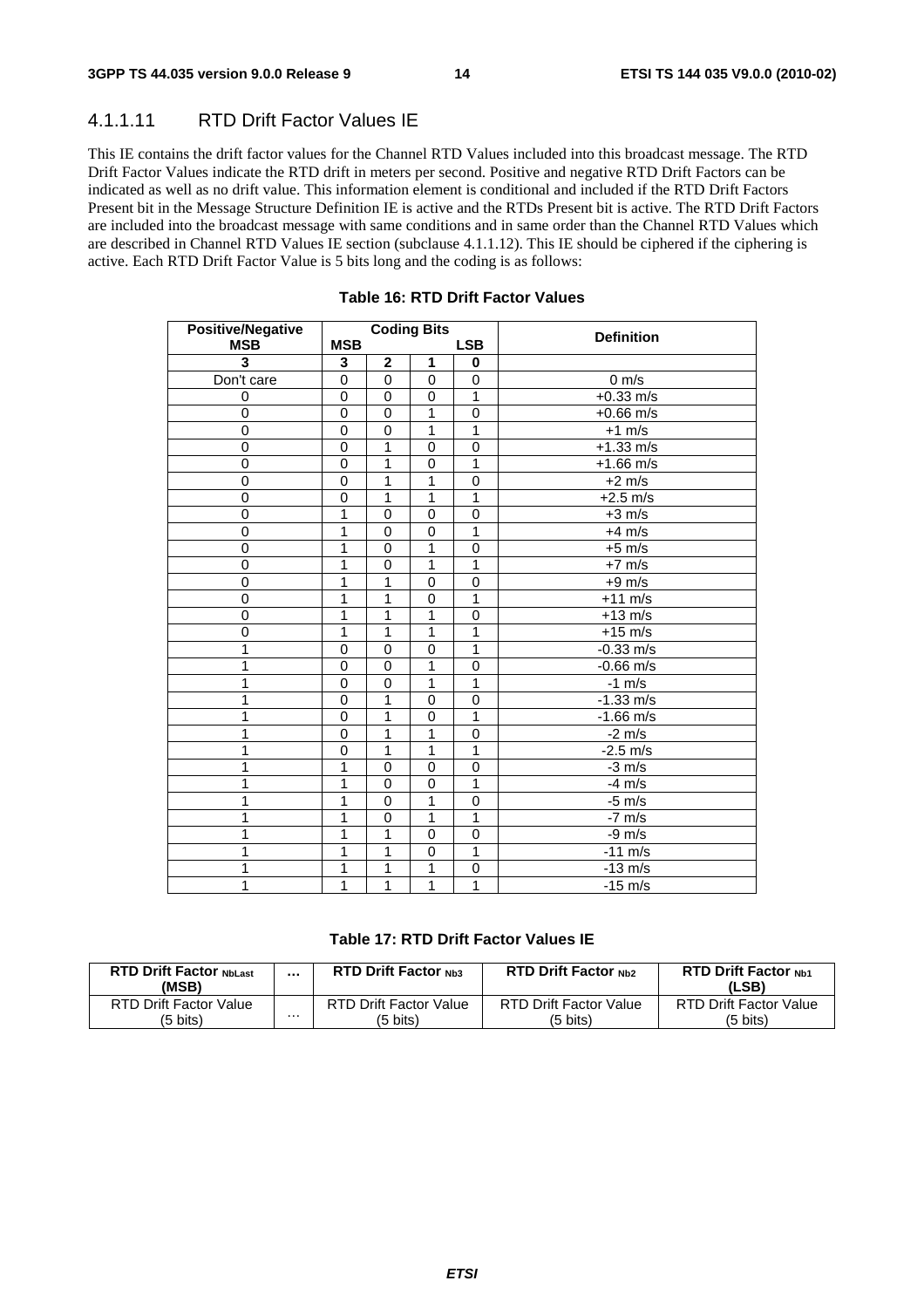# 4.1.1.12 Channel RTD Values IE

This IE contains the channel RTD values relative to the serving BTS. The RTD is defined as TBTS - TServ, where TBTS is the time of the start of TS0 (Time Slot 0) in the neighbor BTS, and Tserv is the time of the start of the TS0 in the serving BTS. The RTD value covers 1 or 8 time slot period with 1/16-1/128 bit accuracy. The 1 or 8 time slot period as well as 1/16-1/128 bit accuracy is defined in Message Structure Definition IE. The RTD values included here are conditional to the RTDs Present and Neighbour List Map (Message Structure Definition IE), Neighbour Bitmap Definition IE, Sectored Channels Definition IE, Sectored Channels BTS ID Definition and Sectored BTS Sync/Async Definition. This IE should be ciphered if the ciphering is active. The decision which BTS RTD value is included in this broadcast message has the following decision process:

- Channel RTD Values IE should not be included at all if RTDs Present bit (Message Structure Definition IE) is not active.
- Neighbours in this broadcast message are defined in Neighbour List Map (Message Structure Definition IE) and in case the Neighbour Bitmap Definition is active then the Neighbour Bitmap Definition IE declares the Neighbours included into this broadcast message.
- If Sector Indicator in Message Structure Definition IE is not active the RTD values are included for all neighbours in this broadcast message.
- If sector indicator in Message Structure Definition IE is active then the Neighbour channels that are not belonging to sectored BTS the RTD values are included directly according to neighbour list order.
- If sector indicator in Message Structure Definition IE is active then the Neighbour channels that are belonging to sectored BTS, the Sectored BTS ID values group the neighbour channels into the groups. If the Sectored BTS ID group is indicated to be synchronous then only one RTD value (decided by SMLC) per the Sectored BTS ID group is included into this broadcast message, if the Sectored BTS ID group is indicated to be asyncronous then all the neighbour channel RTDs belonging to the Sectored BTS ID group have to be included into this broadcast message.

| (MSB) | Varying Length (12-18 bits) | (LSB) |
|-------|-----------------------------|-------|
|       | Neighbour RTD (Last) (MSB)  |       |
|       | Neighbour RTD (Last-1)      |       |
|       | .                           |       |
|       | Neighbour RTD (2)           |       |
|       | Neighbour RTD (1) (LSB)     |       |

### **Table 18: Channel RTD Value IE**

The fields that are included into the Channel RTD Value IE may contain RTD values of neighbour channels and the RTD values of the sectored channels BTS ID. The RTD values should be included into this IE in following order:

- Starting from the last channel in the System Information Neighbour List that is included into this broadcast message.
- First are reported the neighbour channels that are not belonging to the Sectored Channels BTS ID groups and then the Sectored Channels ID groups from 1 up to 8 depending the amount of groups. See annex B for example.

If the RTD value is invalid, following values in the RTD field are reserved for this indication (e.g. if invalid RTD value is indicated the MS shall discard the previous values).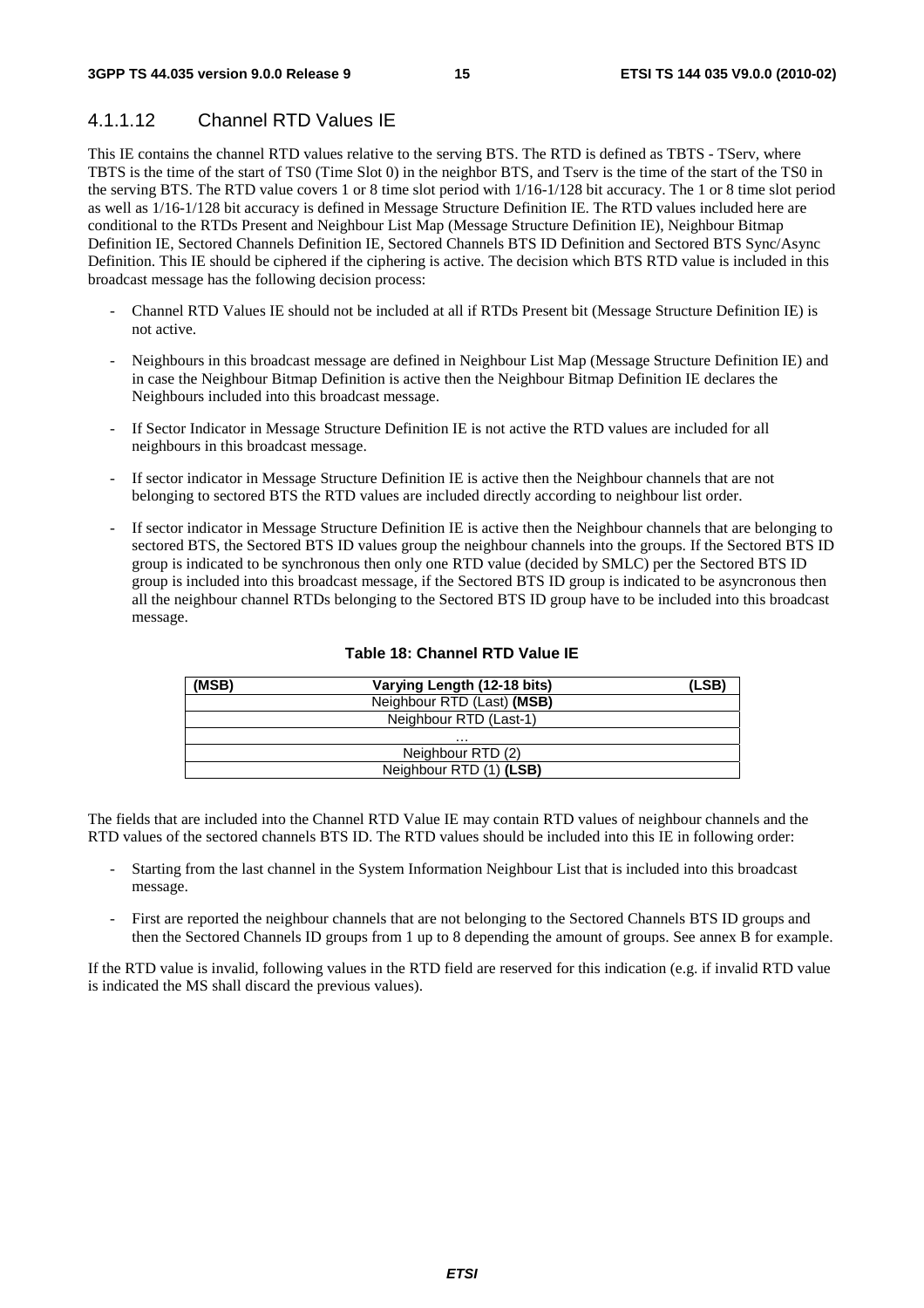| <b>Time Slots</b> | Accuracy | <b>Amount of Bits in RTD</b> | <b>Invalid RTD Code in Hex</b> |
|-------------------|----------|------------------------------|--------------------------------|
|                   | 1/16     | 12 bits                      | <b>FFF</b>                     |
|                   | 1/32     | 13 bits                      | 1FFF                           |
|                   | 1/64     | 14 bits                      | 3FFF                           |
|                   | 1/128    | 15 bits                      | 7FFF                           |
|                   | 1/16     | 15 bits                      | 7FFF                           |
| 8                 | 1/32     | 16 bits                      | <b>FFFF</b>                    |
|                   | 1/64     | 17 bits                      | 1FFFF                          |
|                   | 1/128    | 18 bits                      | 3FFFF                          |

**Table 19: Invalid RTD Value Codes** 

This field is varying length depending on amount of Neighbour Channels included as well as amount of sectored cells and the nature (sync/async) of sectored cells. One RTD value has varying length of 12 bits to 18 bits indicating the amount on 1/16-1/128 bit durations over 1 time slot or 8 time slots. Maximum length of this IE is 576 bits (32\*18 bits).

### 4.1.1.13 Serving Cell Location IE

This IE contains the Serving Cell Latitude/Longitude information. This IE should be ciphered if the ciphering is active. This IE is mandatory.

#### **Serving Cell Latitude**

This field indicates WGS-84 latitude with fixed length of 24 bits. Latitude value is coded according to 3GPP TS 23.032. This field is mandatory.

#### **Table 20: Serving Cell Latitude**

| (MSB) |                                                     |  |
|-------|-----------------------------------------------------|--|
|       | $(24 \text{ bits})$<br>Servin<br>اا∩∴<br>`atitude 、 |  |

#### **Serving Cell Longitude**

This field indicates WGS-84 longitude with fixed length of 24 bits. Latitude value is coded according to 3GPP TS 23.032. This field is mandatory.

#### **Table 21: Serving Cell Longitude**

| (MSB) |                                     |  |
|-------|-------------------------------------|--|
|       | Cell Longitude (24 bits)<br>Serving |  |

### 4.1.1.14 Relative Neighbour Location IE

This information element defines the location of Neighbour Channels (BTS) relative to Serving Cell Location. This IE should be ciphered if the ciphering is active. The fields are varying length depending on amount of neighbour channels and sectored cells included in this broadcast message. The location information per neighbour has two elements, Relative North and Relative East. The Relative North positive values indicate north direction, negative values indicate south direction from Serving Cell Location. The Relative East positive values indicate east direction and negative values indicate west direction from Serving Cell Location. The MSB bit in Relative North/East value is reserved for sign indication (positive  $= 0$ , negative  $= 1$ ). The values are expressed in meters according to the accuracy resolution which is defined by Accuracy Range bits in Message Structure Definition IE. For example if the Accuracy Range is set to 20 km and there is 15 bits (1+14 bits) reserved for Relative North/East values this means 0.6 m accuracy for Relative North or East value. This IE is mandatory.

The amount of Relative North/East pairs depends on neighbours included in this broadcast message as well as the amount sectored cells since only one Relative North/East pair is included per Sectored BTS ID.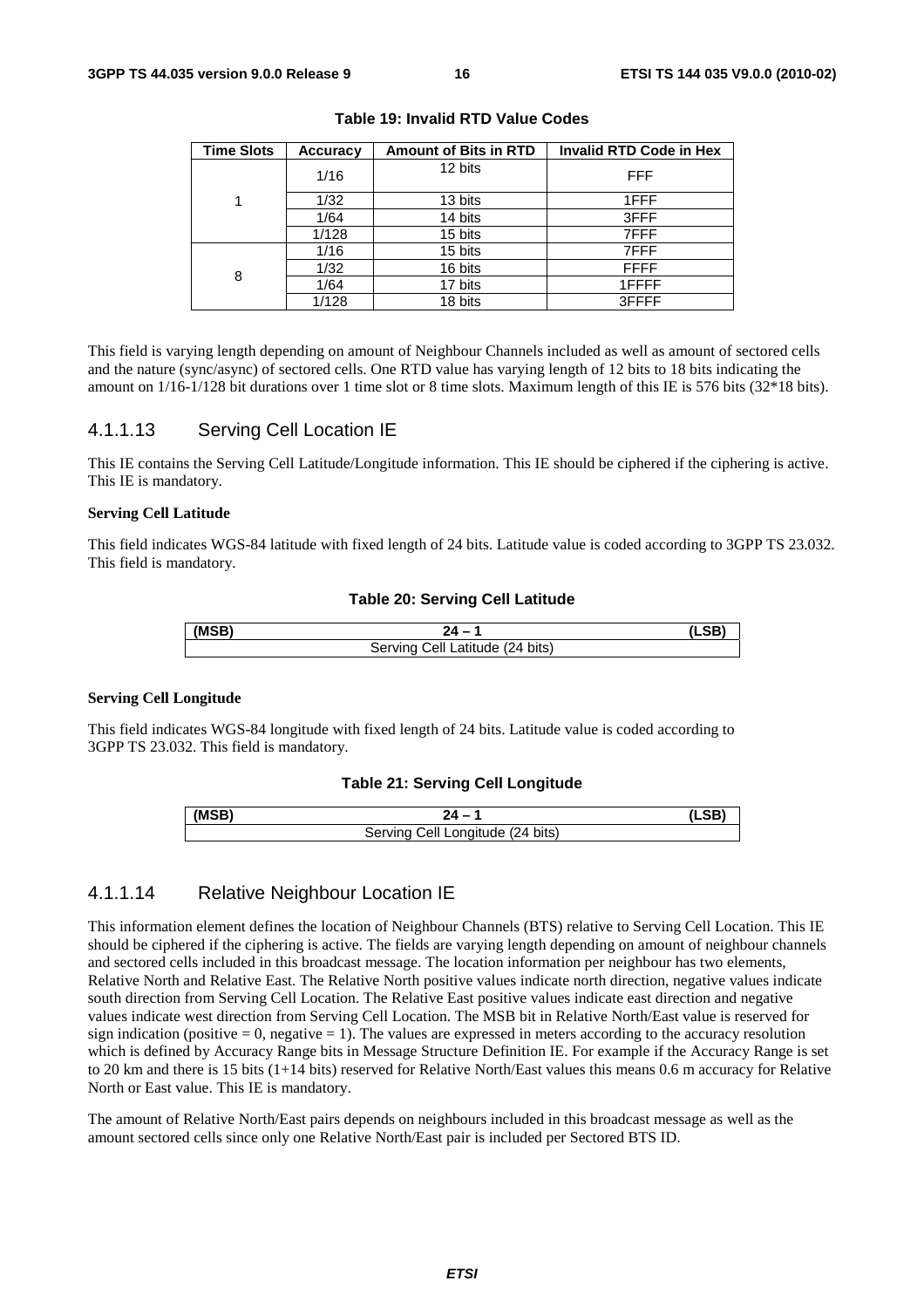| (MSB) | <b>Varying Length</b>                       | (LSB) |
|-------|---------------------------------------------|-------|
|       | Relative North Value Neighbour (Last) (MSB) |       |
|       | Relative East Value Neighbour (Last)        |       |
|       | Relative North Value Neighbour (Last-1)     |       |
|       | Relative East Value Neighbour (Last-1)      |       |
|       | .                                           |       |
|       | Relative North Value (2)                    |       |
|       | Relative East Value (2)                     |       |
|       | Relative North Value (1)                    |       |
|       | Relative East Value (1) (LSB)               |       |

#### **Table 22: Relative Neighbour Location**

The decision what Relative North/East Values are included in this broadcast message has following decision process:

- Neighbours in this broadcast message is defined in Neighbour List Map (Message Structure Definition IE) and in case the Neighbour Bitmap Definition is active then the Neighbour Bitmap Definition IE declares the Neighbours included into this broadcast message.
- If Sector Indicator in Message Structure Definition IE is not active the Relative North/East Values are included in the same order as they are indicated in Message Structure Definition IE / Neighbour Bitmap Definition IE.
- If sector indicator in Message Structure Definition IE is active then the Neighbour channels that are not belonging to sectored BTS Relative North/East Values are included directly according to neighbour list order.
- If sector indicator in Message Structure Definition IE is active then the Neighbour channels that are belonging to sectored BTS, the Sectored BTS ID values group the neighbour channels into the groups. The Relative North/East Values are included in the broadcast message so that only one Relative North/East Value per Sectored BTS ID is included.

The fields that are included into the Relative Neighbour Location IE may contain the Relative North/East values of neighbour channels and the Relative North/East values of the sectored channels BTS ID groups. The RTD values should be included into this IE in following order:

- Starting from the last channel in the System Information Neighbour List that is included into this broadcast message.
- First are reported the neighbour channels that are not belonging to the Sectored Channels BTS ID groups and then the Sectored Channels ID groups from 1 up to 8 depending the amount of groups.
- The neighbour channel/BTS ID value will always contain Relative North value first and then Relative East value. The values are expressed in meters according to the Accuracy Range in the Message Structure Definition IE. See annex B for example.

The bits available for Relative North/East Values can be calculated with following formula:

| $z =$<br>$X =$ | number of neighbours in System Info Neighbour List<br>number of neighbours in this broadcast message |
|----------------|------------------------------------------------------------------------------------------------------|
| $a =$          | number of channels in sectors                                                                        |
| $b =$          | number of BTS IDs                                                                                    |
| $c =$          | RTD accuracy (12-18 bits)                                                                            |
| $W =$          | Neighbour Bitmap used (yes = 1, no = 0)                                                              |
| $s =$          | RTDs Present (yes = $1$ , no = 0)                                                                    |
| $d =$          | RTD Drift Factors included (yes = $1$ , no = 0)                                                      |
| $y =$          | bits per Relative Latitude / Longitude value                                                         |

Int(y) = 
$$
(561-11*x^{-3}a-b-s*(c+d*5)*(x-a+b)-w*z)/(2*(x-a+b))
$$

If the y doesn't go even, the bits that remain are used as one extra bit (extension bit) per one Relative North or East value in same order as the values are presented in this IE as long as there are remain bits available. See Annex B for example.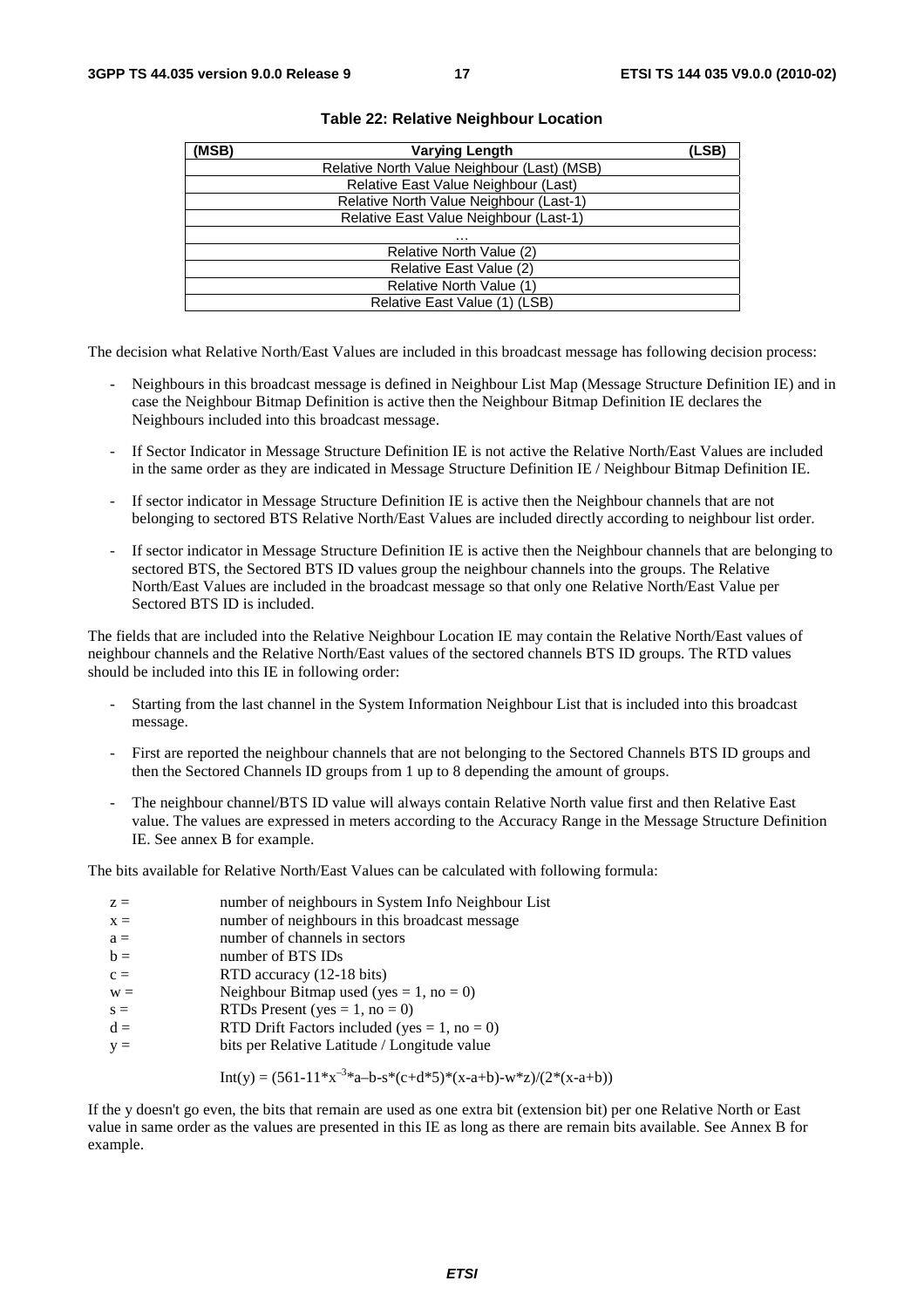# 4.2 GPS Assistance Data Broadcast Message

The GPS Assistance Data message contents are defined in this clause. The GPS Assistance Data message is built so that it is fitted into a fixed length message not necessary occupying the whole message. In case that the fixed length message has less information elements than bits available then the rest of message is filled with fill bits. The information elements are in the order which is described in subclause 4.2.1 and no undefined spare bits are allowed between elements. The channel to broadcast the GPS Assistance Data message is CBCH over which the SMSCB DRX service is used. One SMSCB message has fixed information data length of 82 octets and the maximum length of GPS Assistance Data is 82 octets. MS can identify the LCS SMSCB message with Message Identifiers declared in 3GPP TS 23.041. Example of GPS Assistance Data Broadcast Message is in Annex C. In addition, an Integrity Monitor (IM) shall detect unhealthy (e.g. failed/failing) satellites. When an unhealthy (i.e. failed/failing) satellite is detected, the assistance data, including DGPS corrections, shall not be supplied for that particular satellite. If more satellites are unhealthy, the same can be done to exclude them from the final location calculation. Even when all satellites are healthy, the IM shall monitor the quality of the DGPS corrections. It shall make use of the pseudoranges derived by the DGPS reference receiver, correct them using the DGPS reference receiver-generated DGPS corrections, and compute a position from the corrected pseudo ranges. This computed position shall then be compared with the known, surveyed location of the DGPS reference receiver to compute a DGPS positioning error. Positioning errors which are excessive relative to DGPS expected accuracy levels shall be used to inform users of measurement quality via the UDRE parameter.

# 4.2.1 GPS Assistance Data Content

The GPS Assistance Data Message contents are defined in this clause. It contains three data sets: DGPS correction, ephemeris and clock correction, almanac and other data information. The empheris, clock correction, almanac and other data are obtained from GPS navigation message. It is built so that it fits into a fixed length message not necessarily occupying the whole message. In case that the fixed length message has less information elements than bits available then the rest of message is filled with fill bits.

This message is built to allow for broadcast rates that more closely match the time of applicability of the contained data.

EXAMPLE: With a 30 s rate for DGPS broadcast, mobile staion (MS) can effectively remove degration caused by SA.

GPS subframes 1 through 3 (ephemeris and clock correction data) are contained in the same single broadcast message. With a 90 s rate, Mobile Stations (MS) can receive all visible ephemeris and clock correction data at twelve to eighteen minute intervals depending on number of visible satellites. Subframes 4 and 5 (almanac, ionospheric delay, and other more slowly changing data can be sent at another rate, such as once every several hours. By splitting the data into separate data sets (all based on the same single format), the data can be sent at rates that are correspond to its validity time and/or the desire to update the mobile stations within its network at a particular rate. The Information Elements (IEs) in the message are listed in table 23.

|         | <b>Parameter</b>        | <b>Bits</b> | <b>Resolution</b> | Range       | <b>Units</b> | <b>Occurrences</b> | <b>Presence</b> | Ref |
|---------|-------------------------|-------------|-------------------|-------------|--------------|--------------------|-----------------|-----|
|         | Cipher                  |             | $---$             | $0 - 1$     | $---$        |                    | м               |     |
|         | On/Off                  |             |                   |             |              |                    |                 |     |
| Cipher  | Ciphering               |             | $---$             | $0 - 1$     | $---$        |                    | м               |     |
| Control | Key Flag                |             |                   |             |              |                    |                 |     |
|         | Ciphering Serial Number | 16          | $---$             | $0 - 65535$ | $---$        |                    |                 |     |
|         | Data                    | 638         | $---$             | -           | $---$        | $---$              | M               |     |

**Table 23: Information Elements of GPS Assistance Data message** 

#### **Cipher Control IE**

This information element contains two bits indicating the ciphering properties of the received message. This IE is mandatory.

#### **Cipher On/Off**

This IE indicates whether this broadcast message has been ciphered or not. A value of "0" indicates that ciphering is off, while a value of "1" indicates that ciphering is active. The Data IE is ciphered if ciphering is active.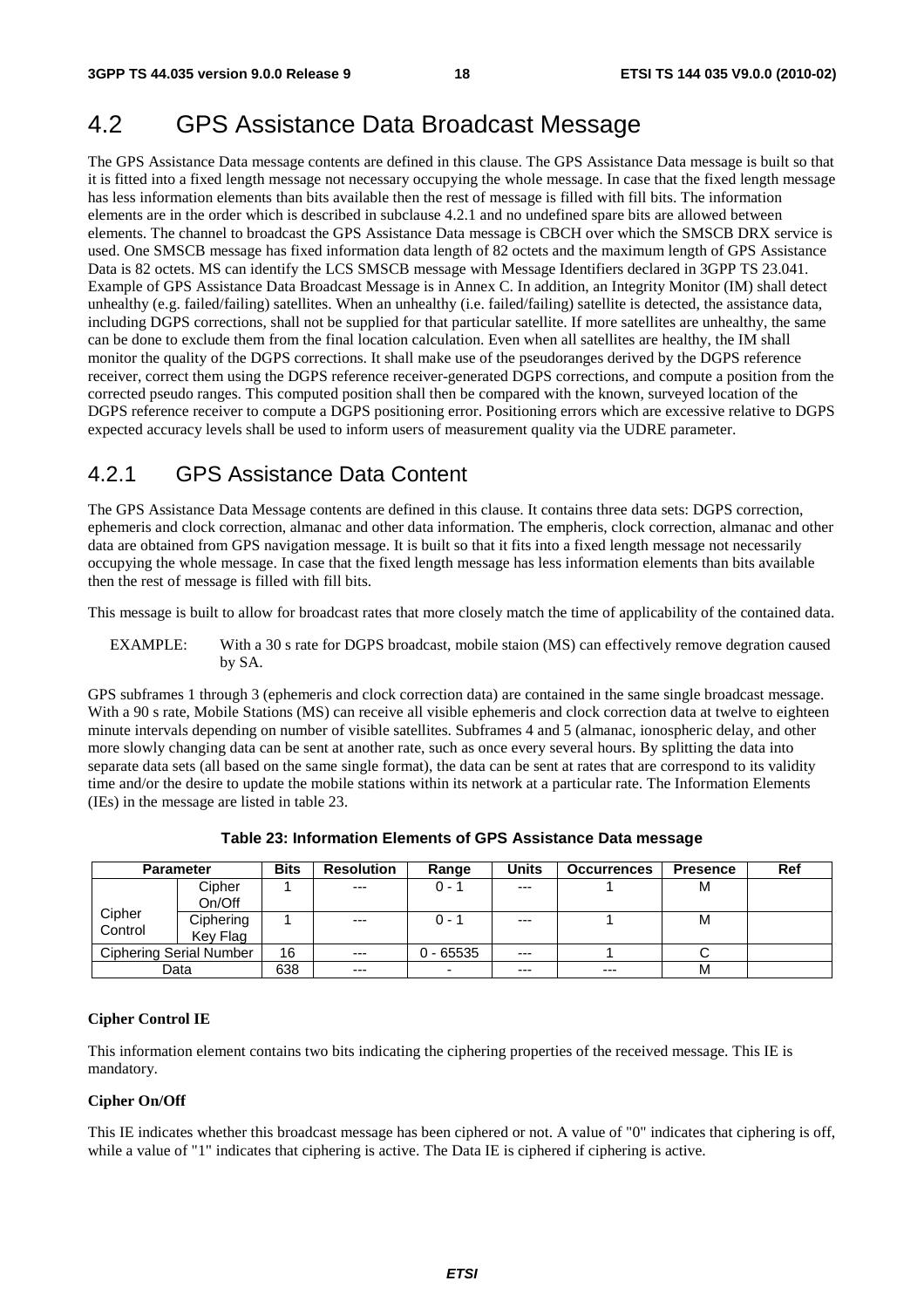#### **Ciphering Key Flag**

The MS always receives two (2) cipher keys during the location update procedure. One of the keys is time-stamped to be current one and the other is time-stamped to be the next one. Thus, the MS always has two cipher keys in memory. The Cipher Key Change Indicator in this broadcast message instructs the MS whether to use current or next cipher key for deciphering the received broadcast message. The MS shall interpret this IE as follows:

- **Ciphering Key Flag**(previous message) = **Ciphering Key Flag**(this message) => Deciphering Key not changed.
- **Ciphering Key Flag**(previous message) <> **Ciphering Key Flag**(this message) => Deciphering Key changed.

#### **Ciphering Serial Number IE**

The Ciphering Serial Number IE contains the serial number used in ciphering process of the broadcast message. The IE contains two octets, MSB part and LSB part. The serial number range is 0 - 65535. This IE is conditional and it is present only if the ciphering flag is active in Cipher Control IE.

#### **Table 24: Ciphering Serial Number IE**

| Ciphering Serial Number (8 bits) | Ciphering Serial Number (8 bits) |
|----------------------------------|----------------------------------|

#### **Data IE**

The Data IE contains the GPS assistance data included in the broadcast message. The Data IE may contain DGPS Correction Data (subclause 4.2.1.1), Emphemeris and Clock Correction Data (subclause 4.2.1.2) or Almanac and Other Data (subclause 4.2.1.3). The Data IE content is indicated with the SMSCB message identifier specified in 3GPP TS 23.041 and 3GPP TS 23.041. When ciphering is active (indicated with Ciphering Control Flags), the ciphering will apply only to the Data IE element. This IE is mandatory.

### 4.2.1.1 DGPS Correction Data

This subclause describes the contents of the broadcast message for differential corrections. The message contents are based on a Type-1 message of version 2.2 of the RTCM-SC-104 recommendation for differential service RTCM-SC104. This format is a standard of the navigation industry and is supported by all DGPS receivers. For a 11 satellites, the length of the broadcast message is 82 octets, which also is the maximum length of an SMSCB message. The information elements (IEs) in the message are listed in table 26. If any of the conditional elements (Ciphering Serial Number, BTS Clock Drift, FN, TN and BN) are not included to the message, spare bits will be transmitted instead of these fields. The spare bits have equal length to the conditional IE, so that the message structure is unchanged (see annex C). The spare bits are set to '0'.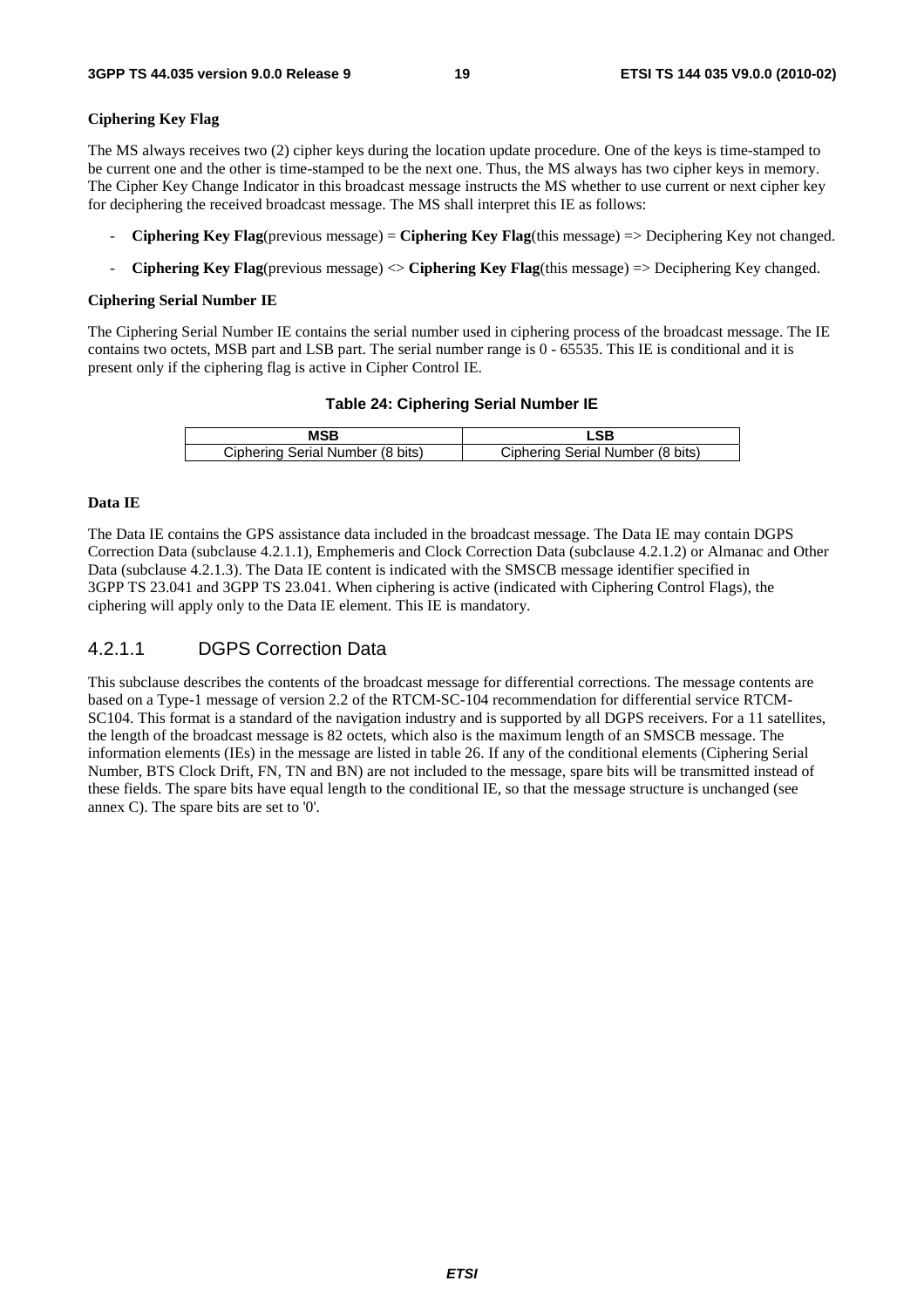|                            | <b>Parameter</b>               | <b>Bits</b> | <b>Resolution</b>     | Range        | <b>Units</b> | <b>Occurrences</b> | <b>Precence</b> | <b>Ref</b> |
|----------------------------|--------------------------------|-------------|-----------------------|--------------|--------------|--------------------|-----------------|------------|
|                            | <b>GSM Time Present</b>        |             | ---                   | $0 - 1$      | ---          |                    | М               | 4.2.1.2    |
|                            | <b>BTS Clock Drift Present</b> | 1           | ---                   | $0 - 1$      | ---          |                    | м               | 4.2.1.3    |
| <b>BTS Clock Drift</b>     |                                | 4           | $12.5 \times 10^{-3}$ | $\pm 0.1$    | usec/sec     |                    | C               | 4.2.1.4    |
|                            | Reference Location             | 48          | ---                   | ---          | Degrees      |                    | M               | 4.2.1.5    |
| Reference                  | <b>FN</b>                      | 22          | ---                   | $0 - 524287$ | frames       |                    | C               |            |
| time                       | TN                             | 3           | ---                   | $0 - 7$      | timeslots    |                    | С               | 4.2.1.6    |
|                            | <b>BN</b>                      | 8           | $---$                 | $0 - 156$    | bits         |                    | C               |            |
|                            | <b>GPS TOW</b>                 | 20          | 1                     | $0 - 604794$ | sec          |                    | М               |            |
|                            | Status/Health                  | 3           | ---                   | $0 - 7$      | ---          |                    | M               | 4.2.1.7    |
|                            | N SAT                          | 4           | $---$                 | $1 - 12$     | ---          |                    | C               | 4.2.1.8    |
|                            | Satellite ID                   | 6           | ---                   | $1 - 64$     | ---          |                    |                 |            |
|                            | <b>IODE</b>                    | 8           |                       | $0 - 239$    | ---          |                    |                 |            |
|                            | <b>UDRE</b>                    | 2           | $---$                 | $0 - 3$      | ---          |                    |                 |            |
| <b>DGPS</b><br>Corrections | <b>PRC</b>                     | 12          | 0.32                  | ±655.34      | m            | N SAT              | C               | 4.2.1.9    |
|                            | <b>RRC</b>                     | 8           | 0.032                 | ±4.064       | m/s          |                    |                 |            |
|                            | Delta PRC2                     | 8           | 1                     | ±127         | м            |                    |                 |            |
|                            | Delta RRC2                     | 4           | 0.032                 | ±0.224       | m/s          |                    |                 |            |

### **Table 26: DGPS Correction Data**

### 4.2.1.1.1 GSM Time Present IE

This field indicates whether or not GSM air-interface timing information values for the serving cell are present in this message. The MS shall interpret a value of "1" to mean that GSM timing informationvalues (FN,TN and BN) are present, and "0" to mean that only the GPS TOW field value is provided. This field is mandatory.

### 4.2.1.1.2 BTS Clock Drift Present IE

This IE is indication whether this broadcast message contains BTS Clock Drift IE value or not. The length of this IE is one bit. The value '1' indicates that BTS Clock Drift IE value is present, '0' indicates that the IE valueis not present in this proadcast message. This IE is mandatory.

### 4.2.1.1.3 BTS Clock Drift IE

This IE provides an estimate of the drift rate of the BTS clock relative to GPS time. It has units of μsec/sec (ppm) and a range of ±0.1. This IE aids the MS in maintaining the relation between GPS and cell timing over a period of time. The value of the clock drift is valid starting at the time contained in the Reference Time IE. A positive value for BTS Clock Drift indicates that the BTS clock is running at a greater frequency than desired. This IE is conditional and value is included in the message if BTS Clock Drift Present IE flag is '1'.

#### 4.2.1.1.4 Reference Location IE

The Reference Location field contains a 2-D location (without uncertainty) specified as per 3GPP TS 23.032. The purpose of this field is to provide the MS with a priori knowledge of its location in order to improve GPS receiver performance.

### 4.2.1.1.5 Reference Time IE

This IE specifies the relationship between GPS time and air-interface timing of the BTS transmission in the serving cell. The **GPS TOW** (time-of-week) has a one-second resolution with a range of 0 to 604799. The **FN**, **TN**, and **BN** IEs are respectively the GSM frame number, timeslot number, and bit number of the BTS transmissions for the serving cell that occur at that GPS time. The frame number FN is modulo- $2^{19}$  (0 – 524287) and the MS shall resolve the ambiguity by interpreting the frame to be as near as possible to the current frame of the serving BTS. The **GPS TOW** IE is mandatory. The **FN**, **TN**, and **BN** IEs are conditional and the values are present only when GSM Time Present bit is '1'.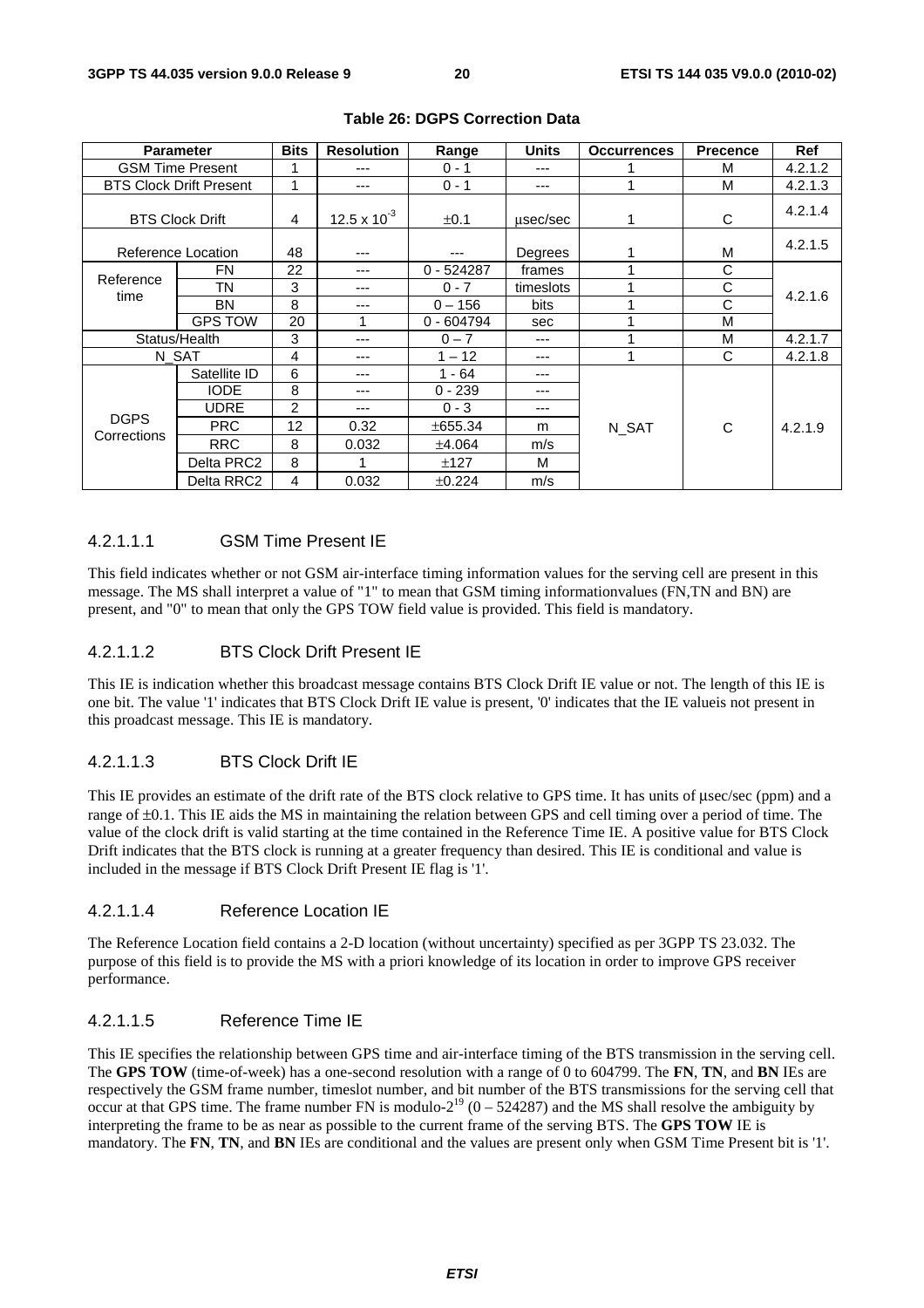### 4.2.1.1.6 Status/Health IE

This IE indicates the status of the differential corrections contained in the broadcast message. It is equivalent to the "Station Health" IE in the common header for all reference station messages specified in RTCM-SC104. The values of this IE and their respective meanings are shown below in table 25. This IE is mandatory.

| <b>Indication</b>           |
|-----------------------------|
| UDRE Scale Factor = $1.0$   |
| UDRE Scale Factor = $0.75$  |
| UDRE Scale Factor = $0.5$   |
| UDRE Scale Factor = $0.3$   |
| UDRE Scale Factor = $0.2$   |
| UDRE Scale Factor = $0.1$   |
| No data available           |
| Data is invalid - disregard |
|                             |

#### **Table 25: Values of Correction Status**

The first six values in this IE indicate valid differential corrections in the broadcast message. When using the corrections values described below, the "UDRE Scale Factor" value is applied to the UDRE values contained in the message. The purpose is to indicate an estimate in the amount of error in the corrections.

The value "110" indicates that the source of the differential corrections (e.g. reference station or external DGPS network) is currently not providing information. The value "111" indicates that the corrections provided by the source are invalid, as judged by the source. In either case, the broadcast message shall contain no differential corrections. All MS that read the broadcast message shall contain the appropriate logic to ignore any data IEs following a Correction Status IE having a value of "110" or "111".

### 4.2.1.1.7 N\_SAT IE

This IE indicates the number of satellites (N\_SAT) for which differential corrections are available. The maximum number of satellites that can be included into the message is 12. This IE is conditional and included if Correction Status IE value is not 110 or 111.

#### 4.2.1.1.8 DGPS Corrections IE

This IE contains GPS differential correction data. Each element described below will appear N\_SAT times in this message, once for each satellite for which corrections are available. This IE is conditional and included if Correction Status IE value is not 110 or 111.

#### **Satellite ID**

This IE identifies the satellite for which the corrections are applicable. This value is the same as the PRN number provided in the navigation message transmitted by the particular satellite.The range is 0 to 31, with 0 indicating satellite number 32 as perRTCM-SC104.

#### **IODE**

This IE is the sequence number for the ephemeris for the particular satellite. The MS can use this IE to determine if new ephemeris is used for calculating the corrections that are provided in the broadcast message. This eight-bit IE is incremented for each new set of ephemeris for the satellite and may occupy the numerical range of [0, 239] during normal operations. For more information about this field can be found from RTCM-SC104.

#### **User Differential Range Error (UDRE)**

This IE provides an estimate of the uncertainty  $(1-\sigma)$  in the corrections for the particular satellite. The value in this IE shall be multiplied by the UDRE Scale Factor in the common Corrections Status IE to determine the final UDRE estimate for the particular satellite. The meanings of the UDRE values are described in table 27.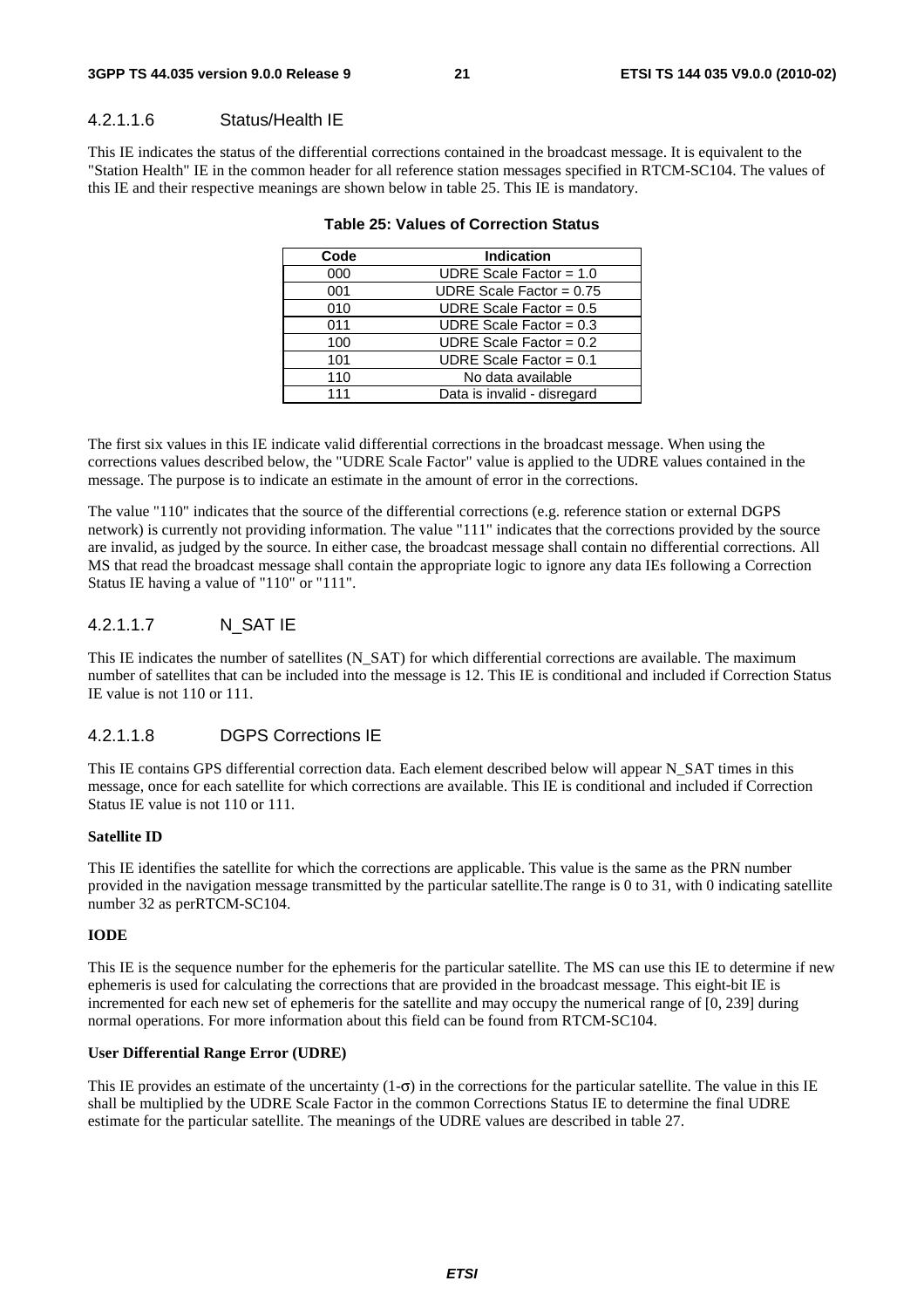| Value | Indication                    |
|-------|-------------------------------|
| იი    | UDRE $\leq 1.0$ m             |
| ሰ1    | 1.0 m $<$ UDRE $\leq$ 4.0 m   |
| 1 በ   | 4.0 m $<$ UDRE $\leq$ 8.0 m   |
|       | $8.0 \text{ m} < \text{UDRE}$ |

**Table 27: Values of UDRE** 

Each UDRE value shall be adjusted based on the operation of an Integrity Monitor (IM) function which exists at the network (SMLC, GPS server, or reference GPS receiver itself). Positioning errors derived at the IM which are excessive relative to DGPS expected accuracy levels shall be used to scale the UDRE values to produce consistency.

#### **Pseudo-Range Correction (PRC)**

This IE indicates the correction to the pseudorange for the particular satellite at the reference time, *t*0. As mentioned above, this reference time is the GPS TOW. The value of this IE is given in meters (m) and the resolution is 1. The method of calculating this IE are described in RTCM-SC104.

#### **Pseudo-Range Rate Correction (RRC)**

This IE indicates the rate-of-change of the pseudorange correction for the particular satellite, using the satellite ephemeris identified by the IODE IE. The value of this IE is given in meters per second (m/sec) and the resolution is 0.032. For some time  $t_1 > t_0$ , the corrections are estimated by:

 $PRC(t_1, IODE) = PRC(t_0, IODE) + RRC(t_0, IODE) \cdot (t_1 - t_0),$ 

and the MS uses this to correct the pseudorange it measures at  $t_1$ ,  $PR_m(t_1)$ , by:

 $PR(t_1, \text{IODE}) = PR_m(t_1, \text{IODE}) + PRC(t_1, \text{IODE}).$ 

#### **Delta Pseudo-Range Correction 2 (Delta PRC2)**

This IE indicates the difference in the pseudorange correction between the satellite"s ephemeris identified by IODE and the previous ephemeris two issues ago IODE –2. The value of this IE is given in meters (m) and the resolution is 0.32. The method of calculating this IE are described in RTCM-SC104.

#### **Delta Pseudo-Range Rate Correction 2 (Delta RRC2)**

This IE indicates the difference in the pseudorange rate-of-change correction between the satellite"s ephemeris identified by IODE and IODE-2. The value of this IE is given in meters per second (m/sec) and the resolution is 0.032. For some time  $t_1 > t_0$ , the corrections for IODE–2are estimated by:

$$
PRC(t_1, \text{IODE}-2) = [PRC(t_0, \text{IODE}) + \text{Delta}PRC(t_0, \text{IODE})] + [RRC(t_0, \text{IODE}) + \text{Delta}RRC(t_0, \text{IODE})] \cdot (t_1 \cdot t_0);
$$

and the MS uses this to correct the pseudorange it measures at  $t_1$  using ephemeris IODE-2,  $PR_m(t_1, IODE-2)$ , by:

$$
PR(t_1, IODE-2) = PR_m(t_1, IODE-2) + PRC(t_1, IODE-2).
$$

If there is not an ephemeris set for a currently visible satellite that is two issues old, then the parameters Delta PRC2 and Delta RRC2 are both set to zero.

## 4.2.1.2 Ephemeris and Clock Correction Data

This subclause describes the contents of the Data for ephemeris and clock corrections of a particular satellite. These IE fields are extracted from the subframes 1 to 3 of the GPS navigation message. They are listed in table 28.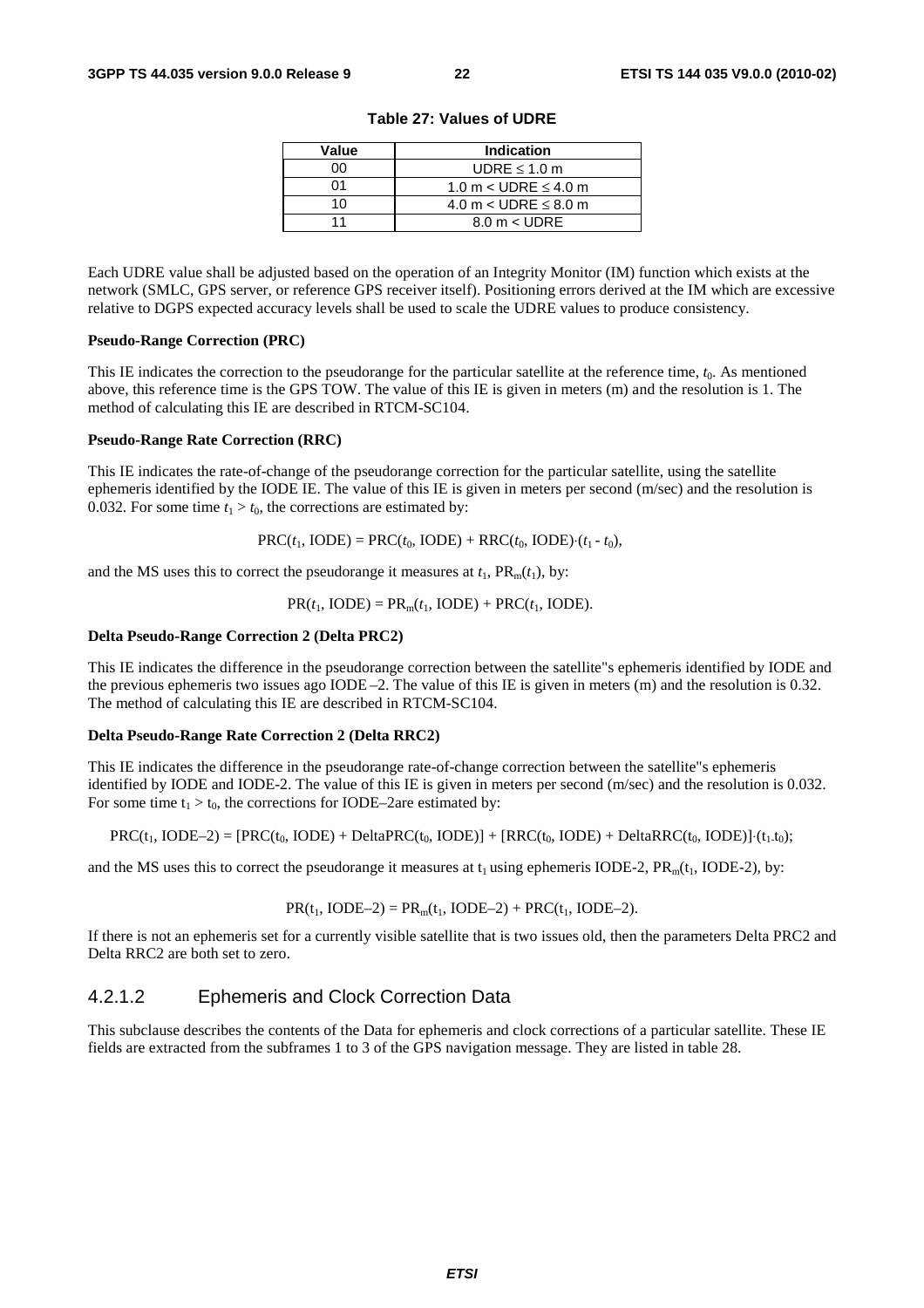| <b>Parameter</b>           | <b>Bits</b>     | <b>Resolution</b>       | Range            | <b>Units</b>         | <b>Occurrences</b> | <b>Presence</b>         |
|----------------------------|-----------------|-------------------------|------------------|----------------------|--------------------|-------------------------|
| Transmission               | 20              | $\mathbf{1}$            | $0 - 604799$     | seconds              | $\mathbf 1$        | м                       |
| <b>TOW</b>                 |                 |                         |                  |                      |                    |                         |
| SVID/PRNID                 | $6^{(1)}$       | $---$                   | $0 - 63$         | $---$                | 1                  | М                       |
| <b>TLM Message</b>         | 14              | $---$                   | $0 - 16383$      | $---$                | $\mathbf{1}$       | M                       |
| TLM Reserved (C)           | $\overline{2}$  | ---                     | $0 - 3$          | $\overline{a}$       | 1                  | M                       |
| <b>HOW</b>                 | $\overline{22}$ | $---$                   | $0 - 4194303$    | $\overline{a}$       | 1                  | M                       |
| WN                         | 10              | ---                     | $0 - 1023$       | weeks                | $\mathbf{1}$       | М                       |
| C/A or P on L2             | $\overline{c}$  | $---$                   | $0 - 3$          | <b>Boolean</b>       | 1                  | М                       |
| <b>URA Index</b>           | 4               | $---$                   | $0 - 15$         | Boolean              | 1                  | M                       |
| SV Health                  | 6               | $---$                   | $0 - 63$         | <b>Boolean</b>       | 1                  | M                       |
| <b>IODC</b>                | $10^{(1)}$      | $---$                   | $0 - 1023$       | $\sim$ $\sim$        | 1                  | М                       |
| L <sub>2</sub> P Data Flag | 1               | $\overline{a}$          | $0 - 1$          | Boolean              | 1                  | M                       |
| <b>SF1 Reserved</b>        | 87              | ---                     | Ful I Range      | $\overline{a}$       | 1                  | M                       |
| $T_{GD}$                   | 8               | $2^{-31}$               | $-128 - 127$     | seconds              | $\mathbf{1}$       | M                       |
| $t_{oc}$                   | $16^{(1)}$      | 2 <sup>4</sup>          | $0 - 604784$     | seconds              | 1                  | M                       |
| Af <sub>2</sub>            | 8               | $2^{-55}$               | $-128 - 127$     | sec/sec <sup>2</sup> | 1                  | M                       |
| Af <sub>1</sub>            | $\overline{16}$ | $2^{-43}$               | $-32768 - 32767$ | sec/sec              | 1                  | M                       |
| Af <sub>0</sub>            | $\overline{22}$ | $2^{-31}$               | $-2097152-$      | seconds              | $\overline{1}$     | M                       |
|                            |                 |                         | 2097151          |                      |                    |                         |
| $C_{rs}$                   | 16              | $2^{5}$                 | $-32768 - 32767$ | meters               | 1                  | M                       |
| $\Delta n$                 | 16              | $2^{-43}$               | $-32768 - 32767$ | semi-                | 1                  | М                       |
|                            |                 |                         |                  | circles/sec          |                    |                         |
| $M_0$                      | 32              | $2^{31}$                | $-2147483648 -$  | semi-                | $\mathbf{1}$       | M                       |
|                            |                 |                         | 2147483647       | circles              |                    |                         |
| $C_{uc}$                   | 16              | $2^{5}$                 | $-32768 - 32767$ | meters               | 1                  | M                       |
| E                          | $32^{(1)}$      | $2^{-33}$               | $0 - 4294967295$ | $\sim$ $\sim$        | 1                  | м                       |
| $\overline{C_{us}}$        | 16              | $2^{-29}$               | $-32768 - 32767$ | radius               | $\mathbf{1}$       | $\overline{\mathsf{M}}$ |
| $(A)^{1/2}$                | $32^{(1)}$      | $2^{-19}$               | $0 - 4294967295$ | meters $^{1/2}$      | 1                  | М                       |
| $t_{oe}$                   | $16^{(1)}$      | 2 <sup>4</sup>          | $0 - 604784$     | seconds              | 1                  | M                       |
| Fit Interval Flag          | 1               | $---$                   | $0 - 1$          | <b>Boolean</b>       | $\mathbf{1}$       | M                       |
| <b>AODO</b>                | $\overline{5}$  | 900                     | $0 - 31$         | seconds              | $\mathbf{1}$       | M                       |
| $\overline{C_{ic}}$        | 16              | $2^{-29}$               | $-32768 - 32767$ | radians              | $\overline{1}$     | M                       |
| OMEGA <sub>0</sub>         | 32              | $2^{-31}$               | $-2147483648 -$  | semi-                | $\overline{1}$     | M                       |
|                            |                 |                         | 2147483647       | circles              |                    |                         |
| $C_{is}$                   | 16              |                         | $-32768 - 32767$ | radians              | 1                  | M                       |
| in.                        | 32              | $\frac{2^{29}}{2^{31}}$ | $-2147483648 -$  | semi-                | $\mathbf{1}$       | м                       |
|                            |                 |                         | 2147483647       | circles              |                    |                         |
| $C_{rc}$                   | 16              | $2^{-29}$               | $-32768 - 32767$ | meters               | 1                  | M                       |
|                            | 32              | $2^{-31}$               | $-2147483648 -$  | semi-                | $\mathbf{1}$       | M                       |
| $\omega$                   |                 |                         | 2147483647       | circles              |                    |                         |
| <b>OMEGAdot</b>            | 24              | $2^{-43}$               | $-8388608-$      | Semi-                | $\mathbf{1}$       | M                       |
|                            |                 |                         | 8388607          | circles/sec          |                    |                         |
| Idot                       | 14              | $2^{-43}$               | $-8192 - 8191$   | Semi-                | $\mathbf{1}$       | M                       |
|                            |                 |                         |                  | circles/sec          |                    |                         |
| Spares/zero fill           | 20              | $\overline{a}$          | $---$            | $\overline{a}$       | 1                  | M                       |
|                            |                 |                         |                  |                      |                    |                         |

| Table 28: Ephemeris and Clock Correction Data (per-satellite fields - <sup>(1)</sup> = Positive range only) |  |  |  |
|-------------------------------------------------------------------------------------------------------------|--|--|--|
|-------------------------------------------------------------------------------------------------------------|--|--|--|

#### **Transmission TOW**

This field indicates the approximate GPS time-of-week when the message is broadcast. The MS should interpret this field as a very coarse estimate of the current time.

#### **SVID/PRNID**

The satellite ID of the data from which this signal was obtained.

### **Rest of Fields**

The rest of fields are defined as in figure 20-1 of ICD-GPS-200.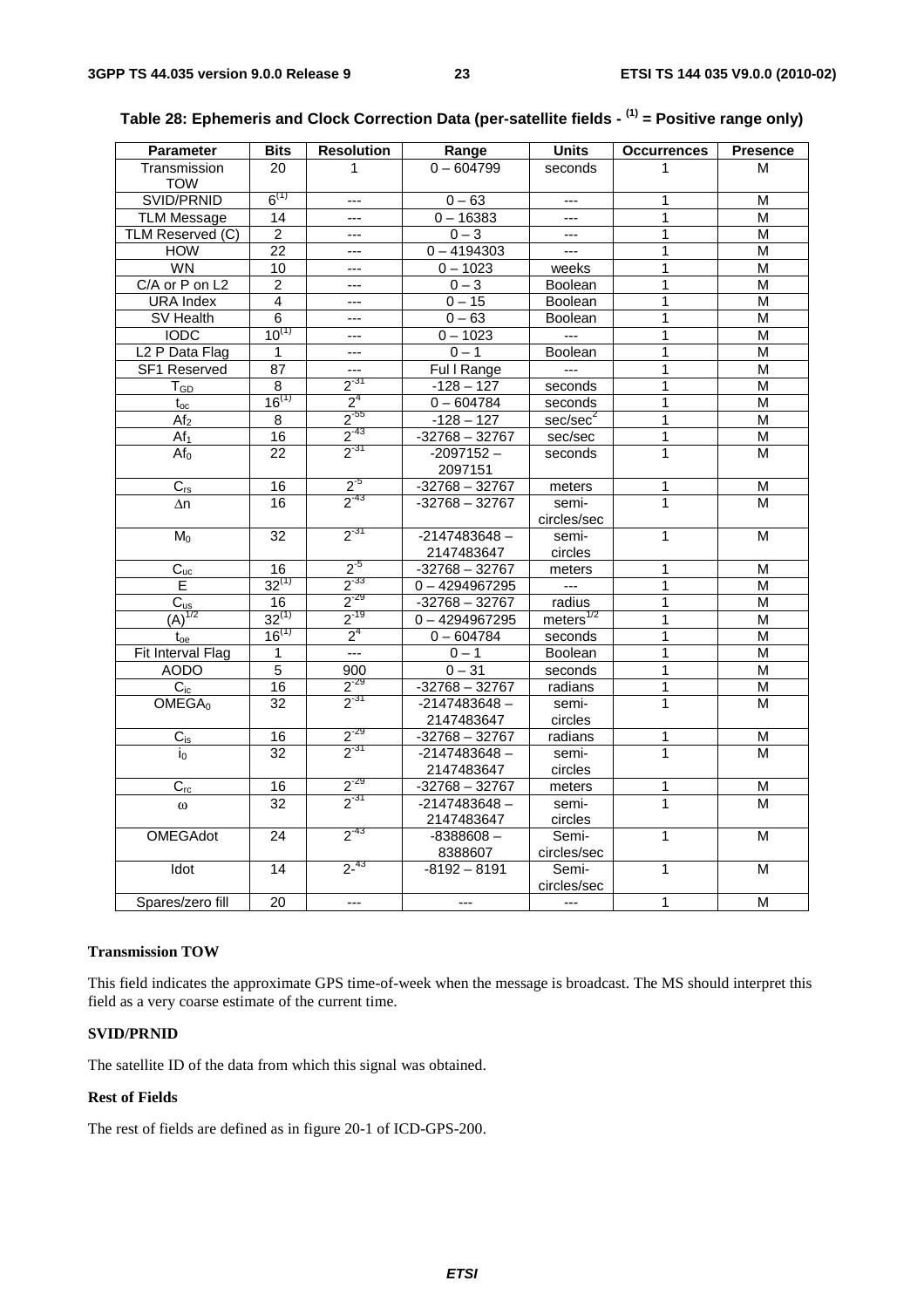### 4.2.1.3 Almanac and Other Data

This subclause describes the contents of the Data for ionospheric delay, UTC offset, and Almanac. These IE fileds are extracted from the subframes 4 and 5 of the GPS navigation message, excluding the parity bits and other redundant bits. They are listed in table 29.

| <b>Parameter</b>        | <b>Bits</b> | <b>Resolution</b> | Range        | <b>Occurrences</b>            | <b>Presence</b> |
|-------------------------|-------------|-------------------|--------------|-------------------------------|-----------------|
| <b>Transmission TOW</b> | 20          |                   | $0 - 604799$ |                               | м               |
| SV Mask                 | 32          |                   |              |                               | м               |
| <b>LSB TOW</b>          | 8           |                   | $0 - 255$    |                               | м               |
| SFID 0                  | 1           |                   | $0 - 1$      |                               |                 |
| Data ID                 | 2           |                   | ---          |                               |                 |
| Page No.                | 6           |                   | $1 - 25$     | Repeat three                  |                 |
| Word 3                  | 16          | <b>COSP</b>       | <b>COSP</b>  | times:<br>Each<br>corresponds |                 |
| Word 4                  | 24          | COSP              | <b>COSP</b>  |                               |                 |
| Word 5                  | 24          | COSP              | COSP         |                               |                 |
| Word 6                  | 24          | COSP              | <b>COSP</b>  | to a different                | М               |
| Word 7                  | 24          | COSP              | COSP         | page no. as                   |                 |
| Word 8                  | 24          | COSP              | COSP         | described in                  |                 |
| Word 9                  | 24          | COSP              | COSP         | table 29                      |                 |
| Word 10                 | 22          | COSP              | COSP         |                               |                 |
| Spares/zero fill        | 5           |                   |              |                               | м               |

#### **Table 29: Almanac and Other Data**

#### **Transmission TOW**

This field indicates the approximate GPS time-of-week when the message is broadcast. The MS should interpret this field as a very coarse estimate of the current time.

#### **SV Mask**

This field indicates the satellites that contain the pages being broadcast in this data set.

#### **LSB TOW**

This field indicates the least significant 8 bits of the TOW. See ICD-GPS-200, figure 20-2.

#### **COSP**

Format Conditional on Subframe ID and Page Number. See ICD-GPS-200, subclause 20.3.3.5, figure 20-1.

#### **SFID 0**

This one bit field conveys the least significant bit of the SubFrame(SF) ID for which the following word 3 through word 10 data applies. Zero indicates subframe  $ID = 4$ , and One indicates Subframe  $ID = 5$ .

#### **Data ID**

Indicates the Data ID field contained in the indicated subframe, word 3, most significant 2 bits, as defined by ICD-GPS-200.

#### **Page No.**

Six-bit field indicates the Page ID of the indicated subframe for which the following Word 3 through Word 10 data applies. The page field and SFID field define the data content and format for the following word 3 through word 10 data fields as defined by ICD-GPS-200.

#### **Word 3 through Word 10**

Information bits (16, 22 or 24) that are contained in the respective words of the indicated subframe and page, excluding 2 bit "t" from Word 10. See reference ICD-GPS-200 for more information.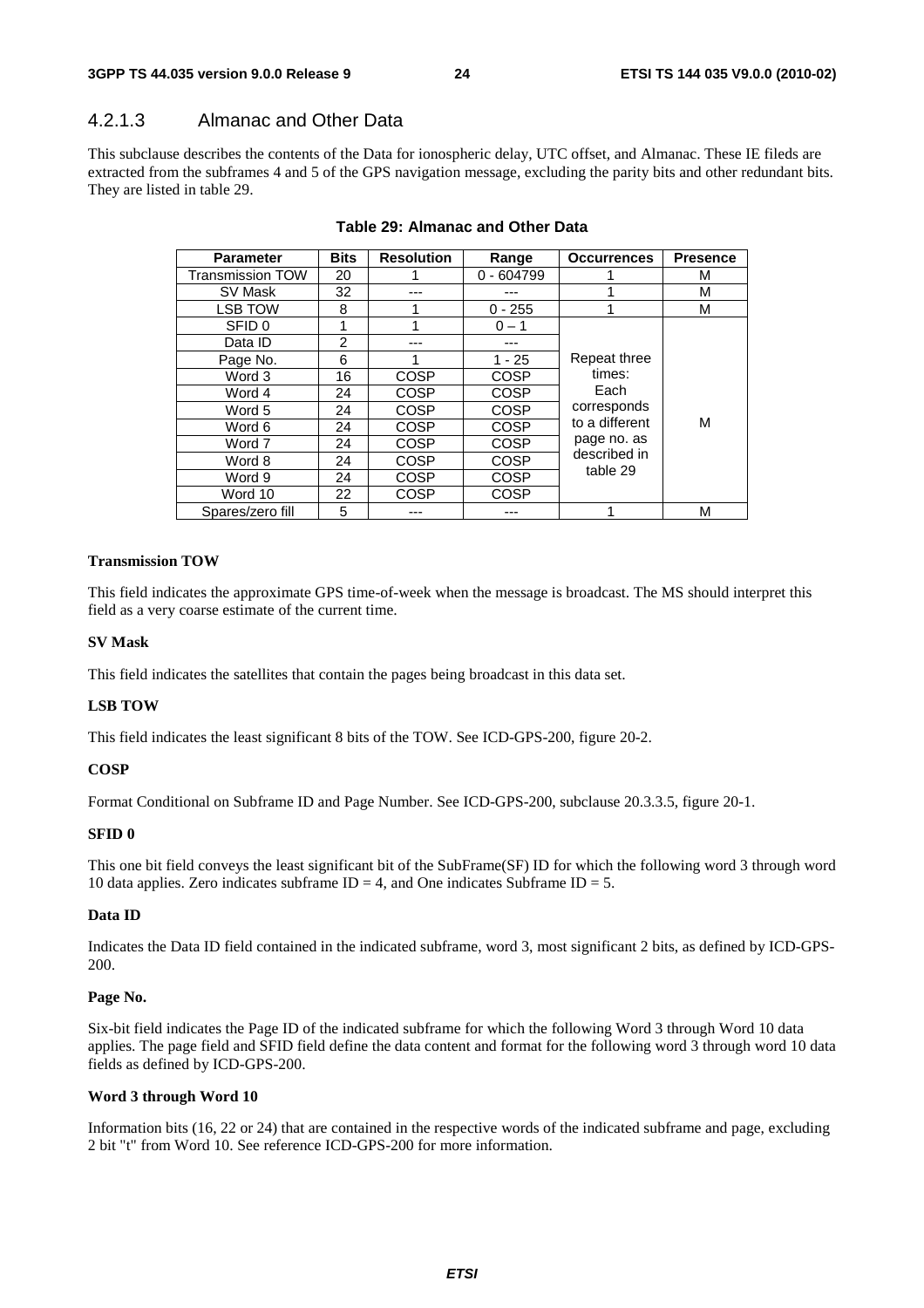Each broadcast Almanac and Other Data message contains three subframes of information. All three of subframe pages in this data set can be from the same subframe ID (all from subframe 5 for example), or a mixed set containing some subframe 4 and some subframe 5 data.

Table 29 shows the subframe and page numbers corresponding to the Almanac, SV Health, and Iono / UTC Correction data. A total of 35 subframes must be broadcast if all the information is to be provided to the MS. Given that three subframes worth of content can be delivered per broadcast message, it will take only 12 broadcast messages to deliver the entire data set shown in table 29. If the data listed in table 29 is broadcast at the rate of approximately once per four hours, one Almanac and Other Data message must be broadcast on average every 20 minutes. An alternate approach is to broadcast the 12 messages as a set closely together in time, but with four-hour duration between sets. Note that the four-hour figure is only used to illustrate the concept, and a shorter or longer period may be used instead.

It is possible to broadcast other data contained in Subframes 4 and/or 5 not shown in table 29. The format of the message remains the same, only the particular page of the desired data needs to be set properly. The contents of words 3 through 10 also need to be set as described in ICD-GPS-200. Using this format, it provides maximum compatibility for future expansion to include other data in subframes 4 and 5 not shown in table 30 or ICD-GPS-200.

#### **Table 30: Mapping of Almanac, Health, Iono, and UTC Data to Subframe Number and Page Number**

| Data Type                | <b>Subframe</b> | Page(s)                 |
|--------------------------|-----------------|-------------------------|
| Almanac Data (SV1 - 24)  |                 | $1 - 24$                |
| Almanac Data (SV25 - 32) |                 | 2, 3, 4, 5, 7, 8, 9, 10 |
| SV Health $(SV1 - 24)$   |                 | 25                      |
| SV Health $(SV25 - 32)$  |                 | 25                      |
| Iono/UTC Corrections     |                 |                         |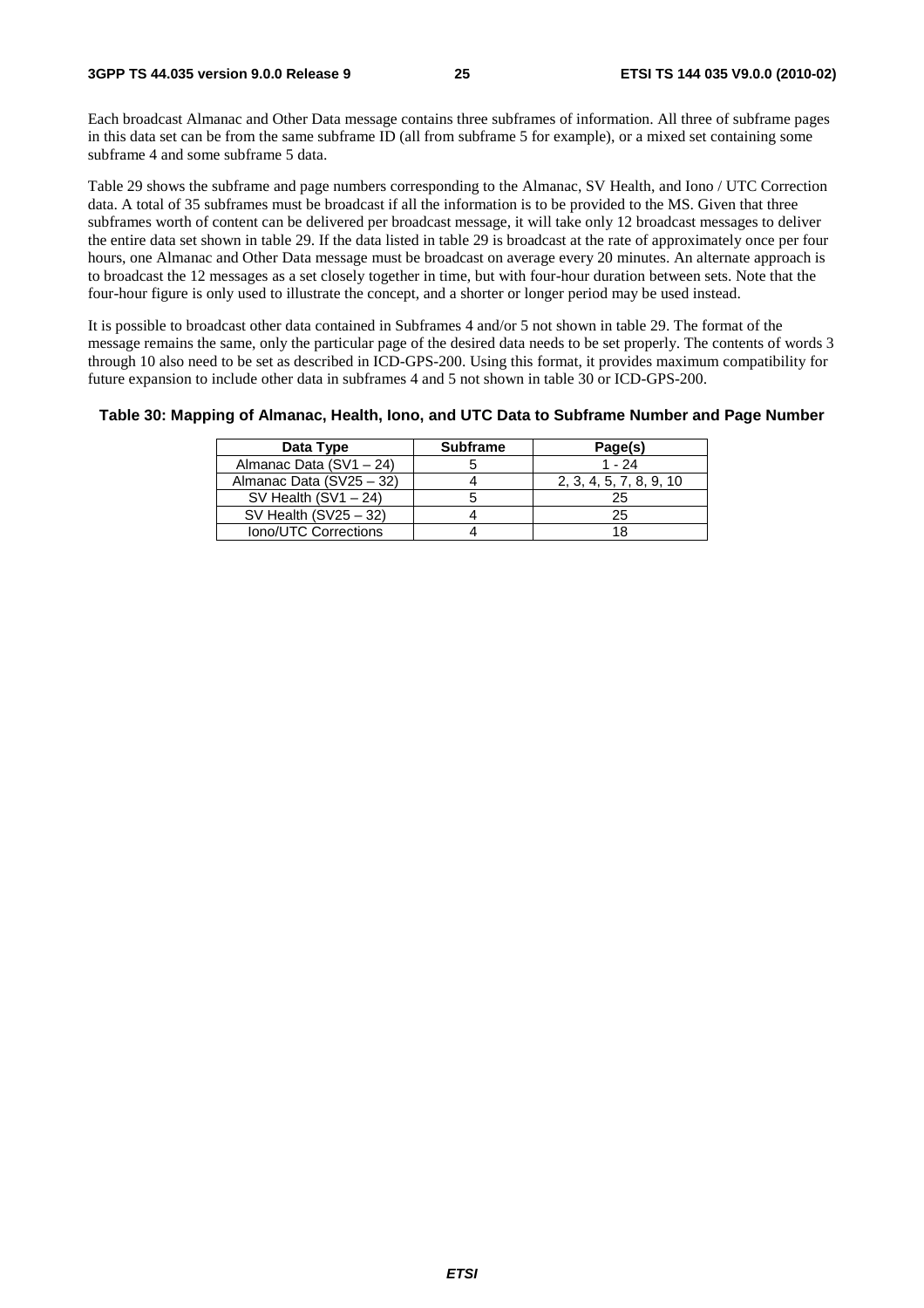# Annex A (informative): Overview of Broadcast Assistance for E-OTD and GPS

This annex presents an overview of the functionality and requirements for broadcasting assistance information for GPS and E-OTD in GSM networks. Potential impacts to other services are also described.

# A.1 General

The E-OTD and GPS assistance information may be broadcast over the SMSCB service. The SMSCB DRX service is used to forecast the occurrences of the broadcast messages. The E-OTD and GPS broadcasts are independent of each other, have own SMSCB message identifiers and are broadcast on the demand of the characteristics of the E-OTD and GPS. In the network side, the SMLC is responsible for gathering the information, constructing the broadcast messages and ciphering a part of the message, if necessary. The SMLC also maintains the deciphering keys that MS requests with MO-LR. The deciphering keys are location area specific.

SMSCB messages can be received when MS is in idle mode. When MS is in dedicated mode the same information that was received in idle mode via broadcast channel may be requested by MS via point-to-point messaging.

# A.2 E-OTD Assistance Broadcast

The information that is broadcast for E-OTD assistance is used in MS-based E-OTD to help the MS measure neighbour BTSs and compute its own position. The broadcast message is built so that it has always a fixed length of 82 octets, which is the size of one SMS Cell Broadcast (SMSCB) message. The information elements are scalable according to the number of neighbour BTSs and the amount of sectored channels.

In general, the following information is included in a broadcast E-OTD assistance message:

- Reference Time.
- Neighbour Channel Time Slot Scheme.
- Information about sectored neighbour channels.
- Neighbour channel 51 Multiframe Offset values.
- Neighbour channel BCC values.
- RTD Drift Factor values (ciphered if active).
- Neighbour channel RTD values (ciphered if active).
- Serving cell and neighbour cell location information (ciphered if active).

The system information message that is received in idle mode contains the neighbour channel information. The E-OTD SMSCB message refers to this system information neighbour list so that there is indication which neighbours in the system information neighbour list are included in the broadcast message. The neighbour channel RTD values, serving cell location and neighbour cell location information may be ciphered.

Based on the information in the broadcast message and the E-OTD measurements done by MS, MS is capable to calculate its position. MS that is not capable to calculate its position itself may receive the SMSCB messages and use the unciphered contents to help the synchronization to the neighbour channels.

Most information contained in the E-OTD broadcast message is static. However, the RTD values change relatively often due to the drift in unsynchronized BTS clocks. The duration of validity of RTD values will affect the location accuracy calculated by MS. The RTD update rate is a function of BTS clock stability and required location accuracy from the operator and may be specified by the operator.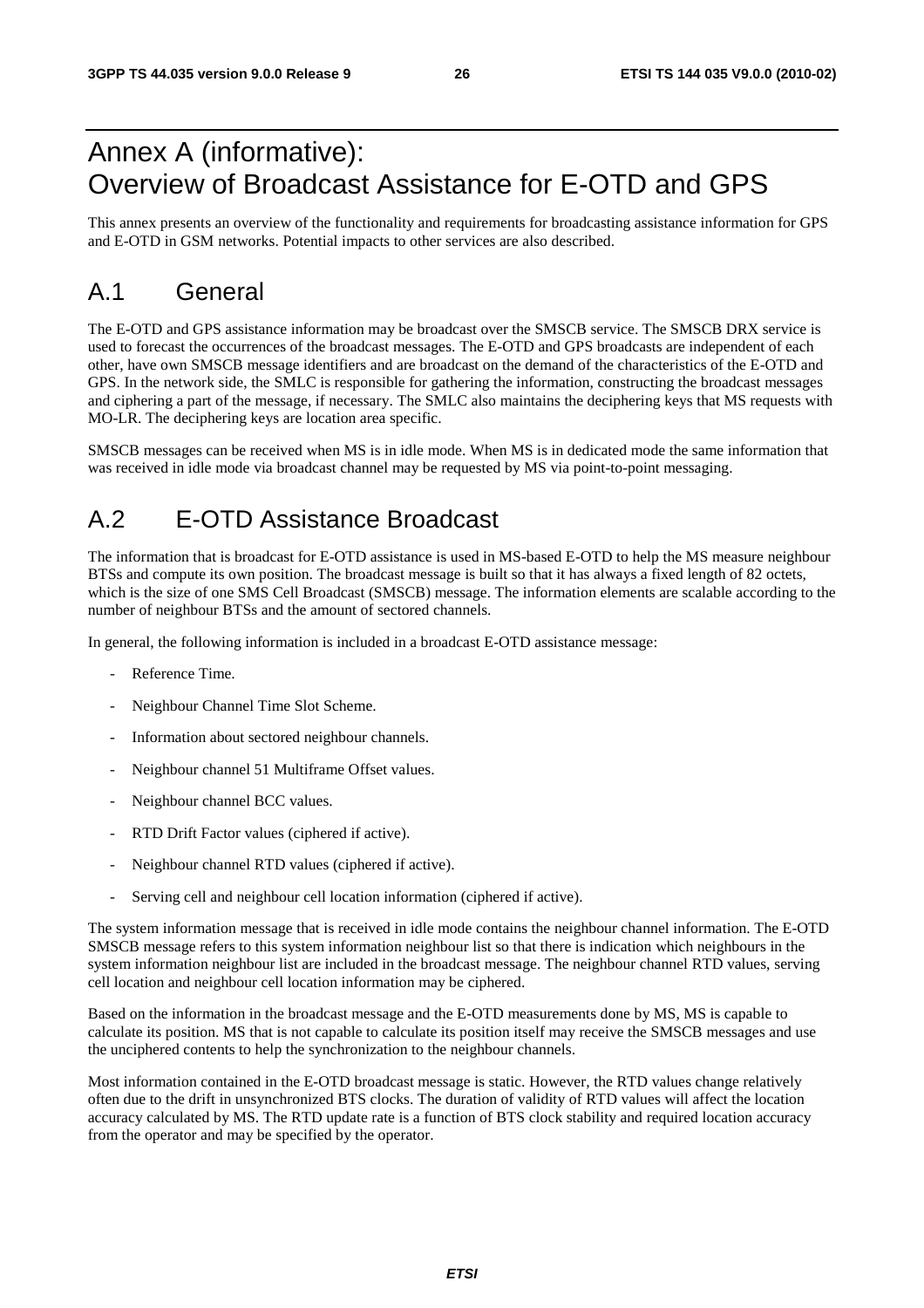# A.3 GPS Assistance Broadcast

#### **Broadcast DGPS Data**

The main content of the broadcast message for GPS assistance is DGPS corrections. This information is used in MSbased GPS positioning to improve the accuracy of the position result. Some background information for DGPS broadcast is presented in this subclause. Requirements on the GSM network for broadcasting DGPS corrections are also discussed.

In good signal environments, the primary determinant of position accuracy for GPS is the intentional degradation of the GPS satellite clocks, known as *selective availability* (SA). Another contributor to the error budget is unmodeled atmospheric delay. The techniques used to correct these error sources are collectively known as *differential GPS* (DGPS). These methods involve locating one or more reference receivers at known locations and observing the visible satellite signals. These receivers essentially solve the inverse GPS problem - find differences from the expected measurements at the known position. The accuracy of the DGPS corrections is inversely proportional to the distance from the reference location. The inaccuracy is caused by changes in the geometry and visibility of the satellite constellation. For most applications, however, the corrections are valid for receivers within a 200 km to 400 km radius of the reference station.

One noteworthy characteristic of the DGPS corrections is that they have a short time constant compared to other GPS information such as satellite ephemeris. Once a correction model is computed, its accuracy degrades over time. This is mainly due to the time-varying nature of the SA imposed on the satellite signals. The duration of validity of a set of differential corrections depends on the accuracy requirements of the user or application, but in general the corrections must be updated at least every 30 s.

The fact that DGPS corrections are valid for large areas but require frequent update make them very suitable for delivery over a GSM broadcast channel such as SMSCB. This broadcast strategy is used by other DGPS sources, such as FM broadcast stations and geostationary satellites (WAAS, EGNOS, and MSAS). However, broadcasting the DGPS corrections in the GSM network has a clear advantage over other sources. This is mainly due to the fact that GSM broadcast exploits the existing reliable data link between the GPS-capable MS and the GSM network. In the other methods, the MS must capture the DGPS information from another source and therefore pays a price in power consumption, complexity, or both.

The format used for GSM broadcast of DGPS corrections includes a list of satellites visible at a nearby reference location, the correction in the range measurement for each satellite, and the rate-of-change of the range correction. In addition, an allowance is made for adding correction differences (i.e. ΔPRC and ΔRRC values) for multiple copies of the GPS ephemeris, to reduce the network traffic flow. Other information includes satellite health status and a reference GPS time for the corrections. The total amount of DGPS information is 48 bits (6 octets) per satellite with 80 bits (10 octets) of overhead information. The total message size for 12 visible satellites is 82 octets, which will fit within a single SMSCB message.

#### **Broadcast Other Data**

The contents of the other broadcast GPS Assiatance Message data sets are ephemeris and clock correction, as well as almanac and other data. This information can be used by the GPS receiver integrated with MS to improve the signal acquisition time and sensitivity, to recover GPS time and to obtain Ephemeris, clock correction, UTC offset, Ionospheric delay, and Almanac data. For example, the ephemris data set may be broadcast every 90 s, and Almanac may be broadcast once every serveral hours. The mobile station which does not require E-OTD and/or DGPS assistance can wake up at 90 s intervals, download these data, and then go back to sleep. This broadcast message can assist mobile station in idle mode to acquire GPS satellites with improved sensitivity and perform GPS time recovery without pointto-point communication, therefore improving the time to the first fix and reducing the point-to-point message traffic. The message can be provided within a single SMSCB message.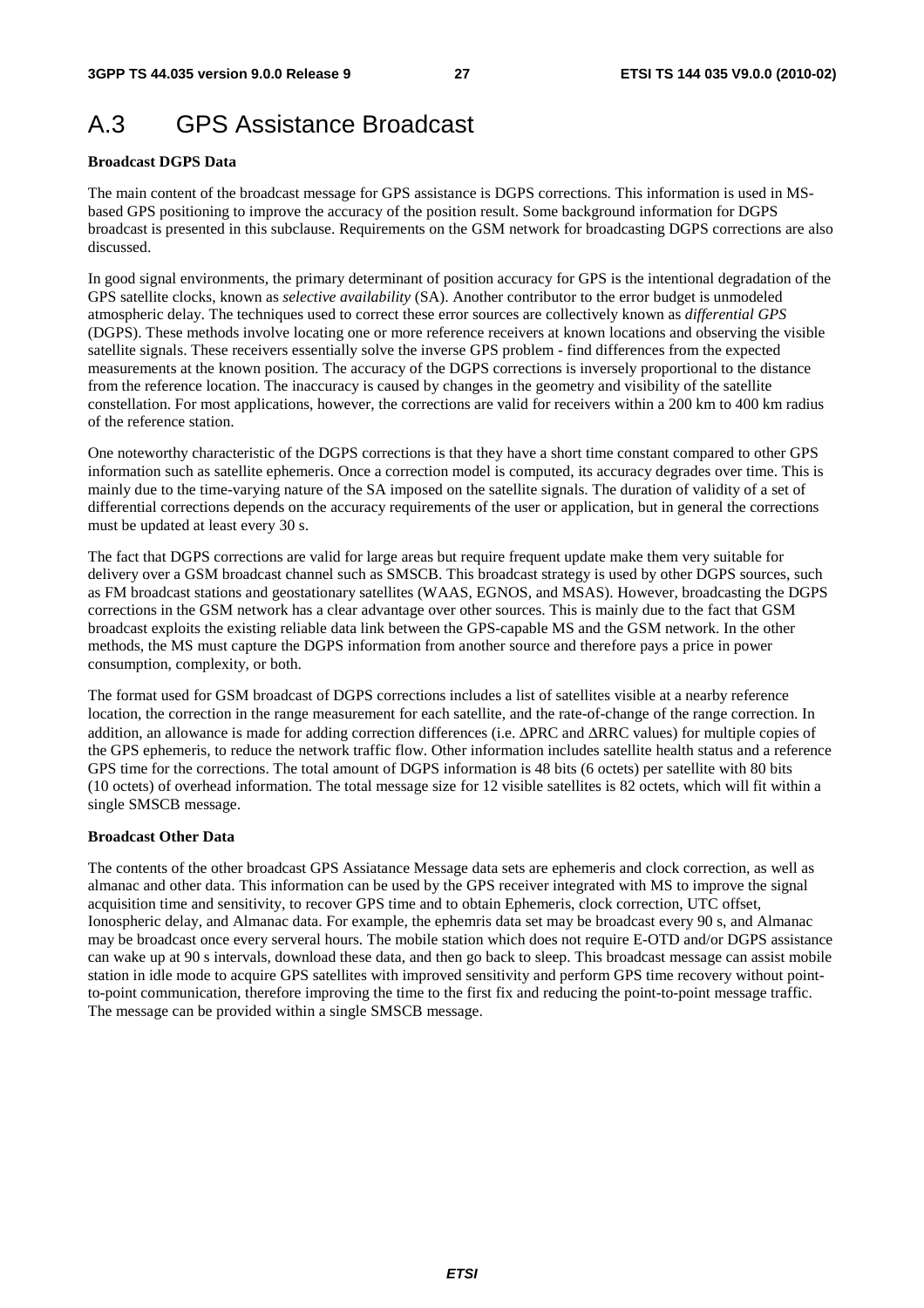# A.4 Impact on Other Services

#### *Latency*

The main impact is due to latency requirements for delivery of the DGPS and E-OTD assistance information. Both the DGPS corrections and the RTD values are valid for relatively short periods of time, and must be delivered in a timely manner. Thus, the service is sensitive to delays such as buffering broadcast SMSCB messages. The Reference Time in the broadcast messages and the drift factors can be used to compensate latency.

The Ephemeris and Clock Correction data set needs to be broadcast once every 90 s. The period for broadcasting the data set is chosen to provide the entire ephemeris (three subframes) in a reasonable amount of time. For 8 satellites, it would take 12 minutes. The Almanac and Other Data data set can be broadcast every several hours. To deliver the entire data set within 6 minutes, 12 broadcasts with a 30 s rate are required. It can also be broadcast at a much slower rate. For instance, for a 20 minute rate, the data set can be delivered to the mobile station every 4 hours.

#### *Capacity*

The SMSCB used for LCS uses the basic CBCH or extended CBCH. The support of E-OTD and/or DGPS broadcast needs capacity related to broadcast message characteristics (RTD/DGPS validity). The SMSCB DRX service also needs to schedule a message that is sent once per schedule period. The maximum schedule period is 48 SMSCB message slots.

Example of capacity scenario:

- The basic CBCH uses the same physical resource as SDCCH/4 (sub channel 2) or SDCCH/8 (sub channel 2). If SMSCB service is supported in basic CBCH it occupies 1/4 of SDCCH capacity when using SDCCH/4 and 1/8 of SDCCH capacity when using SDCCH/8.
- The basic CBCH capacity is 1 SMSCB message per 2 s.
- Both DGPS and E-OTD broadcast is assumed to be once per 30 s and the Ephemeris and Almanac messages are assumed to be once per 90 s or longer (capacity is 15 SMSCB messages per 30 s).
- Schedule period is  $45 (= 45 \times 2 \text{ s} = 90 \text{ s})$ . If SMSCB DRX service is used for other services in SMSCB, the one SMSCB DRX schedule message per schedule period is needed to support all services:
	- $\Rightarrow$  LCS needs 2/15 + 1/45 of SMSCB capacity plus one schedule message every 90 s for delivering assistance data for both E-OTD and GPS methods.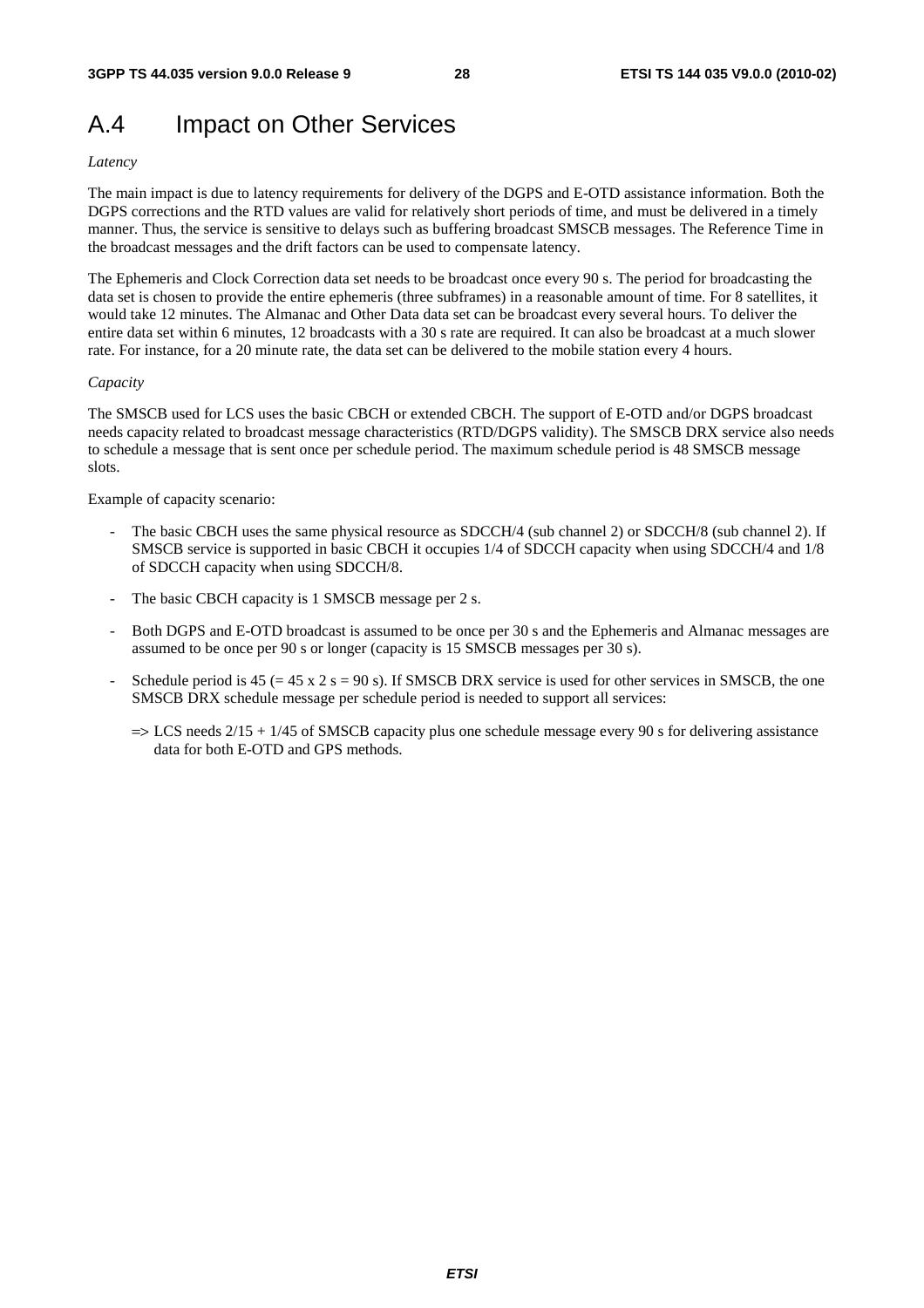# Annex B (informative): Example of E-OTD Assistance Data Broadcast Message

This example describes how the message is built when following neighbour cell information is enclosed into SMSCB broadcast message:

- All neighbours (1-19) from System Information Neighbour List is included into one broadcast message.
- The neighbours 1, 2, 3, 7, 8, 9, 11, 12, 13, 16, 17 and 19 are belonging to sectored BTS and following channels are in the same groups:  $(1, 2, 3)$ ,  $(7, 8, 9)$ ,  $(11, 12, 13)$  and  $(16, 17, 19)$ . Serving cell channel is not belonging to sectored BTS.
- The channels belonging to sectored BTS are syncronized.
- The accuracy range is 15 km, and ciphering is active.
- The 51 Multiframe Value is included, the RTD range is 1 time slot and the RTD accuracy in 1/32 bit.
- BTS network is not syncronized.
- RTD Drift Factors are not included into message.
- NOTE: There are 15 remain bits for Relative Location Values and the 15 bits are used for Relative North or East extention bits. These bits are added to Nb18 North, Nb18 East, Nb15 North, Nb15 East, Nb14 North, Nb14 East, Nb10 North, Nb10 East, Nb6 North, Nb6 East, Nb5 North, Nb5 East, Nb4 North, Nb4 East and ID4 North.. These have 8 bits and the rest have 7 bits for relative location value.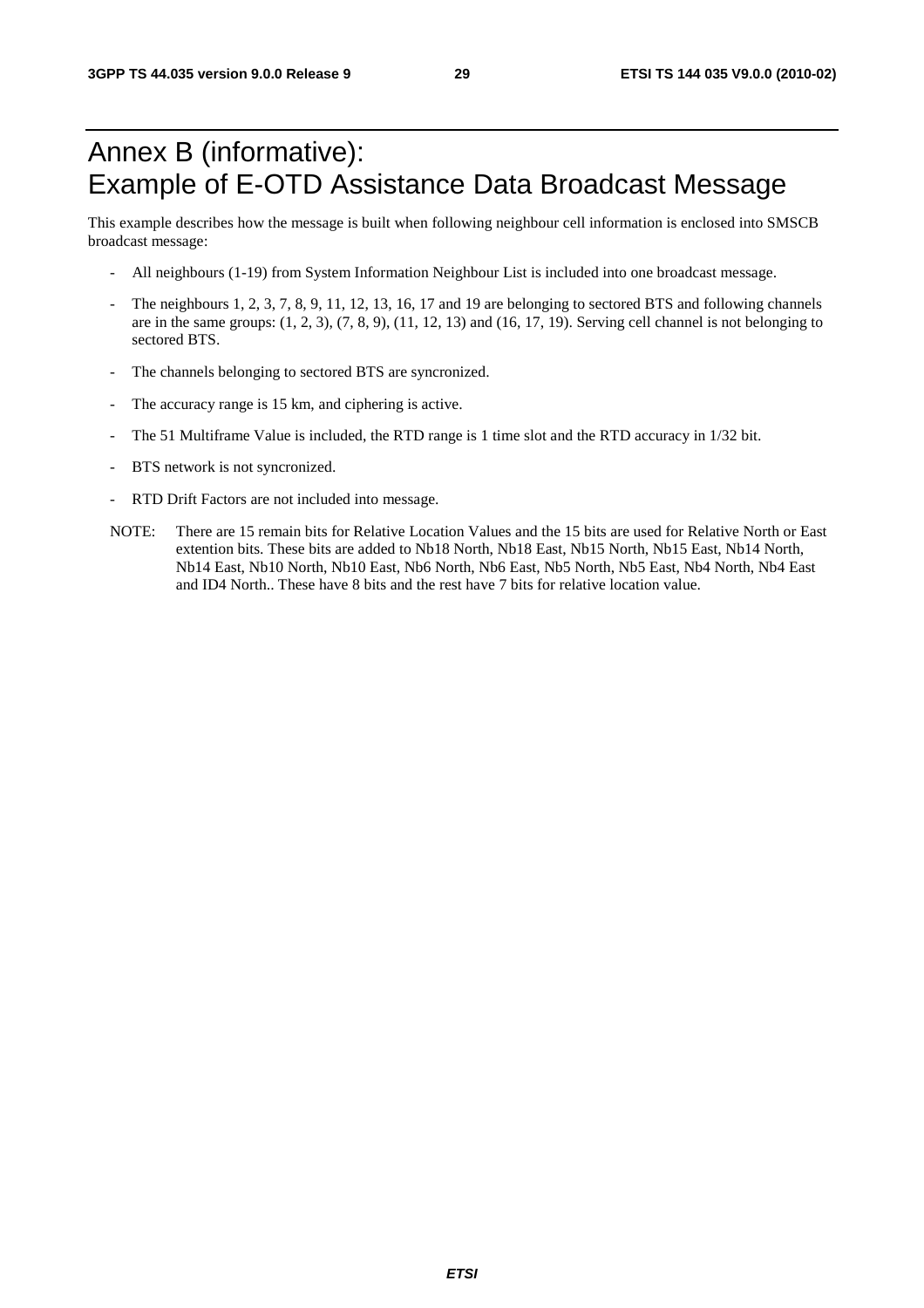| 8                                                            | $\overline{7}$                                                                                           | 6                                   | 5                                                                                    | 4                                                                  | 3                                                        | 2                                               | 1                                                         |                    |
|--------------------------------------------------------------|----------------------------------------------------------------------------------------------------------|-------------------------------------|--------------------------------------------------------------------------------------|--------------------------------------------------------------------|----------------------------------------------------------|-------------------------------------------------|-----------------------------------------------------------|--------------------|
| Cipher<br>On $(1)$                                           | Cipher<br><b>Accuracy Range</b><br>All Neighbours<br>MSB(010)LSB<br><b>MSB(000)LSB</b><br>Key Ind<br>(0) |                                     | Octet1                                                                               |                                                                    |                                                          |                                                 |                                                           |                    |
|                                                              | Number of Neigh<br><b>RTDs</b><br>MSB(11)<br>Present<br>(1)                                              |                                     | RTD<br><b>Drift</b><br>Factors<br>Present<br>(0)                                     |                                                                    | <b>RTD Accuracy</b><br>MSB(01)LSB                        | <b>RTD</b><br>Range<br>(1)                      | Sector<br>Ind On<br>(1)                                   | Octet <sub>2</sub> |
|                                                              |                                                                                                          | Reference Time<br>$(MSB, bits 9-5)$ |                                                                                      |                                                                    |                                                          | Number of Neigh (001)LSB                        |                                                           | Octet <sub>3</sub> |
|                                                              | <b>Ciphering Serial Number</b><br>(MSB, bits 15-13)                                                      |                                     |                                                                                      | Reference Time (LSB, bits 4-0)                                     |                                                          |                                                 |                                                           |                    |
|                                                              |                                                                                                          |                                     |                                                                                      | Ciphering Serial Number (bits 12-5)                                |                                                          |                                                 |                                                           | Octet <sub>5</sub> |
|                                                              | <b>Time Slot Scheme</b><br>Serv Cell (MSB)& Nb <sub>19-18</sub>                                          |                                     |                                                                                      |                                                                    | <b>Ciphering Serial Number</b><br>(bits 4-0, LSB)        |                                                 |                                                           | Octet <sub>6</sub> |
|                                                              |                                                                                                          |                                     | Time Slot Scheme Nb17-10                                                             | Octet7                                                             |                                                          |                                                 |                                                           |                    |
|                                                              |                                                                                                          |                                     |                                                                                      | Time Slot Scheme Nb <sub>9-2</sub>                                 |                                                          |                                                 |                                                           | Octet8             |
|                                                              |                                                                                                          |                                     |                                                                                      | Sectored Channels Serv Cell & Nb <sub>19-14</sub> (0101100)        |                                                          |                                                 | Time<br>Slot<br>Scheme<br>$Nb1$ LSB                       | Octet <sub>9</sub> |
|                                                              |                                                                                                          |                                     |                                                                                      | Sectored Channels Nb <sub>13-6</sub> (11101110)                    |                                                          |                                                 |                                                           | Octet10            |
|                                                              | Sec Ch BTS ID4 Nb19<br>MSB(011)LSB                                                                       |                                     |                                                                                      |                                                                    | <b>Sectored Channels</b><br>Nb <sub>5-1</sub> (00111)LSB |                                                 |                                                           | Octet11            |
|                                                              | Sec Ch BTS ID3<br>Nb13 MSB(01)                                                                           |                                     | Sec Ch BTS ID4 Nb16<br>MSB(011)LSB                                                   |                                                                    |                                                          | Sec Ch BTS ID4 Nb17<br>MSB(011)LSB              |                                                           | Octet12            |
| Sec Ch<br>BTS ID2<br>Nb <sub>9</sub><br>MSB(0)               | Sec Ch BTS ID3 Nb11<br>MSB(010)LSB                                                                       |                                     |                                                                                      |                                                                    | Sec Ch BTS ID3 Nb12<br>MSB(010)LSB                       |                                                 | Sec Ch<br>BTS ID3<br>$(0)$ LSB                            | Octet13            |
|                                                              | Sec Ch BTS ID2 Nb7<br>MSB(001)LSB                                                                        |                                     |                                                                                      | Sec Ch BTS ID2<br>Sec Ch BTS ID2 Nb8<br>MSB(001)LSB<br>Nb9 (01)LSB |                                                          |                                                 | Octet14                                                   |                    |
|                                                              | Sec Ch BTS ID1<br><b>Nb1 MSB(00)</b>                                                                     |                                     | Sec Ch BTS ID1 Nb2<br>Sec Ch BTS ID1 Nb3<br><b>MSB(000)LSB</b><br><b>MSB(000)LSB</b> |                                                                    |                                                          |                                                 | Octet15                                                   |                    |
|                                                              | 51MF Offset Value Nb19 (MSB)                                                                             |                                     |                                                                                      | Sync<br>ID2(1)                                                     | Sync<br>ID3(1)                                           | Sync<br>ID4(1)                                  | Sec Ch<br><b>BTS ID1</b><br>N <sub>b</sub> 1<br>$(0)$ LSB | Octet16            |
| 51MF Offset Value Nb18 (MSB)                                 |                                                                                                          |                                     |                                                                                      |                                                                    |                                                          | 51MF Offset Value Nb19 (LSB)                    |                                                           | Octet17            |
| <b>51MF</b><br>Offset<br>Value<br>Nb16<br>(MSB)              |                                                                                                          |                                     | 51MF Offset Value Nb17 (MSB LSB)<br>51MF<br>Offset<br>Value<br><b>Nb18</b><br>(LSB)  |                                                                    |                                                          |                                                 |                                                           | Octet18            |
|                                                              | 51MF Offset Value Nb15 (MSB)                                                                             |                                     | 51MF Offset Value Nb16 (LSB)                                                         |                                                                    |                                                          |                                                 |                                                           | Octet19            |
|                                                              |                                                                                                          | 51MF Offset Value Nb14 (MSB)        | 51MF Offset Value Nb15 (LSB)                                                         |                                                                    |                                                          |                                                 | Octet20                                                   |                    |
| 51MF<br>Offset<br>Value<br><b>Nb12</b><br>(MSB)              |                                                                                                          |                                     |                                                                                      | 51MF Offset Value Nb13 (MSB LSB)                                   |                                                          |                                                 | 51MF<br>Offset<br>Value<br>Nb <sub>14</sub><br>(LSB)      | Octet21            |
| 51MF Offset Value Nb11 (MSB)<br>51MF Offset Value Nb12 (LSB) |                                                                                                          |                                     |                                                                                      |                                                                    |                                                          | Octet22                                         |                                                           |                    |
|                                                              | 51MF Offset Value Nb10 (MSB)<br>51MF Offset Value Nb11 (LSB)                                             |                                     |                                                                                      |                                                                    |                                                          |                                                 | Octet23                                                   |                    |
| 51MF<br>Offset<br>Value<br>N <sub>b</sub> 8<br>(MSB)         | 51MF Offset Value Nb9 (MSB LSB)                                                                          |                                     |                                                                                      |                                                                    |                                                          | 51MF<br>Offset<br>Value<br><b>Nb10</b><br>(LSB) | Octet24                                                   |                    |
| 51MF Offset Value Nb7 (MSB)<br>51MF Offset Value Nb8 (LSB)   |                                                                                                          |                                     |                                                                                      |                                                                    |                                                          |                                                 |                                                           | Octet25            |
|                                                              |                                                                                                          | 51MF Offset Value Nb6 (MSB)         |                                                                                      |                                                                    |                                                          | 51MF Offset Value Nb7 (LSB)                     |                                                           | Octet26            |
| 51MF<br>Offset<br>Value<br>N <sub>b</sub> 4<br>(MSB)         |                                                                                                          |                                     |                                                                                      | 51MF Offset Value Nb5 (MSB LSB)                                    |                                                          |                                                 | 51MF<br>Offset<br>Value<br>N <sub>b</sub> 6<br>(LSB)      | Octet27            |
|                                                              | 51MF Offset Value Nb3 (MSB)                                                                              |                                     | 51MF Offset Value Nb4 (LSB)                                                          |                                                                    |                                                          |                                                 |                                                           | Octet28            |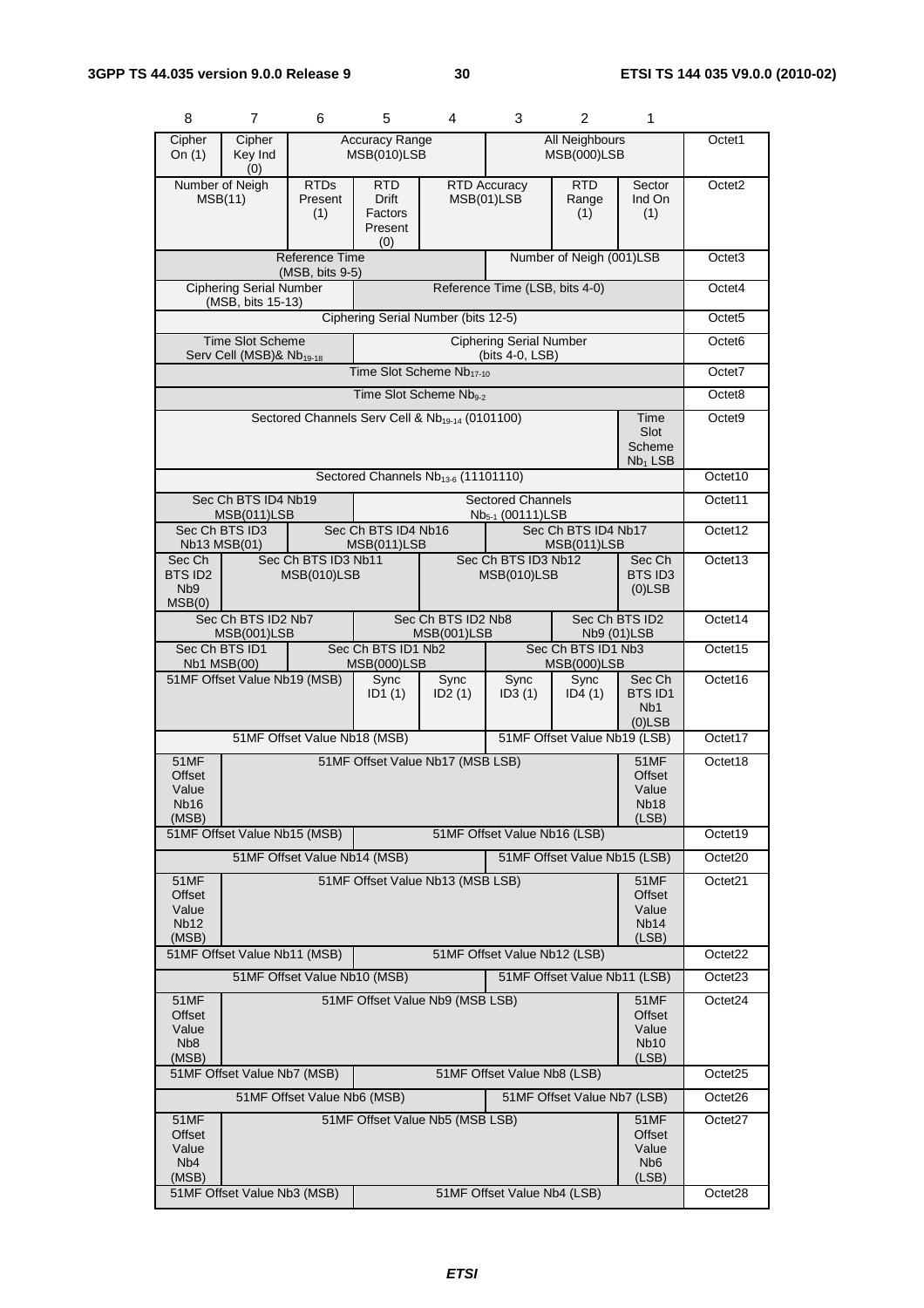| 8                                           | 7.                   | 6                           | 5                   | 4                               | 3                   | 2                           | 1                                                           |                     |
|---------------------------------------------|----------------------|-----------------------------|---------------------|---------------------------------|---------------------|-----------------------------|-------------------------------------------------------------|---------------------|
|                                             |                      | 51MF Offset Value Nb2 (MSB) |                     |                                 |                     | 51MF Offset Value Nb3 (LSB) |                                                             | Octet29             |
| <b>BCC</b><br><b>Nb19</b><br>(MSB)          |                      |                             |                     | 51MF Offset Value Nb1 (MSB LSB) |                     |                             | <b>51MF</b><br>Offset<br>Value<br>N <sub>b</sub> 2<br>(LSB) | Octet30             |
|                                             | BCC Nb17 (MSB LSB)   |                             |                     | BCC Nb18 (MSB LSB)              |                     |                             | BCC Nb19 (LSB)                                              | Octet31             |
|                                             | BCC Nb14 (MSB)       |                             | BCC Nb15 (MSB LSB)  |                                 |                     | BCC Nb16 (MSB LSB)          |                                                             | Octet32             |
| <b>BCC</b><br>Nb <sub>11</sub><br>(MSB)     |                      | BCC Nb12 (MSB LSB)          |                     |                                 | BCC Nb13 (MSB LSB)  |                             | <b>BCC</b><br>Nb14<br>(LSB)                                 | Octet <sub>33</sub> |
|                                             | BCC Nb9 (MSB LSB)    |                             |                     | BCC Nb10 (MSB LSB)              |                     |                             | BCC Nb11 (LSB)                                              | Octet34             |
|                                             | BCC Nb6 (MSB)        |                             | BCC Nb7 (MSB LSB)   |                                 |                     | BCC Nb8 (MSB LSB)           |                                                             | Octet <sub>35</sub> |
| <b>BCC</b><br>N <sub>b</sub> 3<br>(MSB)     |                      | BCC Nb4 (MSB LSB)           |                     |                                 | BCC Nb5 (MSB LSB)   |                             | <b>BCC</b><br>N <sub>b</sub> 6<br>(LSB)                     | Octet36             |
|                                             | BCC Nb1 (MSB LSB)    |                             |                     | BCC Nb2 (MSB LSB)               |                     |                             | BCC Nb3 (LSB)                                               | Octet37             |
|                                             |                      |                             |                     | RTD Value Nb18 (MSB)            |                     |                             |                                                             | Octet38             |
|                                             | RTD Value Nb15 (MSB) |                             |                     |                                 | RTD Nb18 (LSB)      |                             |                                                             | Octet39             |
|                                             |                      |                             |                     | RTD Value Nb15                  |                     |                             |                                                             | Octet <sub>40</sub> |
|                                             |                      | RTD Value Nb14 (MSB)        |                     |                                 |                     |                             | RTD Value Nb15<br>(LSB)                                     | Octet41             |
| <b>RTD</b><br>Value<br><b>Nb10</b><br>(MSB) |                      |                             |                     | RTD Value Nb14 (LSB)            |                     |                             |                                                             | Octet42             |
|                                             |                      |                             |                     | RTD Value Nb10                  |                     |                             |                                                             | Octet43             |
|                                             |                      | RTD Value Nb6 (MSB)         |                     |                                 |                     | RTD Value Nb10 (LSB)        |                                                             | Octet44             |
| RTD Value Nb6                               |                      |                             |                     |                                 |                     |                             | Octet45                                                     |                     |
|                                             |                      |                             | RTD Value Nb5 (MSB) |                                 |                     |                             | <b>RTD</b><br>Value<br>N <sub>b</sub> 6<br>(LSB)            | Octet46             |
| (MSB)                                       | RTD Value Nb4        |                             |                     |                                 | RTD Value Nb5 (LSB) |                             |                                                             | Octet47             |
|                                             |                      |                             |                     | RTD Value Nb4                   |                     |                             |                                                             | Octet48             |
|                                             |                      | RTD Value ID4 (MSB)         |                     |                                 |                     | RTD Value Nb4 (LSB)         |                                                             | Octet49             |
|                                             |                      |                             |                     | RTD Value ID4 (LSB)             |                     |                             |                                                             | Octet <sub>50</sub> |
|                                             |                      |                             |                     | RTD value ID3 (MSB)             |                     |                             |                                                             | Octet <sub>51</sub> |
|                                             | RTD Value ID2 (MSB)  |                             |                     |                                 | RTD Value ID3 (LSB) |                             |                                                             | Octet52             |
|                                             |                      |                             |                     | RTD Value ID2                   |                     |                             |                                                             | Octet53             |
|                                             |                      | RTD Value ID1 (MSB)         |                     |                                 |                     |                             | RTD Value ID2<br>(LSB)                                      | Octet54             |
| Serv<br>Cell Lat<br>(MSB)                   |                      |                             |                     | RTD Value ID1 (LSB)             |                     |                             |                                                             | Octet <sub>55</sub> |
| Serv Cell Lat                               |                      |                             |                     |                                 |                     |                             | Octet56                                                     |                     |
| Serv Cell Lat                               |                      |                             |                     |                                 |                     |                             | Octet57                                                     |                     |
| Serv<br>Cell<br>Long<br>(MSB)               |                      |                             |                     | Serv Cell Lat (LSB)             |                     |                             |                                                             | Octet58             |
|                                             |                      |                             |                     | Serv Cell Long                  |                     |                             |                                                             | Octet59             |
|                                             |                      |                             |                     | Serv Cell Long                  |                     |                             |                                                             | Octet60             |
| Rel<br>North<br>Nb <sub>18</sub><br>(MSB)   |                      |                             |                     | Serv Cell Long (LSB)            |                     |                             |                                                             | Octet61             |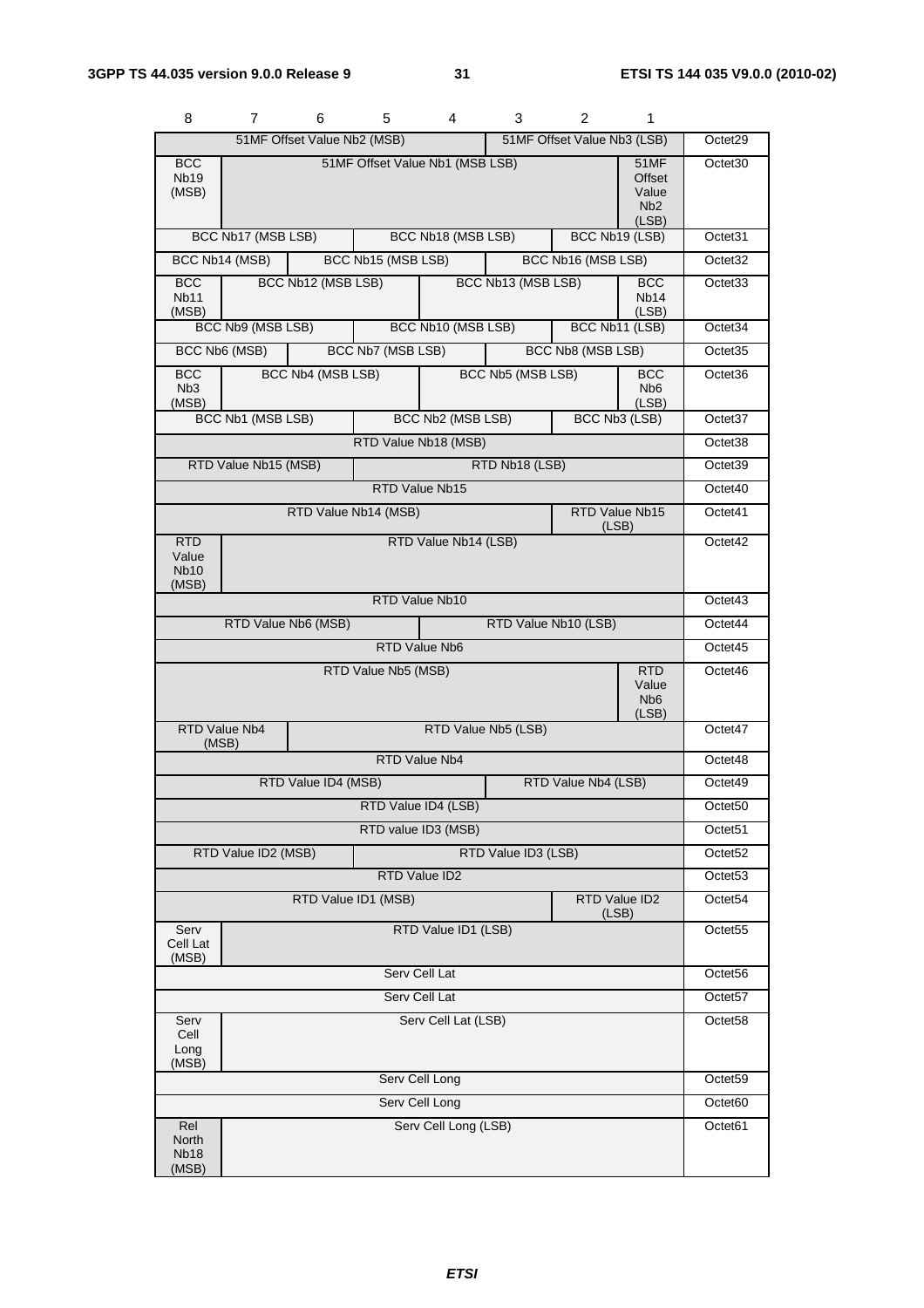| 8                                   | 7                                                                                      | 6 | 5                      | 4                    | 3                   | $\overline{2}$     | 1            |         |
|-------------------------------------|----------------------------------------------------------------------------------------|---|------------------------|----------------------|---------------------|--------------------|--------------|---------|
| <b>Rel East</b>                     |                                                                                        |   |                        | Rel North Nb18 (LSB) |                     |                    |              | Octet62 |
| <b>Nb18</b><br>(MSB)                |                                                                                        |   |                        |                      |                     |                    |              |         |
| Rel                                 |                                                                                        |   |                        | Rel East Nb18 (LSB)  |                     |                    |              | Octet63 |
| North                               |                                                                                        |   |                        |                      |                     |                    |              |         |
| <b>Nb15</b><br>(MSB)                |                                                                                        |   |                        |                      |                     |                    |              |         |
| <b>Rel East</b>                     |                                                                                        |   |                        | Rel North Nb15 (LSB) |                     |                    |              | Octet64 |
| <b>Nb15</b>                         |                                                                                        |   |                        |                      |                     |                    |              |         |
| (MSB)<br>Rel                        |                                                                                        |   |                        | Rel East Nb15 (LSB)  |                     |                    |              | Octet65 |
| <b>North</b>                        |                                                                                        |   |                        |                      |                     |                    |              |         |
| Nb <sub>14</sub><br>(MSB)           |                                                                                        |   |                        |                      |                     |                    |              |         |
| <b>Rel East</b>                     |                                                                                        |   |                        | Rel North Nb14 (LSB) |                     |                    |              | Octet66 |
| Nb <sub>14</sub>                    |                                                                                        |   |                        |                      |                     |                    |              |         |
| (MSB)<br>Rel                        |                                                                                        |   |                        | Rel East Nb14 (LSB)  |                     |                    |              | Octet67 |
| <b>North</b>                        |                                                                                        |   |                        |                      |                     |                    |              |         |
| <b>Nb10</b>                         |                                                                                        |   |                        |                      |                     |                    |              |         |
| (MSB)<br><b>Rel East</b>            |                                                                                        |   |                        | Rel North Nb10 (LSB) |                     |                    |              | Octet68 |
| <b>Nb10</b>                         |                                                                                        |   |                        |                      |                     |                    |              |         |
| (MSB)                               |                                                                                        |   |                        |                      |                     |                    |              |         |
| Rel<br>North                        |                                                                                        |   |                        | Rel East Nb10 (LSB)  |                     |                    |              | Octet69 |
| Nb <sub>6</sub>                     |                                                                                        |   |                        |                      |                     |                    |              |         |
| (MSB)                               |                                                                                        |   |                        | Rel North Nb6 (LSB)  |                     |                    |              |         |
| <b>Rel East</b><br>N <sub>b</sub> 6 |                                                                                        |   |                        |                      |                     |                    |              | Octet70 |
| (MSB)                               |                                                                                        |   |                        |                      |                     |                    |              |         |
| Rel<br>North                        |                                                                                        |   |                        | Rel East Nb6 (LSB)   |                     |                    |              | Octet71 |
| Nb <sub>5</sub>                     |                                                                                        |   |                        |                      |                     |                    |              |         |
| (MSB)                               |                                                                                        |   |                        |                      |                     |                    |              |         |
| <b>Rel East</b><br>N <sub>b5</sub>  |                                                                                        |   |                        | Rel North Nb5 (LSB)  |                     |                    |              | Octet72 |
| (MSB)                               |                                                                                        |   |                        |                      |                     |                    |              |         |
| Rel                                 |                                                                                        |   |                        | Rel East Nb5 (LSB)   |                     |                    |              | Octet73 |
| North<br>Nb <sub>4</sub>            |                                                                                        |   |                        |                      |                     |                    |              |         |
| (MSB)                               |                                                                                        |   |                        |                      |                     |                    |              |         |
| <b>Rel East</b><br>N <sub>b</sub> 4 |                                                                                        |   |                        | Rel North Nb4 (LSB)  |                     |                    |              | Octet74 |
| (MSB)                               |                                                                                        |   |                        |                      |                     |                    |              |         |
| Rel                                 |                                                                                        |   |                        | Rel East Nb4 (LSB)   |                     |                    |              | Octet75 |
| North<br>ID <sub>4</sub>            |                                                                                        |   |                        |                      |                     |                    |              |         |
| (MSB)                               |                                                                                        |   |                        |                      |                     |                    |              |         |
| Rel East                            |                                                                                        |   |                        | Rel North ID4 (LSB)  |                     |                    |              | Octet76 |
| ID <sub>4</sub><br>(MSB)            |                                                                                        |   |                        |                      |                     |                    |              |         |
|                                     | Rel North ID3 (MSB)                                                                    |   |                        |                      | Rel East ID4 (LSB)  |                    |              | Octet77 |
|                                     | Rel East ID3 (MSB)                                                                     |   |                        |                      | Rel North ID3 (LSB) |                    |              | Octet78 |
|                                     | Rel North ID2 (MSB)                                                                    |   |                        |                      |                     | Rel East ID3 (LSB) |              | Octet79 |
|                                     |                                                                                        |   |                        |                      |                     |                    |              | Octet80 |
|                                     | Rel East ID2 (MSB)<br>Rel North ID2 (LSB)<br>Rel East ID2 (LSB)<br>Rel North ID1 (MSB) |   |                        |                      |                     |                    |              | Octet81 |
|                                     |                                                                                        |   |                        |                      |                     |                    |              |         |
|                                     |                                                                                        |   | Rel East ID1 (MSB LSB) |                      |                     |                    | Rel<br>North | Octet82 |
|                                     |                                                                                        |   |                        |                      |                     |                    | ID1          |         |
|                                     |                                                                                        |   |                        |                      |                     |                    | (LSB)        |         |

*ETSI*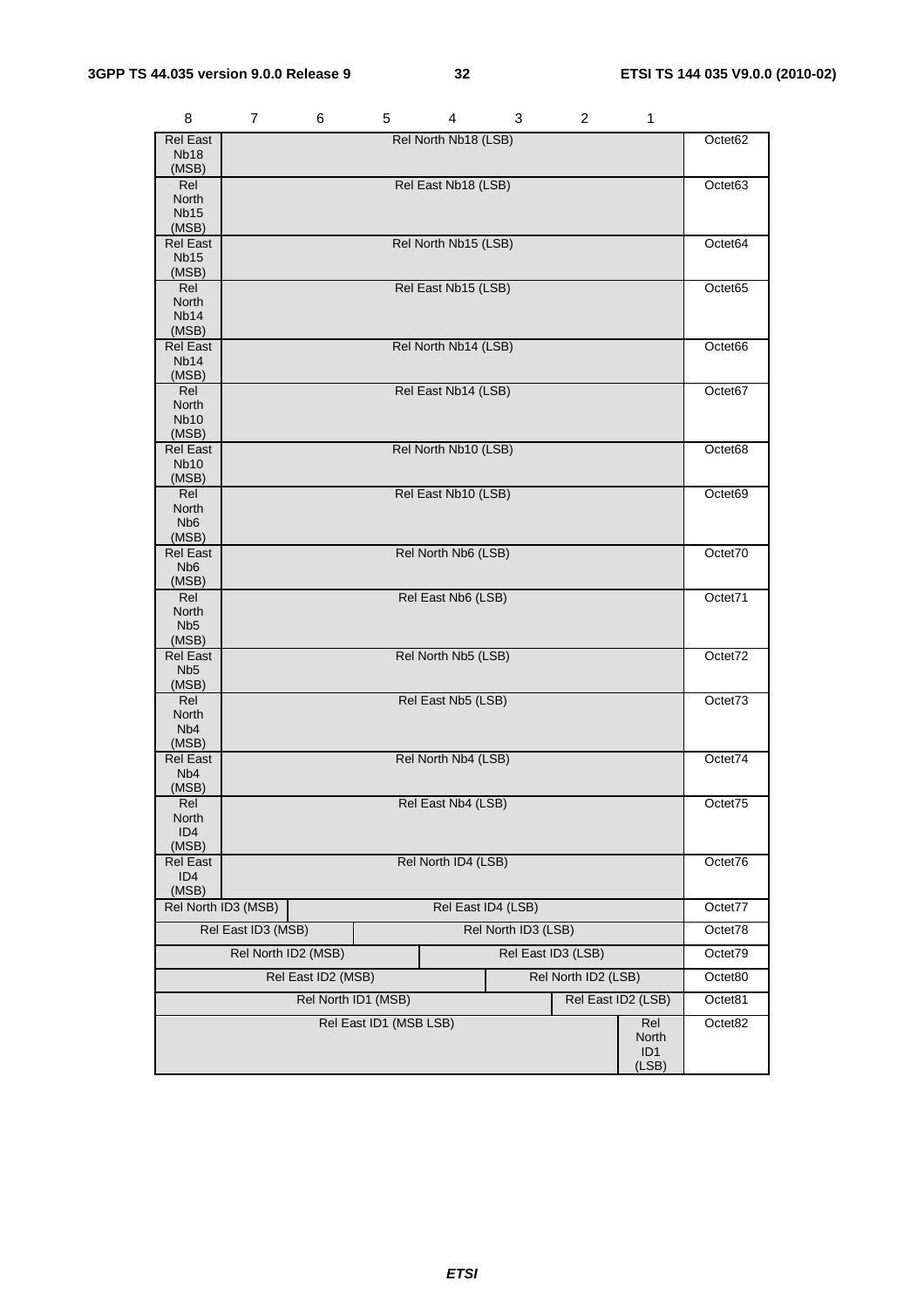# Annex C (informative): Example of GPS Assistance Data Broadcast Message

This annex gives an example of how the information IE should be packed into the GPS Assistance Data message. The example shown in table C.1 includes corrections for 12 satellites.

### **Table C.1: Example of a GPS Assistance Data (DGPS Correction) message with 11 satellites**

| Octet                 | <b>MSB</b>                             | <b>LSB</b>                                                         |                                  |                                                 |                                |                                                 |  |                          |
|-----------------------|----------------------------------------|--------------------------------------------------------------------|----------------------------------|-------------------------------------------------|--------------------------------|-------------------------------------------------|--|--------------------------|
| 1                     | Cipher                                 | Cipher                                                             |                                  |                                                 |                                |                                                 |  |                          |
|                       | On/Off                                 | Key Flag                                                           |                                  |                                                 |                                |                                                 |  |                          |
|                       |                                        |                                                                    |                                  | Ciphering Serial Number (MSB, bits 15-10)<br>or |                                |                                                 |  |                          |
|                       |                                        |                                                                    |                                  | Spare                                           |                                |                                                 |  |                          |
| 2                     |                                        | Ciphering Serial Number (bits 9-2)                                 |                                  |                                                 |                                |                                                 |  |                          |
|                       |                                        |                                                                    |                                  |                                                 | or<br>Spare                    |                                                 |  |                          |
| 3                     |                                        |                                                                    | BTS Clock Drift (bits 3-0)       |                                                 | <b>BTS</b>                     | <b>GSM</b>                                      |  | <b>Ciphering Serial</b>  |
|                       |                                        |                                                                    | or                               |                                                 | Clock                          | Time                                            |  | Number (bits 1-0)        |
|                       |                                        |                                                                    | Spare                            |                                                 | Drift<br>Present               | Present                                         |  | or                       |
|                       |                                        |                                                                    |                                  |                                                 |                                |                                                 |  | Spare                    |
| 4                     |                                        |                                                                    |                                  | Reference Location                              |                                |                                                 |  |                          |
|                       |                                        |                                                                    |                                  |                                                 |                                |                                                 |  |                          |
| 9                     |                                        |                                                                    |                                  | Reference Location                              |                                |                                                 |  |                          |
|                       |                                        |                                                                    |                                  |                                                 |                                |                                                 |  |                          |
| 10                    |                                        |                                                                    |                                  |                                                 | FN (MSB bits 17-10)            |                                                 |  |                          |
|                       |                                        |                                                                    |                                  | or<br>Spare                                     |                                |                                                 |  |                          |
| 11                    |                                        |                                                                    |                                  | FN (bits 9-2)                                   |                                |                                                 |  |                          |
|                       |                                        |                                                                    |                                  | or                                              |                                |                                                 |  |                          |
| 12                    |                                        | Spare<br>BN (MSB bits 7 - 5)<br>FN (LSB bits 1-0)<br>TN (bits 3-0) |                                  |                                                 |                                |                                                 |  |                          |
|                       |                                        | or                                                                 |                                  |                                                 | or                             |                                                 |  | or                       |
|                       |                                        | Spare                                                              |                                  |                                                 | Spare                          |                                                 |  | Spare                    |
| 13                    |                                        | GPS TOW (MSB bits 19-17)<br>or                                     |                                  |                                                 |                                | BN (LSB bits 4 - 0)<br>or                       |  |                          |
|                       | Spare                                  |                                                                    |                                  |                                                 |                                | Spare                                           |  |                          |
| 14                    | GPS TOW (bits 16-9)                    |                                                                    |                                  |                                                 |                                |                                                 |  |                          |
| 15                    | GPS TOW (bits 8-1)                     |                                                                    |                                  |                                                 |                                |                                                 |  |                          |
| 16                    | N_SAT (bits 3-0)                       |                                                                    |                                  |                                                 |                                | <b>Correction Status/Health</b><br>$(bits 2-0)$ |  | <b>GPS</b><br><b>TOW</b> |
|                       |                                        |                                                                    |                                  |                                                 |                                |                                                 |  | (LSB bit0)               |
| 17                    |                                        |                                                                    |                                  | Satellite ID (Sat 1)                            |                                |                                                 |  | UDRE (Sat 1)             |
| 18                    |                                        |                                                                    |                                  | IODE (Sat 1)                                    |                                |                                                 |  |                          |
| 19                    |                                        |                                                                    |                                  | PRC (Sat $1 - MSBs$ , $7 - 0$ )                 |                                |                                                 |  |                          |
| 20                    | PRC (Sat $1 - \text{MSBs}, 7 - 4$ )    |                                                                    |                                  |                                                 | RRC (Sat 1 - LSBs, 3-0)        |                                                 |  |                          |
| $\overline{21}$<br>22 |                                        |                                                                    | RRC (Sat $1 -$ LSBs, $7 - 4$ )   |                                                 | Delta PRC (Sat 1 - LSBs, 3-0)  |                                                 |  |                          |
| ł,                    |                                        | Delta RRC (Sat 1)<br>Delta PRC (Sat 1 - MSBs, $7 - 4$ )            |                                  |                                                 |                                |                                                 |  |                          |
| Ł                     |                                        |                                                                    |                                  |                                                 |                                |                                                 |  |                          |
| 77                    | Satellite ID (Sat 12)                  |                                                                    |                                  |                                                 |                                |                                                 |  | UDRE (Sat 12)            |
| 78                    |                                        |                                                                    |                                  | IODE (Sat 12)                                   |                                |                                                 |  |                          |
| 79                    |                                        |                                                                    |                                  | PRC (Sat $12 - MSBs$ , $7 - 0$ )                |                                |                                                 |  |                          |
| 80                    |                                        |                                                                    | PRC (Sat $12 - MSBs$ , $7 - 4$ ) |                                                 | RRC (Sat 12 - LSBs, 3-0)       |                                                 |  |                          |
| 81<br>82              |                                        |                                                                    | RRC (Sat $12 -$ LSBs, $7 - 4$ )  |                                                 | Delta PRC (Sat 12 - LSBs, 3-0) |                                                 |  |                          |
|                       | Delta PRC (Sat $12 - MSBs$ , $7 - 4$ ) |                                                                    |                                  |                                                 |                                | Delta RRC (Sat 12)                              |  |                          |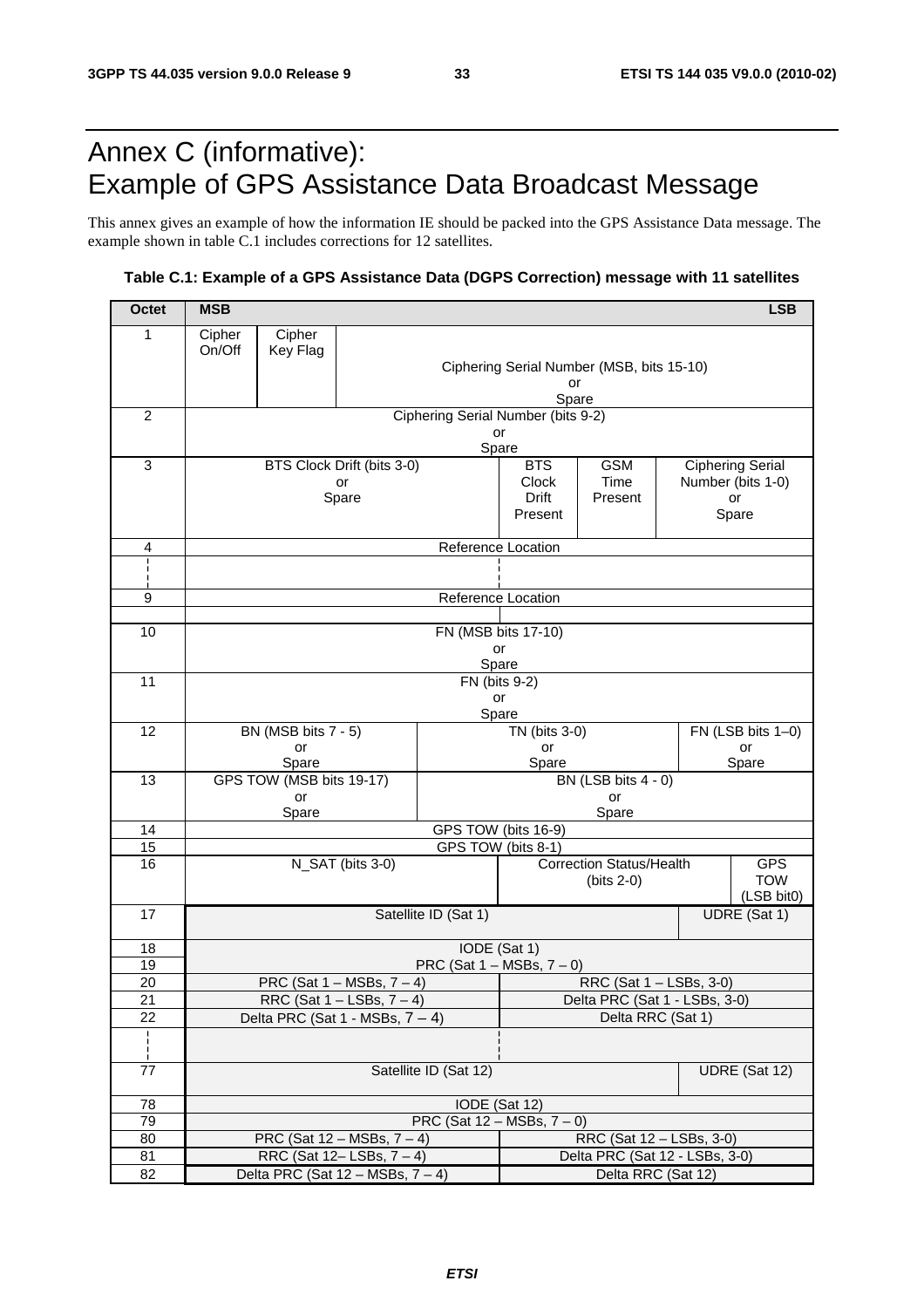# Annex D (informative): Change history

| Meetina#     | doc | חי<br>vn. | Rev | <b>Subiect/Comment</b>                      | Version<br><b>New</b> |
|--------------|-----|-----------|-----|---------------------------------------------|-----------------------|
| 2009<br>Dec. |     |           |     | IRel-9 version created<br>l based on v8.0.0 | 9.0.1                 |